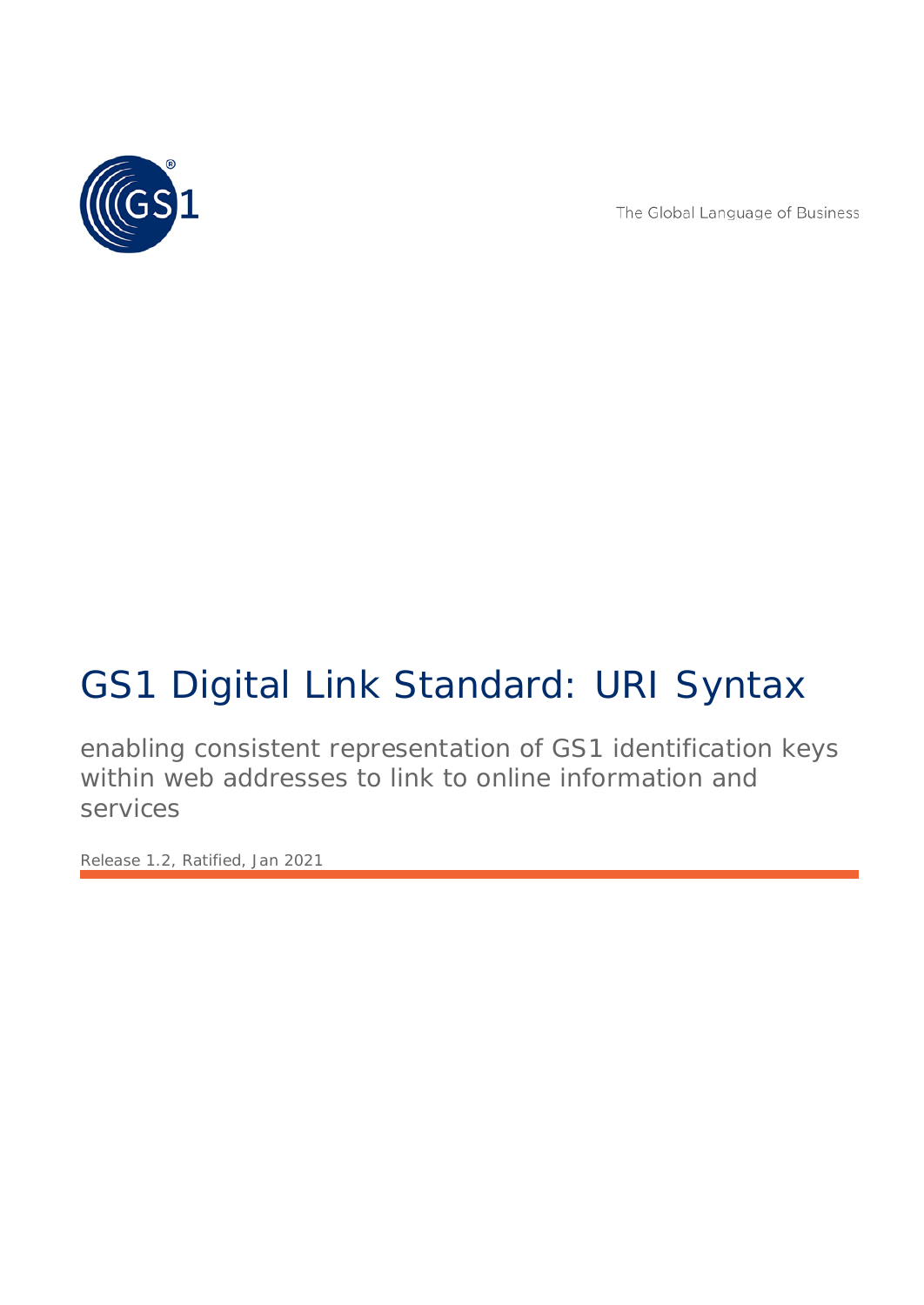

# **Document Summary**

| Document Item        | <b>Current Value</b>                                                                                                             |  |  |  |  |  |
|----------------------|----------------------------------------------------------------------------------------------------------------------------------|--|--|--|--|--|
| Document Name        | GS1 Digital Link Standard: URI Syntax                                                                                            |  |  |  |  |  |
| Document Date        | Jan 2021                                                                                                                         |  |  |  |  |  |
| Document Version     | 1.2                                                                                                                              |  |  |  |  |  |
| Document Issue       |                                                                                                                                  |  |  |  |  |  |
| Document Status      | Ratified                                                                                                                         |  |  |  |  |  |
| Document Description | enabling consistent representation of GS1 identification keys within<br>web addresses to link to online information and services |  |  |  |  |  |

# **Contributors**

| Name                      | Company                                |
|---------------------------|----------------------------------------|
| Kishore Karuppan (Chair)  | Procter & Gamble Co.                   |
| Michel Ottiker (Chair)    | <b>GS1 Switzerland</b>                 |
| Dominique Guinard (Chair) | <b>EVRYTHNG</b>                        |
| Stefan Artlich            | Bayer AG - Division Pharma             |
| Adam Björnstjerna         | <b>HKScan Sweden AB</b>                |
| Wes Bloemker              | Arthrex Inc.                           |
| Stephen Brown             | Mead Westvaco                          |
| Greg Buckley              | PepsiCo, Inc.                          |
| Jeanne Duckett            | Avery Dennison RFID                    |
| Vera Feuerstein           | Nestlé                                 |
| Tarik Gemei               | Amgen Inc.                             |
| Viktoria Grahnen          | AbbVie                                 |
| Zoltan Homan              | Cook Medical Inc.                      |
| Sinead Kennedy            | Cook Medical Australia                 |
| Mike Kuhno                | Avery Dennison RFID                    |
| Nicolas Lecocq            | L'Oreal                                |
| Phill Marley              | AstraZeneca Pharmaceuticals            |
| Fritz Mbumb-Kumb          | <b>EM Microelectronic</b>              |
| Yi Meng                   | Qingdao Haier Washing Machine Co. Ltd. |
| Paul Muller               | <b>EM Microelectronic</b>              |
| <b>Martin Neselius</b>    | BillerudKorsnäs (Venture)              |
| Tatjana Pathare           | F. Hoffmann-La Roche Ltd.              |
| Mandeep Sodhi             | Nestlé                                 |
| Jim Springer              | <b>EM Microelectronic</b>              |
| John Terwilliger          | Abbott                                 |
| Gina Tomassi              | PepsiCo, Inc.                          |
| Jeroen van Rosmalen       | Amgen Inc.                             |
| Julie Vargas              | <b>Avery Dennison RFID</b>             |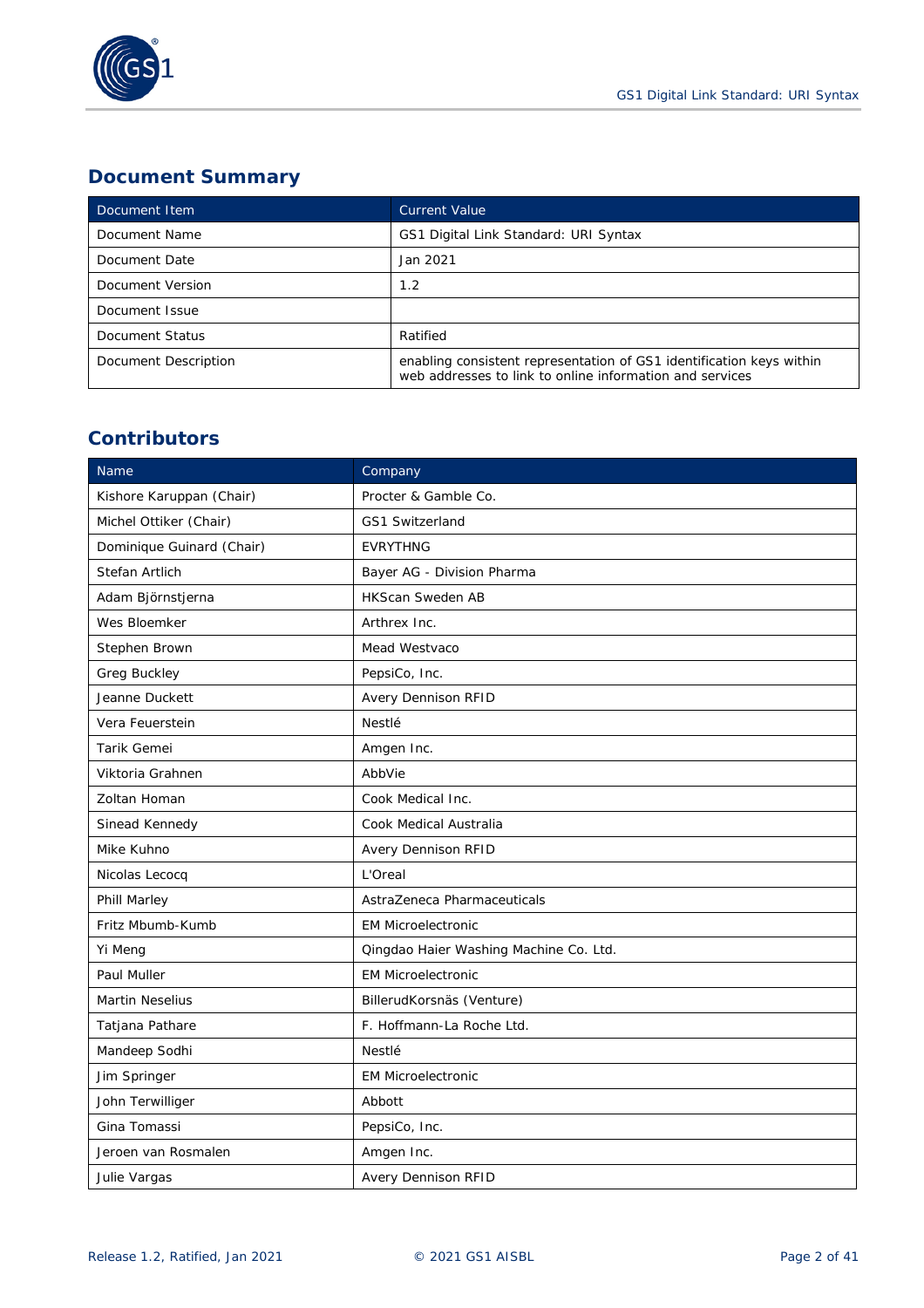

| Name                  | Company                                  |
|-----------------------|------------------------------------------|
| Sylvie Vilcoq         | DANONE PRODUITS FRAIS FRANCE             |
| Evan Bacchus          | Costco Wholesale                         |
| Fabien Calleia        | <b>SIZEASE</b>                           |
| Sven Dienelt          | Hermann Hagemeyer GmbH & Co. KG          |
| Marcel Ducceschi      | Migros-Genossenschafts-Bund              |
| Jonas Elander         | Axfood Sverige AB                        |
| Max Engström          | H&M                                      |
| Plamen Iliev          | <b>DECATHLON</b>                         |
| Jerome Lemay          | <b>DECATHLON</b>                         |
| Dibyajeeban Mishra    | DECATHLON                                |
| Sylvia Rubio Alegren  | ICA Sverige AB                           |
| Hans Peter Scheidt    | C & A SCS                                |
| Martijn Veerman       | <b>Customer Value</b>                    |
| Joachim Wilkens       | C & A SCS                                |
| Jeff Denton           | AmerisourceBergen Corporation            |
| Vladimir Dzalbo       | Smartrac Technology Germany GmbH         |
| <b>Richard Fisher</b> | DoD Logistics AIT Standards Office       |
| Hajo Reissmann        | Universitaetsklinikum Schleswig-Holstein |
| Hirokazu Nagai        | Japan Pallet Rental Corporation          |
| <b>Thomas Burke</b>   | Institute of Food Technologists          |
| <b>Albert Arbones</b> | GS1 Spain                                |
| Karen Arkesteyn       | GS1 Belgium & Luxembourg                 |
| Andrea Arozamena      | GS1 Mexico                               |
| Koji Asano            | GS1 Japan                                |
| Andrea Ausili         | GS1 Italy                                |
| Mahdi Barati          | GS1 Iran                                 |
| Xavier Barras         | GS1 France                               |
| Jonas Batt            | GS1 Switzerland                          |
| Arnaud Bonnefoy       | GS1 France                               |
| Jonas Buskenfried     | GS1 Sweden                               |
| Emanuela Casalini     | GS1 Italy                                |
| Madalina Cernat       | GS1 Romania                              |
| Anthony Chan          | GS1 Hong Kong, China                     |
| Shawn Chen            | GS1 Thailand                             |
| Luiz Costa            | GS1 Brasil                               |
| Benjamin Couty        | GS1 France                               |
| Amanda Creane         | GS1 Ireland                              |
| Tim Daly              | GS1 Ireland                              |
| Owen Dance            | GS1 New Zealand                          |
| Michael Davis         | GS1 Australia                            |
| Kevin Dean            | GS1 Canada                               |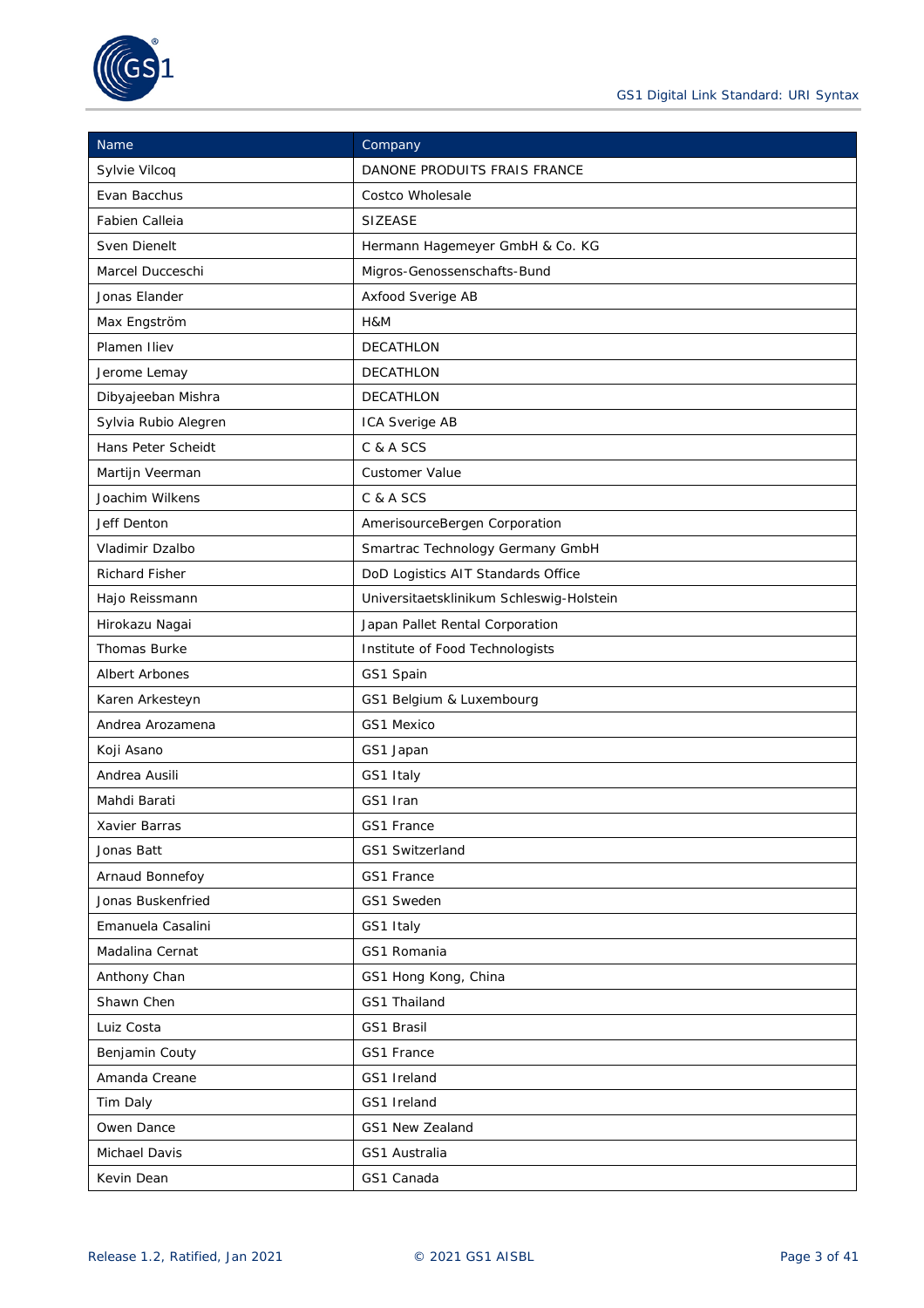

| <b>Name</b>                | Company                       |  |  |  |
|----------------------------|-------------------------------|--|--|--|
| <b>Huipeng Deng</b>        | GS1 China                     |  |  |  |
| Sean Dennison              | GS1 Ireland                   |  |  |  |
| Peta Ding                  | GS1 UK                        |  |  |  |
| Deniss Dobrovolskis        | GS1 Sweden                    |  |  |  |
| Nipun Dogra                | GS1 India                     |  |  |  |
| Xiaowen Dong               | GS1 China                     |  |  |  |
| Gianluca Fazio             | GS1 Argentina                 |  |  |  |
| Guilherme França           | GS1 Brasil                    |  |  |  |
| Michele Francis Padayachee | GS1 South Africa              |  |  |  |
| Jesper Kervin Franke       | GS1 Denmark                   |  |  |  |
| Jean-Christophe Gilbert    | GS1 France                    |  |  |  |
| Vanessa Giulieri           | GS1 Italy                     |  |  |  |
| Alvin Goh                  | GS1 Singapore                 |  |  |  |
| Nicole Golestani           | GS1 Canada                    |  |  |  |
| Heinz Graf                 | GS1 Switzerland               |  |  |  |
| Magali Granger             | GS1 France                    |  |  |  |
| Marija Groznik Stankovic   | GS1 Slovenia                  |  |  |  |
| János Gyuris               | GS1 Hungary                   |  |  |  |
| Rami Habbal                | GS1 UAE                       |  |  |  |
| Jason Hale                 | GS1 UK                        |  |  |  |
| Gary Hartley               | GS1 New Zealand               |  |  |  |
| Sandra Hohenecker          | GS1 Germany                   |  |  |  |
| Hideki Ichihara            | GS1 Japan                     |  |  |  |
| Yoshihiko Iwasaki          | GS1 Japan                     |  |  |  |
| Yo Han Jeon                | GS1 Korea                     |  |  |  |
| Yohan Jeon                 | GS1 Korea                     |  |  |  |
| Fiona (Zhitao) Jia         | GS1 China                     |  |  |  |
| Sang Ik Jung               | GS1 Korea                     |  |  |  |
| Iliada Karali              | <b>GS1 Association Greece</b> |  |  |  |
| Kimmo Keravuori            | GS1 Finland                   |  |  |  |
| Kazuna Kimura              | GS1 Japan                     |  |  |  |
| Dora Kit                   | GS1 Hong Kong, China          |  |  |  |
| Sabine Klaeser             | GS1 Germany                   |  |  |  |
| Alexey Krotkov             | GS1 Russia                    |  |  |  |
| Chris Lai                  | GS1 Hong Kong, China          |  |  |  |
| Ildikó Lieber              | GS1 Hungary                   |  |  |  |
| Xiaoyan Liu                | GS1 China                     |  |  |  |
| Marisa Lu                  | GS1 Chinese Taipei            |  |  |  |
| Ilka Machemer              | GS1 Germany                   |  |  |  |
| Noriyuki Mama              | GS1 Japan                     |  |  |  |
| Roberto Matsubayashi       | GS1 Brasil                    |  |  |  |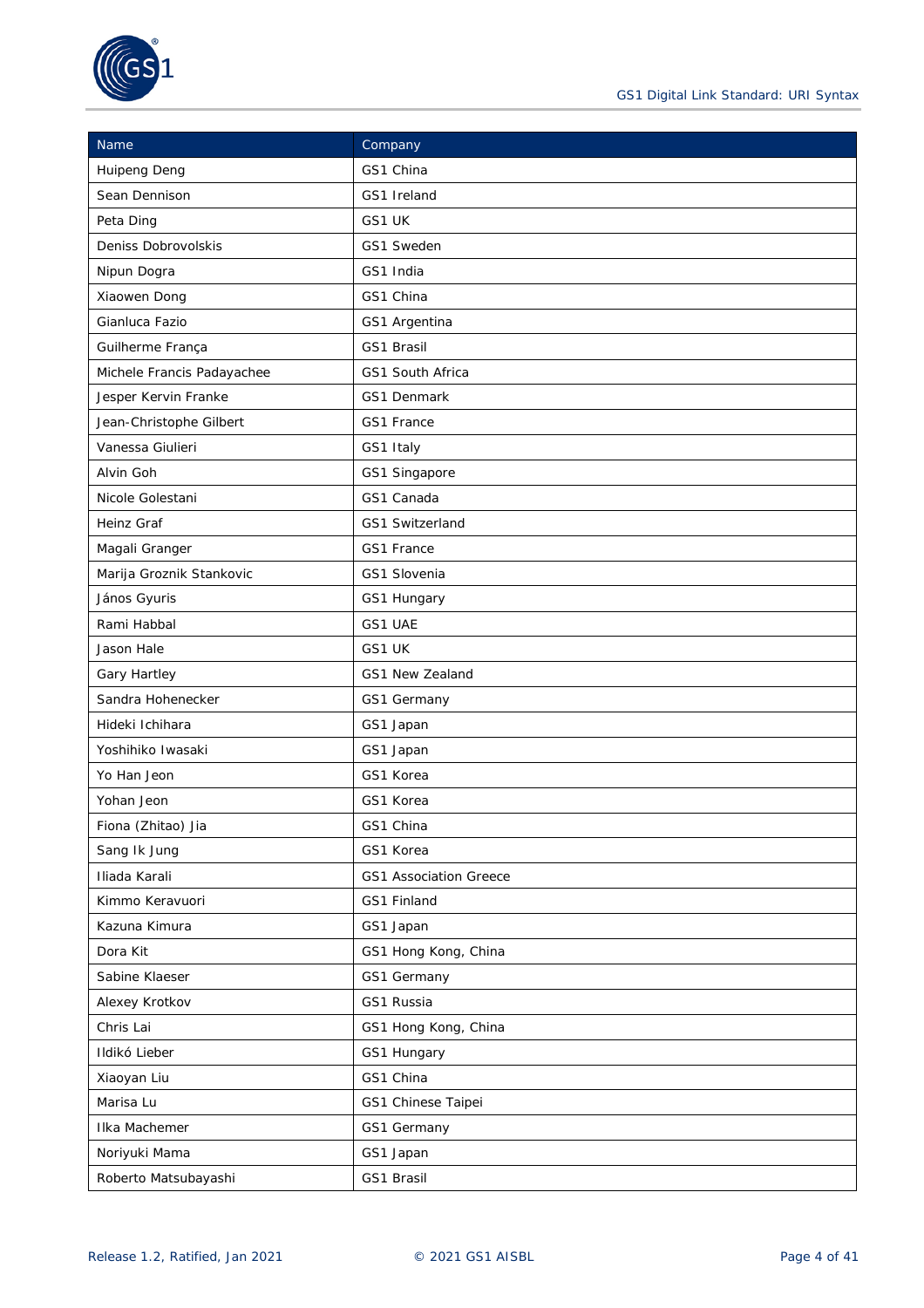

| Name                     | Company                       |  |  |  |
|--------------------------|-------------------------------|--|--|--|
| Riad Mechtari            | GS1 Algeria                   |  |  |  |
| Terje Menkerud           | GS1 Norway                    |  |  |  |
| Jan Merckx               | GS1 Netherlands               |  |  |  |
| Ephraim Mokheseng        | GS1 South Africa              |  |  |  |
| <b>Adrien Molines</b>    | GS1 France                    |  |  |  |
| Naoko Mori               | GS1 Japan                     |  |  |  |
| Daniel Mueller-Sauter    | GS1 Switzerland               |  |  |  |
| Prince Namane            | GS1 South Africa              |  |  |  |
| Jorge Andrés Nava Alanís | GS1 Mexico                    |  |  |  |
| Zubair Nazir             | GS1 Canada                    |  |  |  |
| Daisuke Negishi          | GS1 Japan                     |  |  |  |
| Alice Nguyen             | GS1 Vietnam                   |  |  |  |
| Maciej Niemir            | GS1 Poland                    |  |  |  |
| Staffan Olsson           | GS1 Sweden                    |  |  |  |
| Manos Papadakis          | <b>GS1 Association Greece</b> |  |  |  |
| Sebastián Perazzo        | GS1 Argentina                 |  |  |  |
| Thiago Perez Rojas       | GS1 Argentina                 |  |  |  |
| James Perng              | GS1 Chinese Taipei            |  |  |  |
| <b>Bijoy Peter</b>       | GS1 India                     |  |  |  |
| Sarina Pielaat           | GS1 Netherlands               |  |  |  |
| Aruna Ravikumar          | GS1 Australia                 |  |  |  |
| Paul Reid                | GS1 UK                        |  |  |  |
| Zbigniew Rusinek         | GS1 Poland                    |  |  |  |
| Nick Rusman              | <b>GS1 Netherlands</b>        |  |  |  |
| Sunny Sanam              | GS1 Australia                 |  |  |  |
| Roxana Saravia Bulmini   | GS1 Argentina                 |  |  |  |
| Yuki Sato                | GS1 Japan                     |  |  |  |
| Sue Schmid               | GS1 Australia                 |  |  |  |
| Eugen Sehorz             | GS1 Austria                   |  |  |  |
| Pooja Sengupta           | GS1 Australia                 |  |  |  |
| Xiaojing Shao            | GS1 China                     |  |  |  |
| Yuko Shimizu             | GS1 Japan                     |  |  |  |
| Marcel Sieira            | GS1 Australia                 |  |  |  |
| Cesar Silvestre          | GS1 Mexico                    |  |  |  |
| Olga Soboleva            | GS1 Russia                    |  |  |  |
| Roko Staničić            | GS1 Slovenia                  |  |  |  |
| Andrew Steele            | GS1 Australia                 |  |  |  |
| Sylvia Stein             | GS1 Netherlands               |  |  |  |
| Jo Anna Stewart          | GS1 US                        |  |  |  |
| Ralph Troeger            | GS1 Germany                   |  |  |  |
| Frits van den Bos        | GS1 Netherlands               |  |  |  |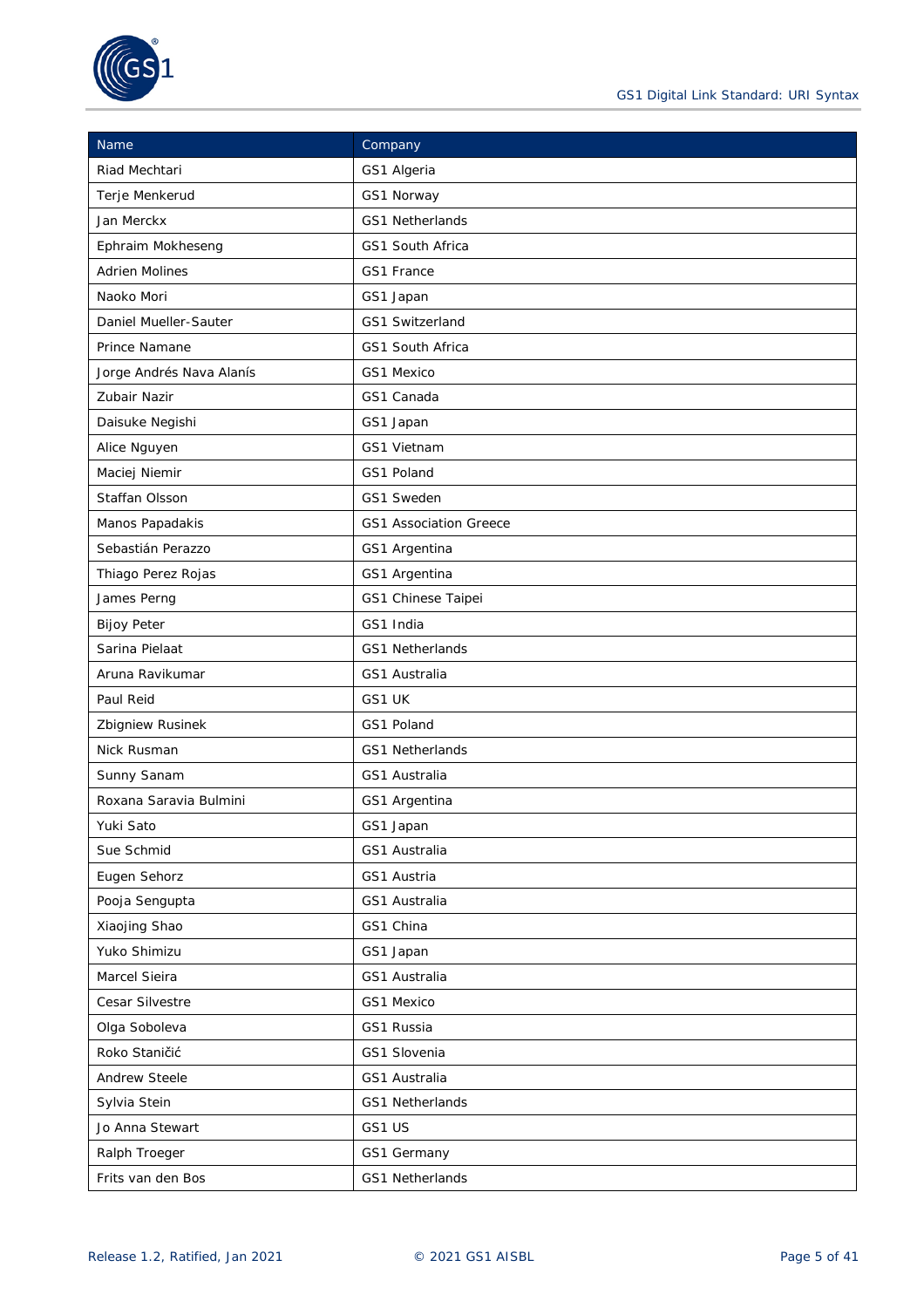

| Name                      | Company                                        |  |  |  |
|---------------------------|------------------------------------------------|--|--|--|
| Ricardo Verza Amaral Melo | GS1 Brasil                                     |  |  |  |
| Linda Vezzani             | GS1 Italy                                      |  |  |  |
| Rocio Vizcarra            | GS1 Argentina                                  |  |  |  |
| Amber Walls               | GS1 US                                         |  |  |  |
| Yi Wang                   | GS1 China                                      |  |  |  |
| Achim Wetter              | GS1 Germany                                    |  |  |  |
| Stephan Wijnker           | GS1 Australia                                  |  |  |  |
| Dirk Willekens            | GS1 Belgium & Luxembourg                       |  |  |  |
| Connie Wong               | GS1 Canada                                     |  |  |  |
| Ruoyun Yan                | GS1 China                                      |  |  |  |
| Shawn Zhang               | GS1 China                                      |  |  |  |
| Victor Zhang              | GS1 China                                      |  |  |  |
| Marc Blanchet             | Viagenie                                       |  |  |  |
| Shreenidhi Bharadwaj      | Syndigo                                        |  |  |  |
| Scott Brown               | 1WorldSync, Inc.                               |  |  |  |
| Shawn Cady                | Syndigo                                        |  |  |  |
| Ed Collins                | <b>Brandbank</b>                               |  |  |  |
| J.D. Kern                 | Syndigo                                        |  |  |  |
| Sprague Ackley            | Digimarc                                       |  |  |  |
| Adnan Alattar             | Digimarc                                       |  |  |  |
| Philip Allgaier           | bpcompass GmbH                                 |  |  |  |
| Attilio Bellman           | Antares Vision                                 |  |  |  |
| Karim Ben Dakhlia         | Dentsu Aegis Network                           |  |  |  |
| Jayson Berryhill          | Envisible LLC                                  |  |  |  |
| Dalibor Biscevic          | <b>Business Technologies Ltd</b>               |  |  |  |
| Megan Brewster            | Impinj, Inc                                    |  |  |  |
| Menno Bruil               | H2Compute                                      |  |  |  |
| Randy Burd                | Kwikee, A Syndigo Company                      |  |  |  |
| Steffen Butschbacher      | bpcompass GmbH                                 |  |  |  |
| Tony Ceder                | Charmingtrim                                   |  |  |  |
| Robert Celeste            | Center for Supply Chain Studies                |  |  |  |
| Patrick Chanez            | <b>INEXTO SA</b>                               |  |  |  |
| Grant Courtney            | Be4ward Itd                                    |  |  |  |
| Henk Dannenberg           | <b>NXP Semiconductors</b>                      |  |  |  |
| Dilip Daswani             | <b>Qliktag Software (formally Zeebric LLC)</b> |  |  |  |
| Cory Davis                | Digimarc                                       |  |  |  |
| Christophe Devins         | Adents                                         |  |  |  |
| Roland Donzelle           | SQUARE / TINTAMAR                              |  |  |  |
| Chuck Evanhoe             | Evanhoe & Associates, Inc.                     |  |  |  |
| Susan Flake               | Zebra Technologies Corporation                 |  |  |  |
| Tomaz Frelih              | Četrta pot,d.o.o., Kranj                       |  |  |  |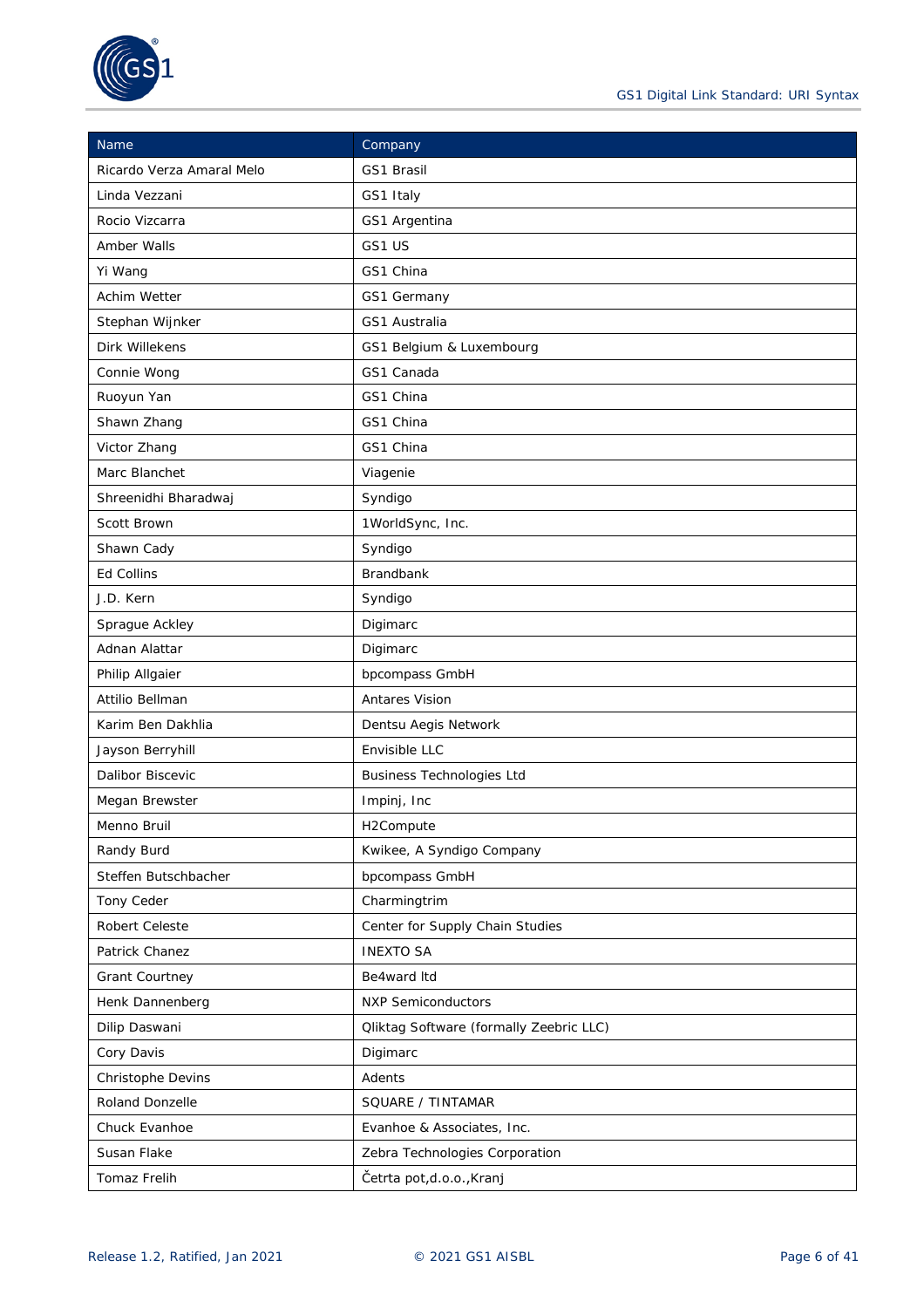

| Name                  | Company                                        |  |  |  |
|-----------------------|------------------------------------------------|--|--|--|
| Mathieu Gallant       | Optel Group                                    |  |  |  |
| Ivan Gonzalez         | recycl3R                                       |  |  |  |
| <b>Richard Graves</b> | Phy                                            |  |  |  |
| Danny Haak            | Nedap                                          |  |  |  |
| Steve Halliday        | <b>RAIN RFID Alliance</b>                      |  |  |  |
| Mark Harrison         | Milecastle Media Limited                       |  |  |  |
| Philip Heggelund      | DuckScape Inc                                  |  |  |  |
| John Herzig           | Barcode Graphics Inc Canada                    |  |  |  |
| Bernie Hogan          | Independent Consultant - Bernie Hogan          |  |  |  |
| Dan James             | Digimarc                                       |  |  |  |
| Sandun Jayawardena    | H2Compute                                      |  |  |  |
| Margo Johnson         | Transmute                                      |  |  |  |
| Paul Kanwar           | ScanTrust                                      |  |  |  |
| Thomas Kühne          | Goodstag GmbH                                  |  |  |  |
| Sean Lockhead         | Lockhead Consulting Group LLC                  |  |  |  |
| Andrew Love           | Be4ward Itd                                    |  |  |  |
| André Machado         | TrustaTAG                                      |  |  |  |
| Lee Metters           | Domino Printing Sciences PLC                   |  |  |  |
| Joel Meyer            | Digimarc                                       |  |  |  |
| Mario Mira            | Dentsu Aegis Network                           |  |  |  |
| Attila Sándor Nagy    | infiCom.EU Co. Ltd.                            |  |  |  |
| <b>Ilteris Oney</b>   | ecomes                                         |  |  |  |
| Mitun Pandey          | Goodstag GmbH                                  |  |  |  |
| Tiphaine Paulhiac     | Ambrosus Technologies                          |  |  |  |
| Fernando Pereira      | Saphety Level SA                               |  |  |  |
| Justin Picard         | ScanTrust                                      |  |  |  |
| Scott Pugh            | Jennason LLC                                   |  |  |  |
| Tony Rodriguez        | Digimarc                                       |  |  |  |
| Octavio Rodriguez     | Systech International                          |  |  |  |
| Zbigniew Sagan        | Advanced Track and Trace                       |  |  |  |
| Joannie Sauvageau     | Optel Group                                    |  |  |  |
| Kim Simonalle         | <b>Qliktag Software (formally Zeebric LLC)</b> |  |  |  |
| Laurent Tonnelier     | mobiLead                                       |  |  |  |
| Andrew Verb           | Bar Code Graphics, Inc.                        |  |  |  |
| Elizabeth Waldorf     | TraceLink                                      |  |  |  |
| Alex Winiarski        | Winiarski Group                                |  |  |  |
| George Wright IV      | Product Identification & Processing Systems    |  |  |  |
| Shi Yu                | Beijing REN JU ZHI HUI Technology Co. Ltd.     |  |  |  |
| Pete Alvarez          | GS1 Global Office                              |  |  |  |
| Phil Archer           | GS1 Global Office                              |  |  |  |
| Lena Coulibaly        | GS1 Global Office                              |  |  |  |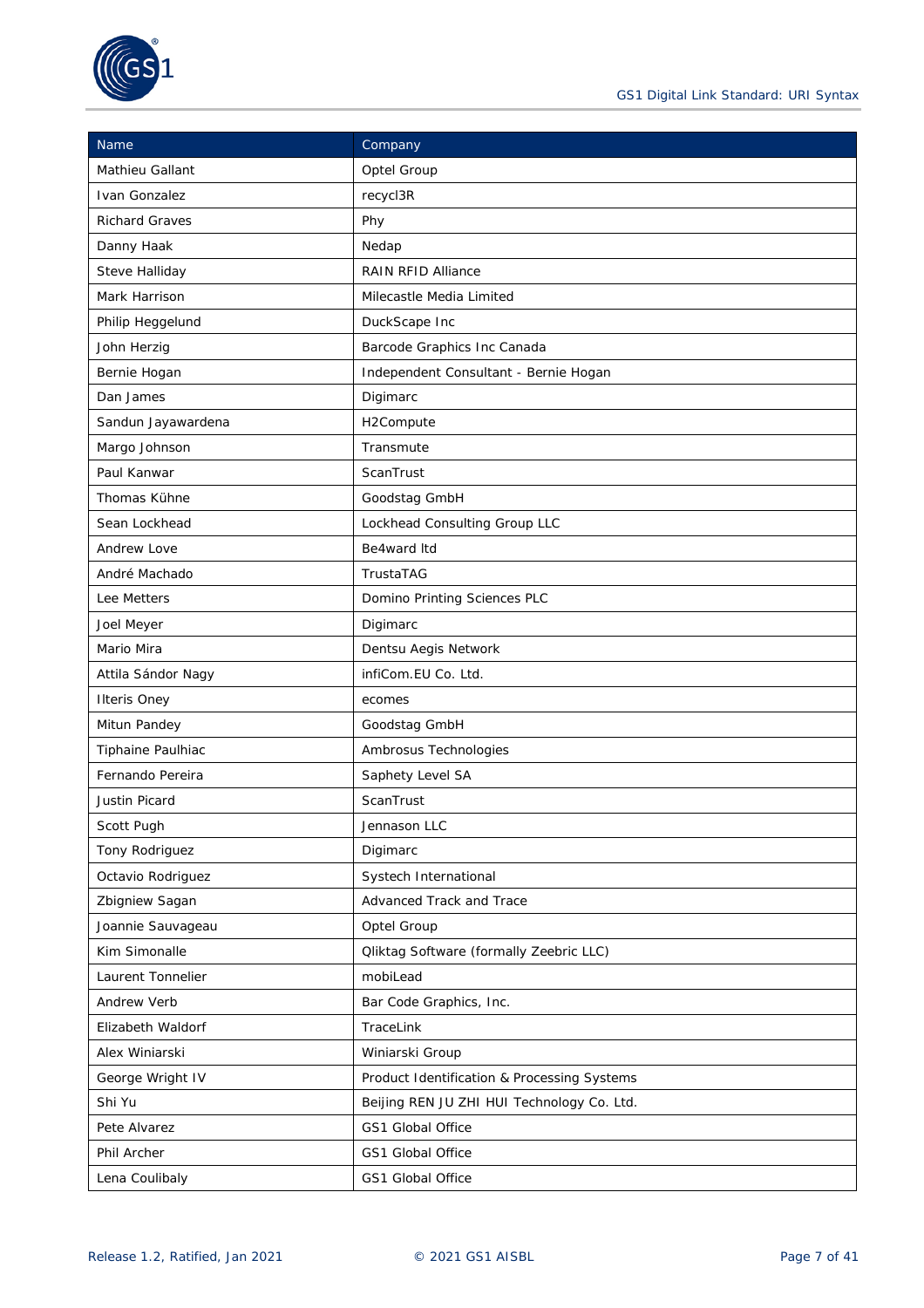

| Name              | Company           |  |  |  |
|-------------------|-------------------|--|--|--|
| Nadi (Scott) Gray | GS1 Global Office |  |  |  |
| Steven Keddie     | GS1 Global Office |  |  |  |
| Neil Piper        | GS1 Global Office |  |  |  |
| Craig Alan Repec  | GS1 Global Office |  |  |  |
| Greg Rowe         | GS1 Global Office |  |  |  |

# **Log of Changes**

| Release | Date of Change | Changed By                                                                     | Summary of Change                                                                                                    |  |  |  |  |
|---------|----------------|--------------------------------------------------------------------------------|----------------------------------------------------------------------------------------------------------------------|--|--|--|--|
| 1.0     | Aug 2019       | Mark Harrison, Phil Archer,<br>Dominique Guinard, Marie<br>Petre & Greg Rowe   | Initial release developed on WR 17-000343. Originally<br>published under the title GS1 Web URI Structure<br>Standard |  |  |  |  |
| 1.1     | Feb 2020       | Mark Harrison, Phil Archer<br>Greg Rowe                                        | Updates based upon WR 18-231 which can be found<br>in section 10                                                     |  |  |  |  |
| 1.2     | Jan 2021       | Mark Harrison, Phil Archer,<br>Dominique Guinard, Steven<br>Keddie & Greg Rowe | Updates based upon WR 20-127 which can be found<br>in section 8                                                      |  |  |  |  |

# **Disclaimer**

GS1<sup>®</sup>, under its IP Policy, seeks to avoid uncertainty regarding intellectual property claims by requiring the participants in the Work Group that developed this **GS1 Digital Link Standard: URI Syntax** to agree to grant to GS1 members a royalty-free licence or a RAND licence to Necessary Claims, as that term is defined in the GS1 IP Policy. Furthermore, attention is drawn to the possibility that an implementation of one or more features of this Specification may be the subject of a patent or other intellectual property right that does not involve a Necessary Claim. Any such patent or other intellectual property right is not subject to the licencing obligations of GS1. Moreover, the agreement to grant licences provided under the GS1 IP Policy does not include IP rights and any claims of third parties who were not participants in the Work Group.

Accordingly, GS1 recommends that any organisation developing an implementation designed to be in conformance with this Specification should determine whether there are any patents that may encompass a specific implementation that the organisation is developing in compliance with the Specification and whether a licence under a patent or other intellectual property right is needed. Such a determination of a need for licencing should be made in view of the details of the specific system designed by the organisation in consultation with their own patent counsel.

THIS DOCUMENT IS PROVIDED "AS IS" WITH NO WARRANTIES WHATSOEVER, INCLUDING ANY WARRANTY OF MERCHANTABILITY, NONINFRINGEMENT, FITNESS FOR PARTICULAR PURPOSE, OR ANY WARRANTY OTHER WISE ARISING OUT OF THIS SPECIFICATION. GS1 disclaims all liability for any damages arising from use or misuse of this document, whether special, indirect, consequential, or compensatory damages, and including liability for infringement of any intellectual property rights, relating to use of information in or reliance upon this document.

GS1 retains the right to make changes to this document at any time, without notice. GS1 makes no warranty for the use of this document and assumes no responsibility for any errors which may appear in the document, nor does it make a commitment to update the information contained herein.

GS1 and the GS1 logo are registered trademarks of GS1 AISBL.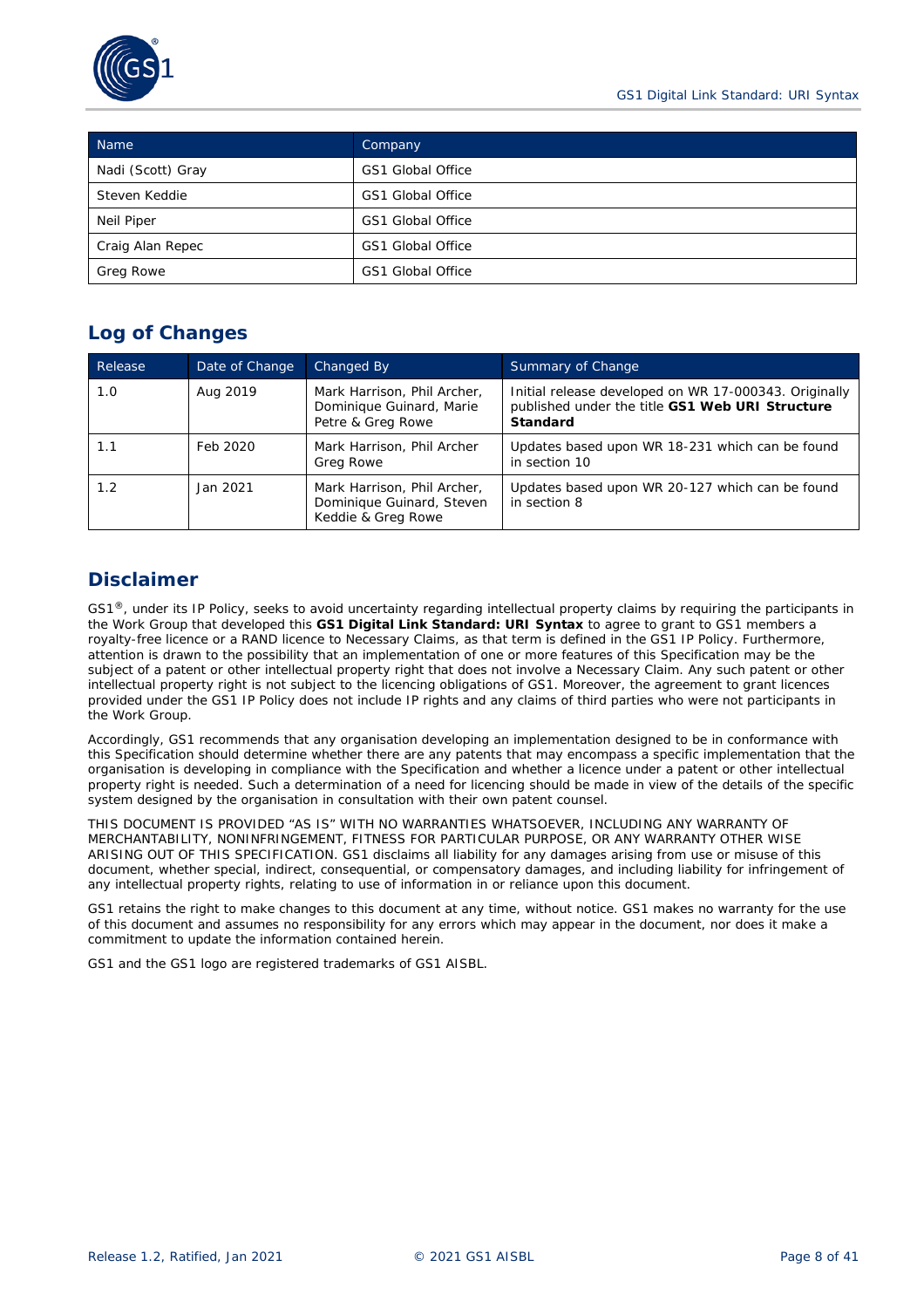



# **Table of Contents**

| $\mathbf 1$    |      |       |  |
|----------------|------|-------|--|
|                | 1.1  |       |  |
|                | 1.2  |       |  |
| $\overline{2}$ |      |       |  |
| 3              |      |       |  |
|                | 3.1  |       |  |
| 4              | GS1  |       |  |
|                | 4.1  |       |  |
|                | 4.2  |       |  |
|                | 4.3  |       |  |
|                | 4.4  |       |  |
|                | 4.5  |       |  |
|                | 4.6  |       |  |
|                | 4.7  |       |  |
|                | 4.8  |       |  |
|                | 4.9  |       |  |
|                | 4.10 |       |  |
|                |      |       |  |
|                |      |       |  |
|                | 4.11 |       |  |
|                | 4.12 |       |  |
|                | 4.13 |       |  |
| 5              |      |       |  |
|                | 5.1  |       |  |
|                | 5.2  |       |  |
|                | 5.3  |       |  |
|                | 5.4  |       |  |
|                | 5.5  |       |  |
|                | 5.6  |       |  |
|                | 5.7  |       |  |
|                | 5.8  |       |  |
|                | 5.9  |       |  |
|                | 5.10 |       |  |
|                | 5.11 |       |  |
| 6              |      |       |  |
|                | 6.1  |       |  |
|                |      | 6.1.1 |  |
|                |      | 6.1.2 |  |
|                |      | 6.1.3 |  |
|                | 6.2  |       |  |
| 7              |      |       |  |
|                |      |       |  |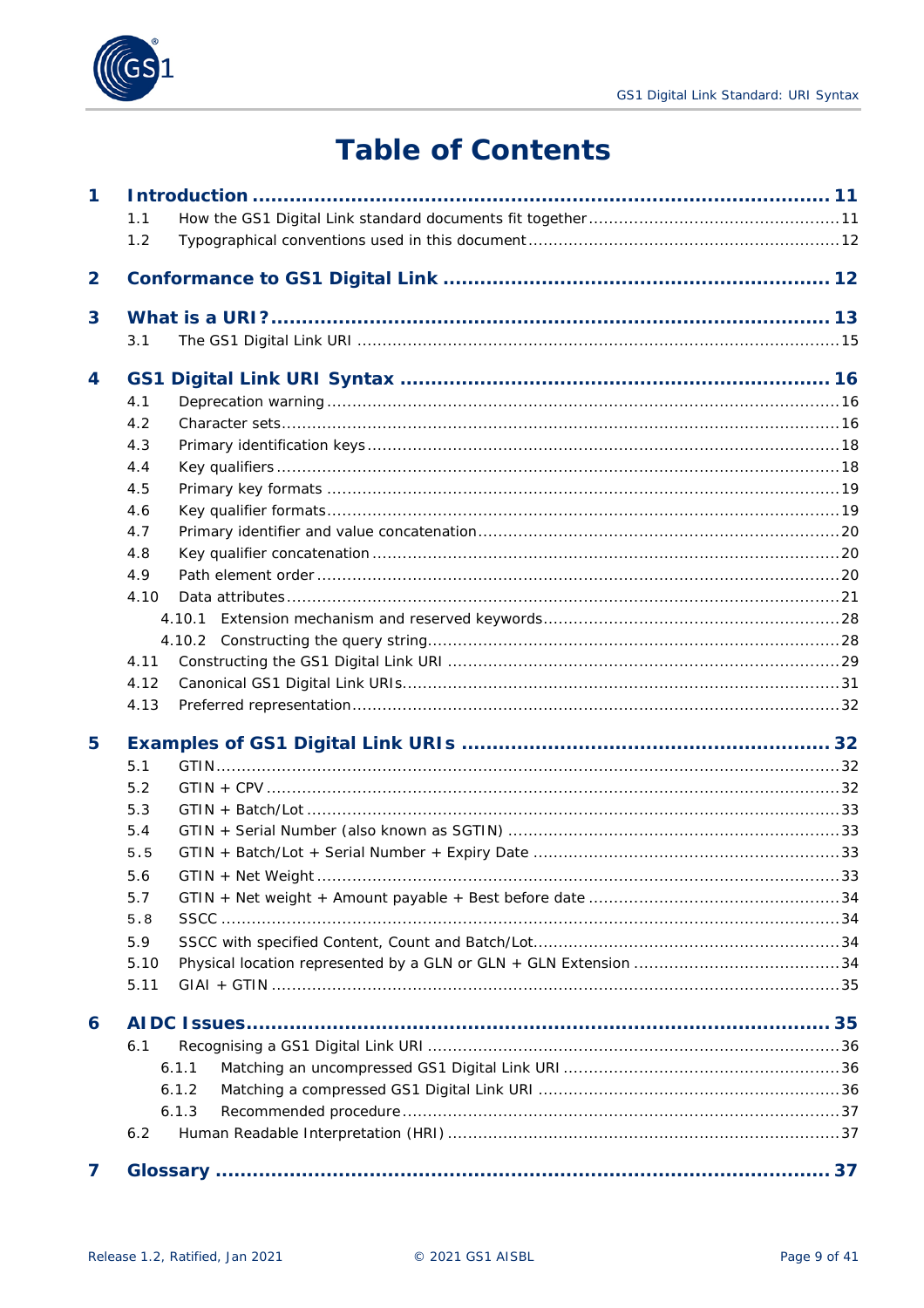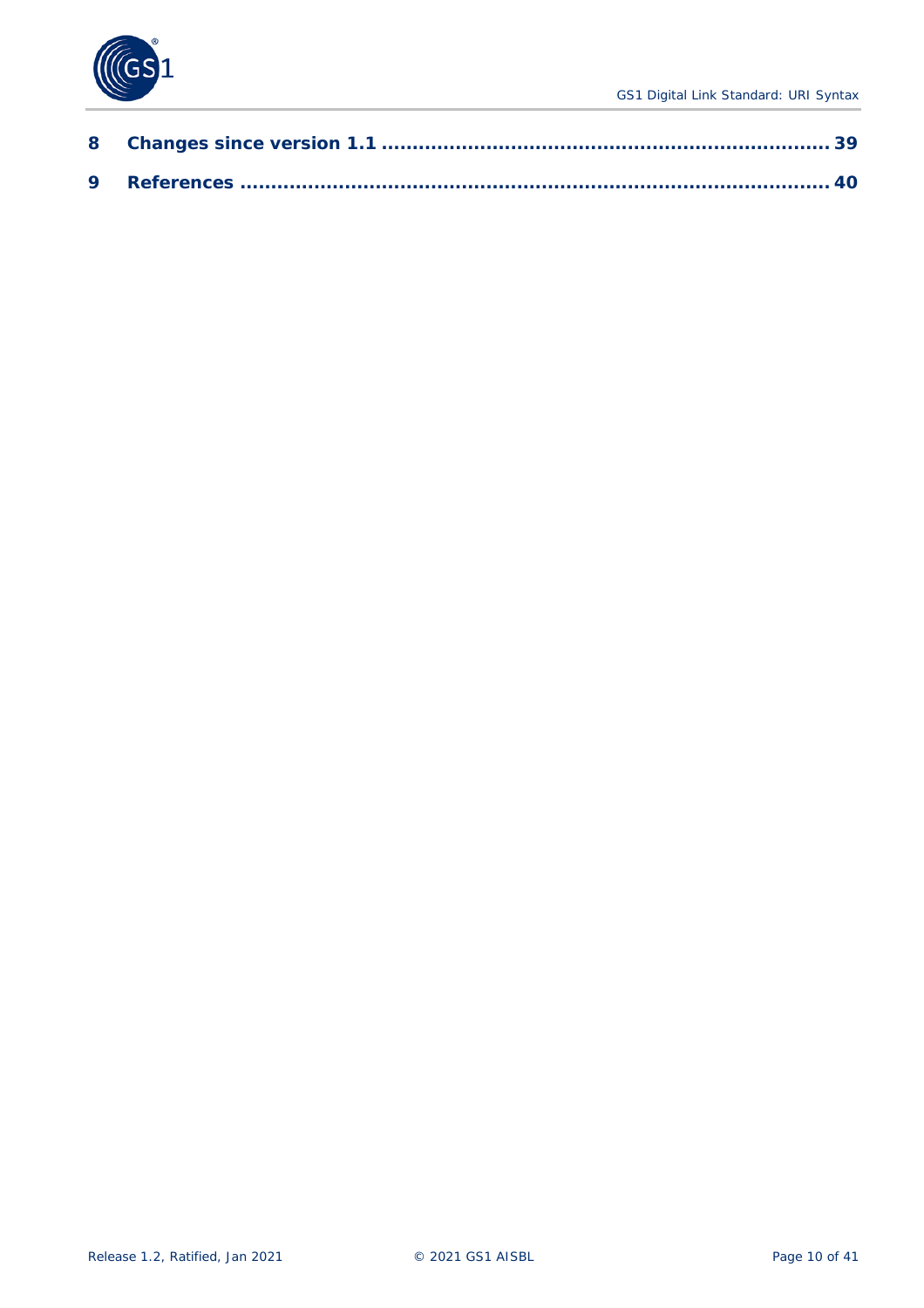

# <span id="page-10-0"></span>**1 Introduction**

#### *This section and its subsections are informative*

GS1 defines a wide range of identifiers that underpin the supply chain and retail industry across the world. This document assumes the reader is familiar with these and the concept of GS1 Application Identifiers. If not, please see information on [\[GS1 Identification Keys\]](#page-39-1) and the [\[GENSPECS\]](#page-39-2) for further background.

This work has been motivated by a number of trends. For example: the desire among retailers to move to 2D barcodes that can carry more information than just the GTIN; the problems of multiple barcodes causing scanning errors through conflicts which suggests a need for a single but multipurpose barcode; the growing expectation among consumers that more information is available online about the products they're considering buying; the brand owner concept of the pack as a media channel linking to multimedia experiences, and more.

As a result of this standard, it is possible to represent GS1 identification keys consistently within Web addresses as well as within barcodes containing Web addresses, such that a single identification approach can support both product identification for supply chain applications *and* a link to online material for consumer and business partner interactions. It's this dual functionality and enormous flexibility that is currently not possible when, for example, Brand Owners embed an unstructured Web page address in a QR Code<sup>®1</sup>.

The scope of the work accommodates all Class 1 and Class 2 GS1 Keys and Key qualifiers (e.g., serial number, batch number, consumer product variant) and other relevant attributes as the same technologies are equally applicable to SSCCs, GLNs, GIAIs, GRAIs, GSRNs etc. While the syntax can support Class 2 Keys, it is up to the Class 2 Issuing Agencies to determine whether it's fit for their use. For Class 3 GS1 Keys, GS1 welcomes bilateral discussions with Issuing Agencies to see where alignment is possible.

This GS1 standard references a number of third-party standards from the Internet Engineering Task Force (IETF) and the World Wide Web Consortium (W3C).

# <span id="page-10-1"></span>**1.1 How the GS1 Digital Link standard documents fit together**

Rather than one very long document containing every detail, as of version 1.2, the GS1 Digital Link standard comprises 4 discrete documents:

#### **URI syntax** (this document)

This document provides some of the background to the design of GS1 Digital Link, highlighting existing techniques and practices that underpin the World Wide Web, and applying those to the GS1 system. The normative portions set out the detailed syntax of Web addresses (HTTP URIs) that encode GS1 identifiers with exactly the same precision and expressivity as the AI-based element syntax used across the GS1 system, notably in the GS1 General Specifications. The GS1 Digital Link URI syntax distinguishes between primary keys, such as GTIN and GLN, key qualifiers, such as batch/lot and GLN extension, and attributes such as expiry date and ship-to address. The GS1 Digital Link URI syntax is the foundation on which all other aspects of the standard are built.

#### **Compression**

A GS1 Digital Link URI that contains a set of identifiers and attributes may exceed the capacity of some data carriers. This document defines a compression/decompression algorithm that minimises the length of those Web URIs while retaining two critical features: 1) that the compressed form is still a URL on the same domain as the uncompressed form, that is, there is no change in ownership of the URL; 2) that it can be decompressed and the GS1 keys extracted *without* an online lookup.

#### **Resolution**

A GS1 Digital Link URI is a particular form of URL and *can* be used in exactly the same way as any other URL (this is an important design feature). However, it can also be the gateway to multiple sources of information, both human and machine-readable. This document defines how the keys in

<span id="page-10-2"></span><sup>1</sup> Unless otherwise specified, the term 'QR Code®' refers to the widely used *[ISO/IEC 18004 QR Code](https://www.iso.org/obp/ui/#iso:std:iso-iec:18004:ed-3:v1:en)*®, excluding the GS1 QR Code that recognises the FNC1 character. 'QR Code' is a registered trademark of Denso Wave, a subsidiary of Denso Corporation. Both the *[ISO/IEC](https://www.iso.org/obp/ui/#iso:std:iso-iec:18004:ed-3:v1:en)  [18004 QR Code](https://www.iso.org/obp/ui/#iso:std:iso-iec:18004:ed-3:v1:en)*® and GS1 QR Code follow the encoding scheme described in ISO/IEC 18004 Information technology — Automatic identification and data capture techniques — QR Code bar code symbology specification, 3rd edition 2015-02-01.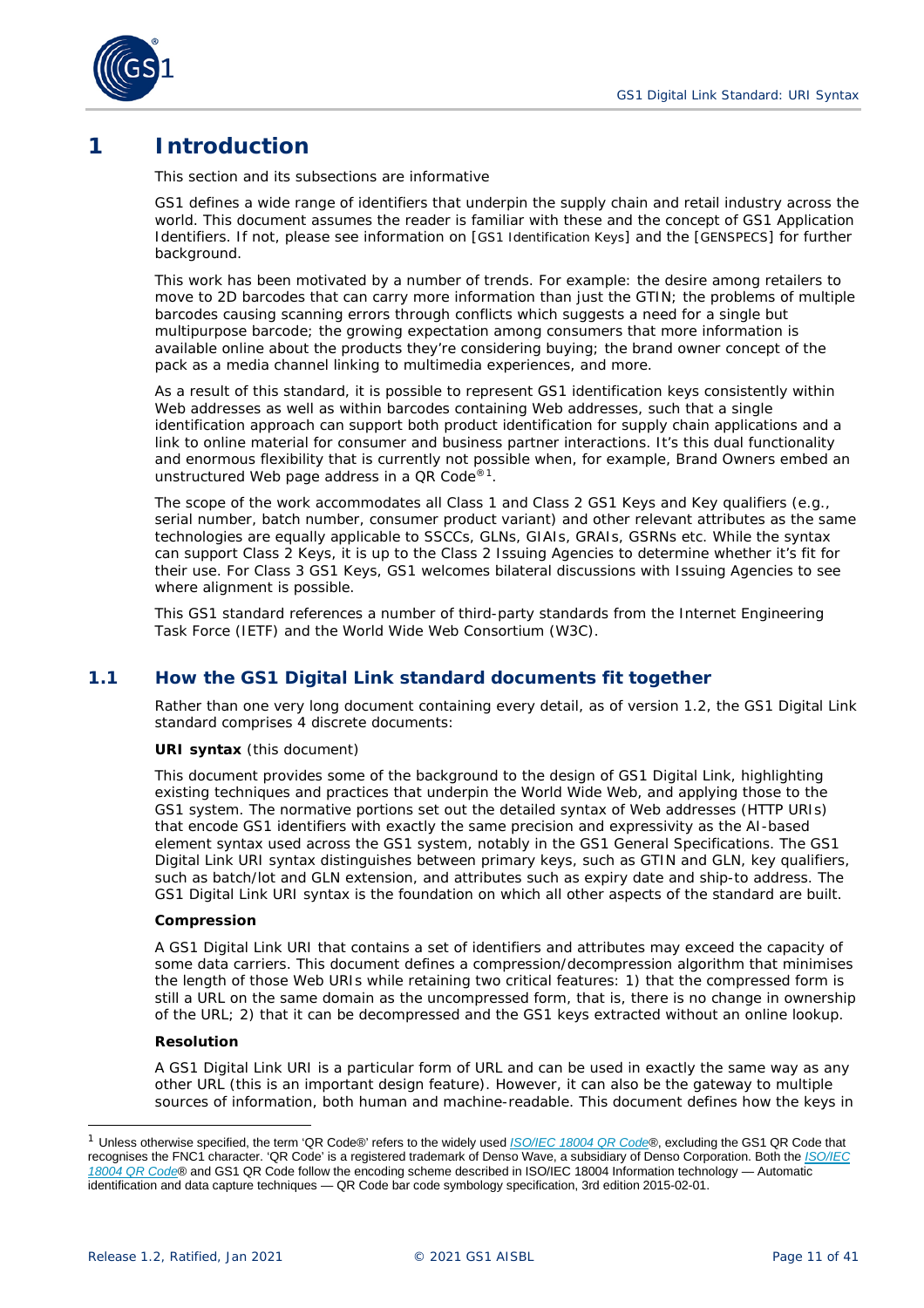

a GS1 Digital Link URI can be 'resolved' to those information sources in such a way that information systems and apps can discover them automatically. Resolvers are what makes the standard operational for the GS1 community and the industries served.

#### **Semantics**

Devices like scanners and point of sale terminals, PIM systems, product catalogues and more that are designed specifically to work with GS1 identifiers and data carriers, are all programmed to function within that particular framework. GS1 Digital Link puts things like GTINs, SSCCs and GRAIs onto the Web alongside countless other identifiers and ways of working. This document expresses the meaning behind the GS1 Digital Link standard in a way that the Web at large can understand and process. It makes use of, and extends, the GS1 Web Vocabulary.

# <span id="page-11-0"></span>**1.2 Typographical conventions used in this document**

This document includes a lot of examples of GS1 Digital Link URIs such as:

https://example.org/414/{gln}/254/{glnExtension}

https://example.org/01/{gtin}{?exp}

The use of the monospace font indicates that the text has meaning for computers. Further, these examples follow the convention used in [\[RFC 6570\]](#page-39-3). The places where the values of variables should be inserted are written in braces, so, for example, {gtin} means "insert GTIN here". All other text in the URI is a literal string to be used as written. As explained in [\[RFC 2606\]](#page-39-4) and [\[RFC 6761\]](#page-40-0), the domains example.com, example.org and example.net are second-level domain names reserved by the Internet Assigned Numbers Authority (IANA) for use in documentation. These should be understood as a placeholder for any registered second-level domain name.

# <span id="page-11-1"></span>**2 Conformance to GS1 Digital Link**

#### *This section is normative*

The GS1 Digital Link standard comprises a number of discrete documents against which conformance can be asserted. The core of this standard, GS1 Digital Link URI syntax, is expressed using ABNF grammar [\[RFC 5234\]](#page-39-5) in section *[4](#page-15-0)* such that conformance can be determined with certainty.

There is no single conformance statement for the entirety of GS1 Digital Link. It is therefore inappropriate to make a formal claim of broad conformance without citing the specific standard with which conformance is claimed.

It is worth noting that a GS1 Digital Link URI, like any Web URI or URL, does not have any intrinsic meaning. It may be treated in exactly the same way as any URL. It is only if it is parsed by a GS1 aware system that GS1 application identifiers and their values can be extracted and processed. Examples of such systems include scanners that may treat a GS1 Digital Link URI as an alternative syntax to element strings, and conformant GS1 resolvers. Applications SHALL NOT assume that a URL that follows the syntax defined in this standard will point to a resolver. One way to test whether a Web URI does or does not point to a GS1 conformant resolver is to check for the presence of a Resolver Description File in the relevant Well-Known location /.wellknown/gs1resolver [\[RFC 8615\]](#page-40-1). Details of the Resolver Description File are defined in GS1 Digital Link Standard: Resolution [\[DL-Resolution\]](#page-39-6).

**NOTE:** This standard discusses complete URIs encoded in data carriers such as QR codes, Data Matrix codes and NFC tags. The potential use of software to construct those URIs from components discovered through scans of, for example, UPC/EAN barcodes or GS1 DataMatrix symbols, is out of scope.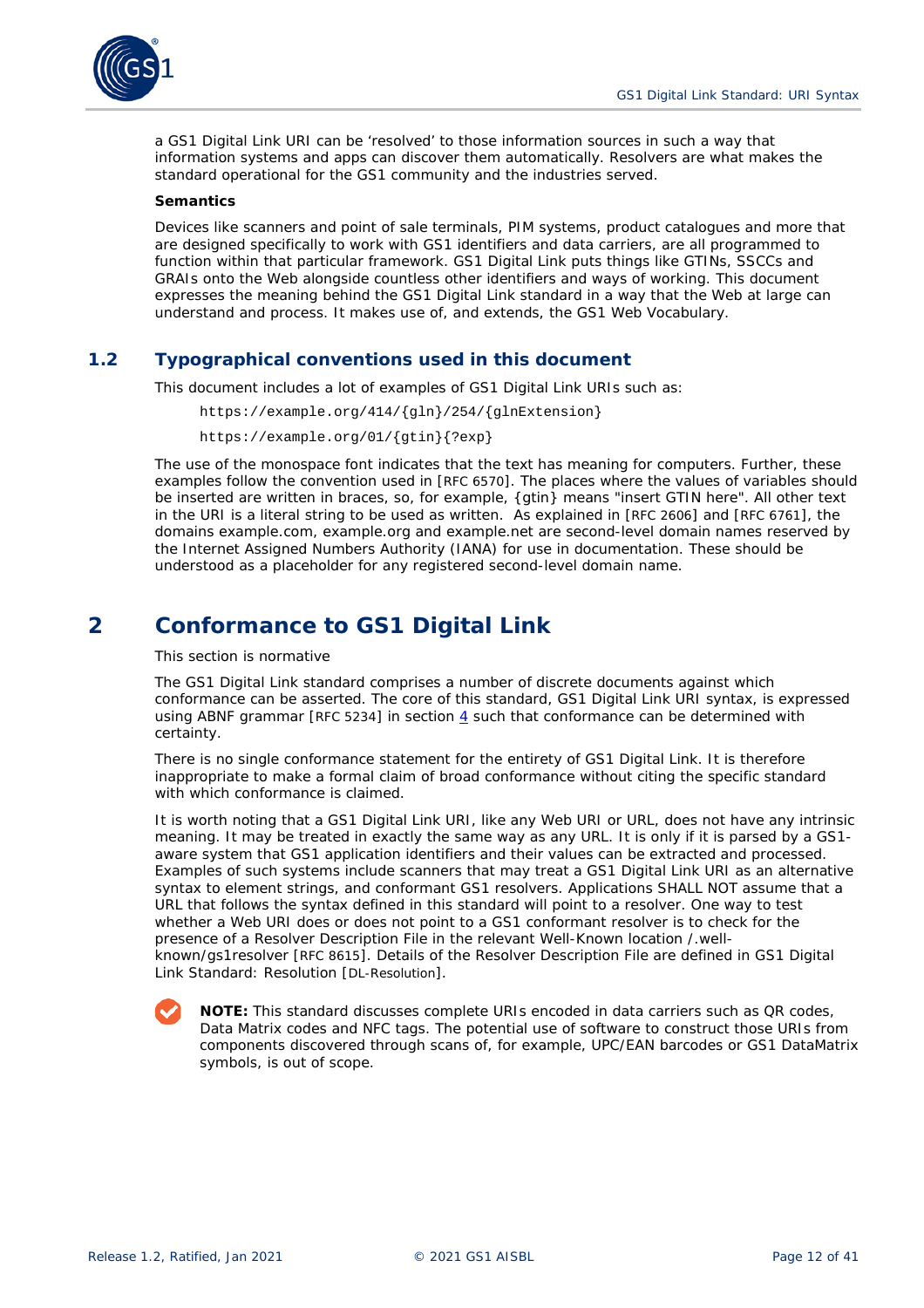

# <span id="page-12-0"></span>**3 What is a URI?**

#### *This section is informative*

This section provides some clarification about what a Uniform Resource Identifier (URI) is, how URIs relate to Uniform Resource Names (URNs) and Uniform Resource Locators (URLs), as well as providing an explanation of the main structural elements within a Web URI.



**Figure 3-1** URNs and URLs are also URIs

<span id="page-12-1"></span>*[Figure 3-1](#page-12-1)* shows a Venn diagram in which we see that Uniform Resource Identifier is the broad term that includes Uniform Resource Names (URNs) and Uniform Resource Locators (URLs) as well as URIs with various protocols including http or https, ftp, mailto, tel etc. This means that every URL and every URN is also a URI, since URI is the broader umbrella term. Furthermore, Internationalized Resource Identifiers (IRIs) are an even broader category that support characters from the Universal Character Set/Unicode, whereas URIs only support the ASCII character set. IRIs are defined in [\[IRIs\]](#page-39-7). GS1 Digital Link URIs are a subset of Web URIs that conform to this GS1 technical standard.

*[Figure 3-2](#page-13-0)* shows another Venn diagram. This time, it shows two capabilities:

- 1. The capability to easily resolve to resources (e.g. information) on the Web.
- 2. The capability to provide a globally unambiguous name for anything, whether or not the thing exists only on the Web or in the real world.

The first capability is usually associated with URLs and Web addresses.

The second capability is usually associated with URNs.

Web URIs exist at the intersection of these two capabilities; in terms of their syntax, they look like URLs because they specify http or https as their protocol - and they can be configured to behave like URLs in terms of supporting Web requests via the http/https Web protocol. However, they are also a perfectly valid way of assigning a globally unambiguous name for anything, whether in the real world or online. Note that 'globally unambiguous' does not mean globally unique; two different things should have distinct URIs in any situation where we want to be able to distinguish between them. However, there may be many URIs that all refer to the same thing, even within the same URI namespace or domain name. It is also possible to use Linked Data [\[Linked Data\]](#page-39-8) to make an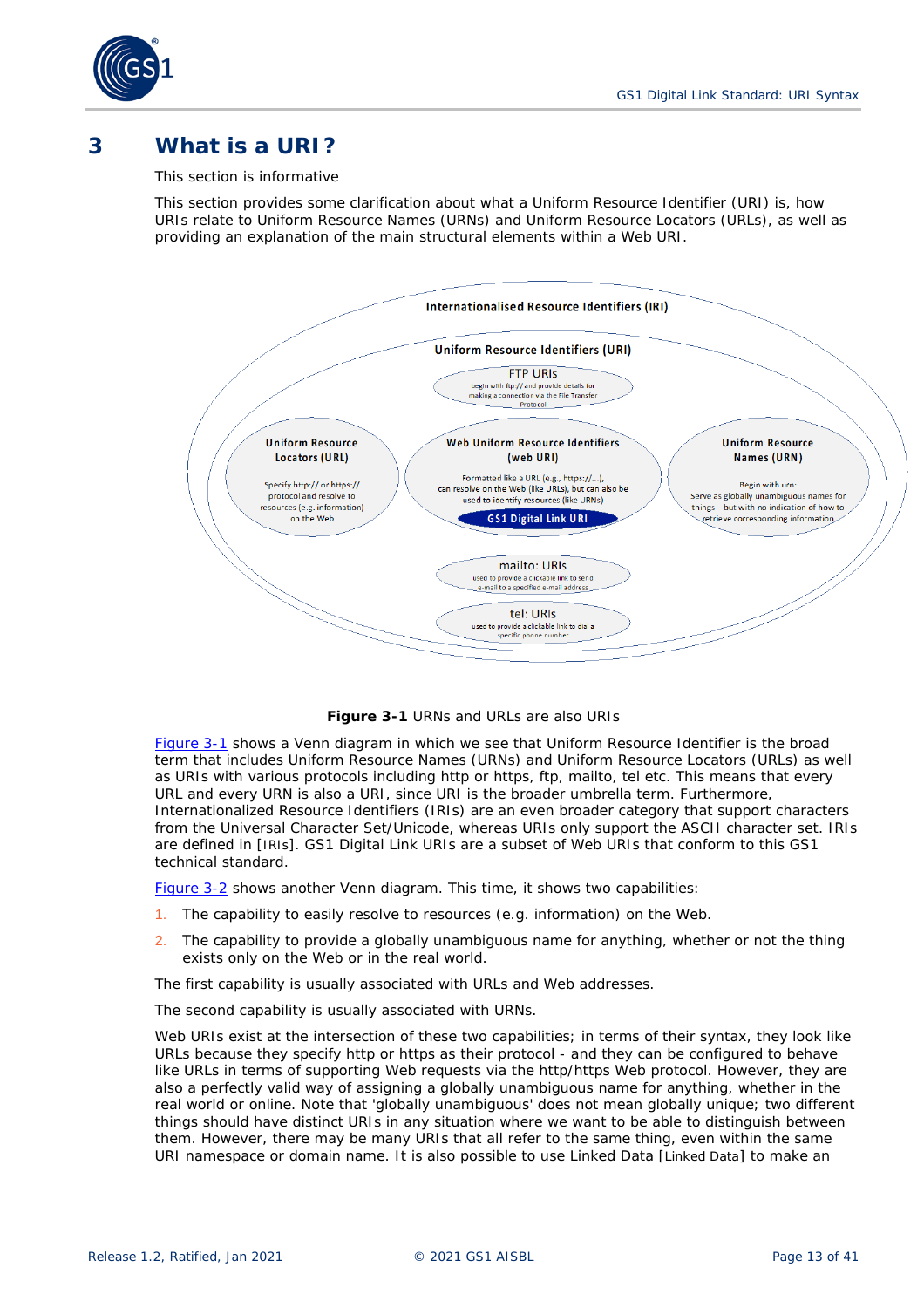

assertion between two URIs to formally express that they both refer to the same thing, even if the URIs are different strings.



<span id="page-13-0"></span>**Figure 3-2** A Web URI can act both as a globally unambiguous name for something, as well as providing an easy way to retrieve Web resources (e.g. information) relating to the identified thing

*[Figure 3-3](#page-13-1)* provides a brief overview of the internal structural elements of a Web URI:



**Figure 3-3** Internal structure of a Web URI

<span id="page-13-1"></span>*[Figure 3-3](#page-13-1)* shows the structural elements of a Web URI. The scheme indicates the protocol and (at the time of writing) is always http:// or https:// (use of HTTPS is more secure and is therefore recommended as best practice). The hostname is typically a registered Internet domain name or a subdomain of such a registered domain name. Following the domain name, the remainder of the Web URI is case sensitive. The URI path information consists of a number of strings separated by the forward slash character. Although this is just a string, it is often used by the Linked Data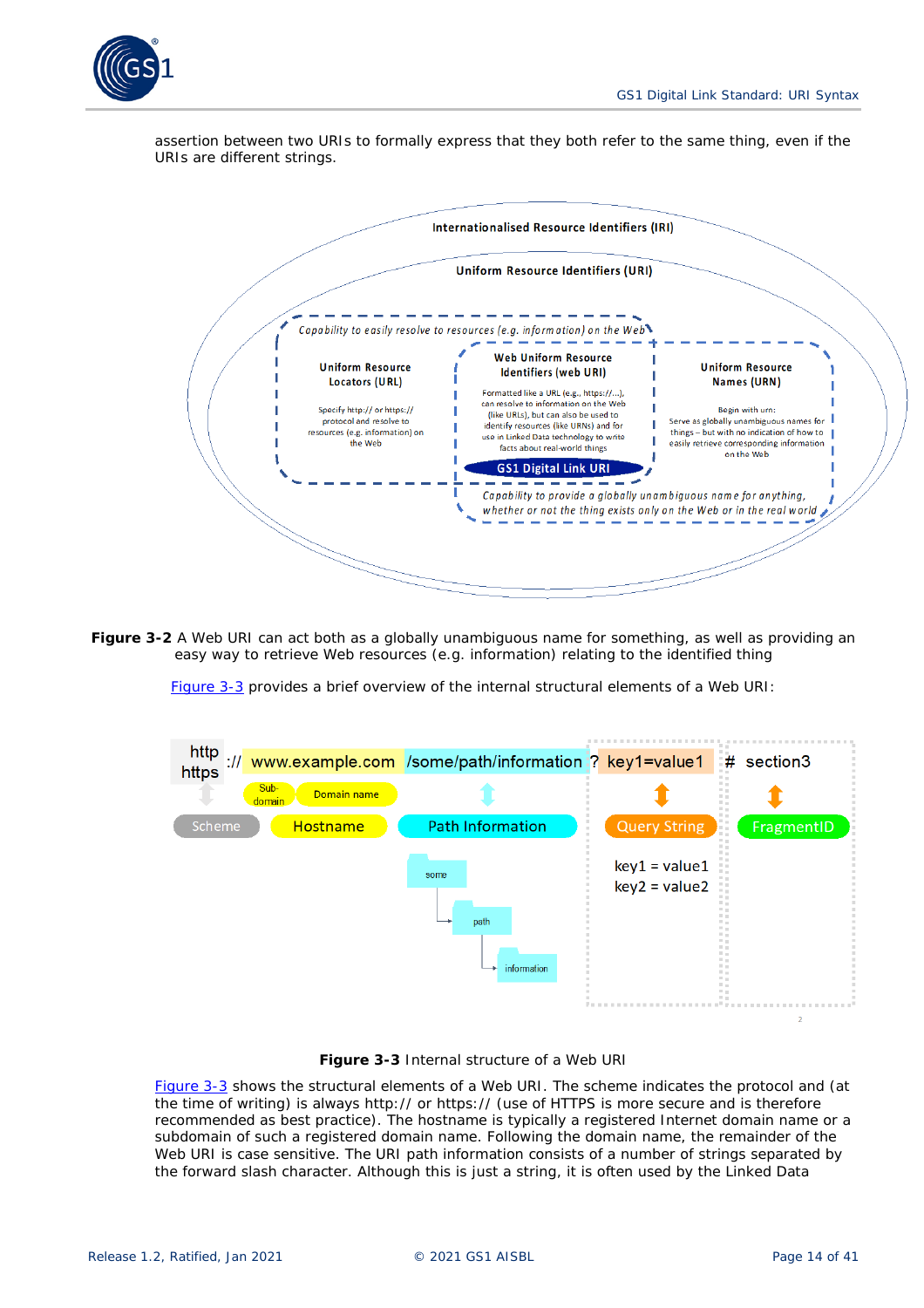

community and in REST interfaces [\[REST\]](#page-39-9) to represent a collection of resources organised in a conceptually hierarchical way, with the broadest (most general, least specific) category appearing towards the left of the URI path information and with the narrowest (most specific) category appearing towards the right of the URI path information.

This design pattern provides a hint to humans that related Web URIs may exist and can be formed by successively truncating the Web URI path information from right to left, removing each successive segment preceded by its forward slash ( "/" ) character. These related Web URIs may provide information about an object at a broader, more general, less specific granularity.

However, this is only a legible hint to humans. Computer software would typically treat the entire URI (at least up to the fragment identifier) as an opaque indivisible string and would not attempt such truncation. Instead, they will look for explicit links to related URIs, ideally expressed with semantic annotation, using Linked Data properties. These aspects – the machine-processable semantics or meaning of a GS1 Digital Link URI – are explored and defined in detail in GS1 Digital Link Standard: Semantics [\[DL-Semantics\]](#page-39-10)

The query string enables multiple key=value pairs to be sent to a Web resource. The URI query string appears after the URI path information and consists of everything between the "?" at the end of the path information and the end of the URI or the "#" symbol indicating the start of the fragment identifier. Within the URI query string, key=value pairs may be concatenated using & or ; as a delimiter.

The URI fragment identifier is optional and appears after the query string (if present) and preceded by the "#" character. The URI fragment identifier is typically used to provide a link to an internal subsection of an information resource. The Linked Data community do make use of URIs with fragment identifiers, although the fragment identifier is not useful for passing key=value pairs. Importantly, fragment identifiers are *not* sent to the server but are handled entirely within the client.

Web URIs provide essentially two options for expressing the values of GS1 Application Identifiers either within the URI path information or within the URI query string. The URI path information is the most appropriate place for expressing a GS1 identification key and an ordered set of optional qualifiers that are used in conjunction with the GS1 identification key to form a compound key that is used to retrieve information about something at a finer level of granularity (e.g. traceability data about an SGTIN, batch/lot-level master data). The query string is appropriate for data attributes of the identified resource such as expiry date, weight etc., as well as being a natural extension point for any additional arbitrary key=value pairs that cannot be expressed using GS1 Application Identifiers (see section  $\underline{4.10.1}$  $\underline{4.10.1}$  $\underline{4.10.1}$ ); for example, the query string could include a key=value pair to indicate a specific stakeholder role or a specific action or activity or type of service to be accessed. It should be noted that no key=value pair should be repeated with the same key in the URI query string. If a key is repeated, the last defined value for that key takes precedence over any previously defined value.

# <span id="page-14-0"></span>**3.1 The GS1 Digital Link URI**

GS1 Digital Link provides a syntax for expressing GS1 identifier keys, key qualifiers and data attributes in a format that can be used on the Web in an intuitive manner (via a straightforward HTTP request) to enable consumers and others to directly access relevant information and services about products, assets, locations, etc. A GS1 Digital Link URI can be encoded natively in any data carrier that can support the encoding of a Web address (URL). This means that additional data carriers such as QR Codes®, digital watermarks, NFC tags and other technologies will also be able to include GS1 identification keys while continuing to provide links to relevant information. When the data carrier is created and such a URL is embedded within it, a scanning device can extract the entire URL, and no further processing by the scanning device, or software therein, is required to construct the URL that is used to access a server where relevant information is stored.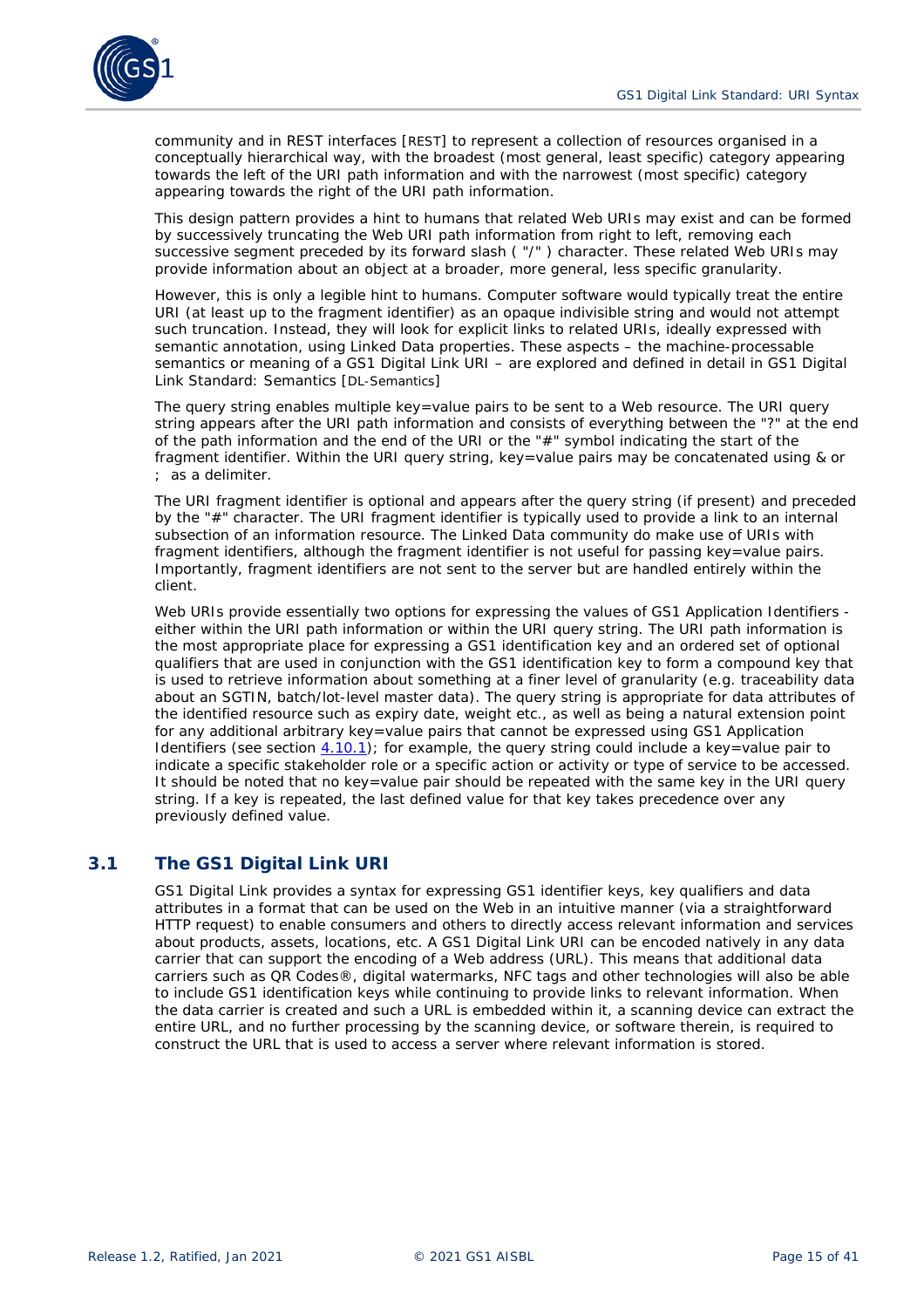

# <span id="page-15-0"></span>**4 GS1 Digital Link URI Syntax**

*This section and all its subsections are normative*

This section specifies the structure of GS1 Digital Link URIs using the Augmented Backus-Naur Form (ABNF) syntax as defined in [\[RFC 5234\]](#page-39-5) and updated by [\[RFC 7405\]](#page-40-2). ABNF formally expresses how strings of characters (including URIs) are constructed by concatenating smaller components in a sequential order and is machine-processable.

Those smaller components may be defined in terms of further sub-components and/or in terms of sequences of character sets that are also defined by rules.

ABNF also supports repeating components and optional components. Optional components are enclosed within square brackets.

A sequential group of one or more components may be enclosed within round brackets.

Repeating components use the  $m*n$  (component) notation to indicate that the component within the round brackets may appear at least m times and at most n times. Default values are m=0, n=infinity. If either or m or n are omitted, their default values are assumed.

Everything following a semicolon on a line is considered to be an explanatory comment.

The notation n(component) or n*component* where n is one or more digit characters is equivalent to n\*n(component), indicating that the component must appear exactly n times. A number of comments are provided to explain the meaning of rules.

ABNF is designed primarily to express formal syntax in standards documents. It may also be used to validate strings against that syntax, however, there are limitations. It has no negation option (string SHALL NOT contain "xyz") and it does not support non-greedy matching. For this reason, there are some features of the GS1 Digital Link URI syntax that cannot be tested using ABNF-based parsers. In particular, those with a custom path will fail ABNF-based validation.

# <span id="page-15-1"></span>**4.1 Deprecation warning**

The formal grammar below, developed initially for the first version of the GS1 Digital Link standard [\[DL1\]](#page-39-11), supports 'convenience alphas' in place of commonly used application identifiers. For example, '01' can be replaced by 'gtin', '414' by 'gln' etc. These were introduced in an effort to make GS1 Digital Link URIs more developer-friendly. Experience has shown that the opposite is true as it introduces complexity for implementations of the standard. Therefore please note that:

Convenience alphas will be removed from future versions of the standard and hence are flagged as DEPRECATED here.

This is reflected as relevant in later sections of this document.

## <span id="page-15-2"></span>**4.2 Character sets**

Firstly, a number of character sets are defined for later re-use in subsequent ABNF rules.

DIGIT = "0" / "1" / "2" / "3" / "4" / "5" / "6" / "7" / "8" / "9" BOOLEAN =  $"0" / "1"$ UPPERALPHA = %x41-5A ; A-Z ( ASCII characters 65-90 decimal, 41-5A hex) LOWERALPHA =  $8x61-7A$  ; a-z ( ASCII characters 97-122 decimal, 61-7A hex) ALPHA = UPPERALPHA / LOWERALPHA ; A-Z or a-z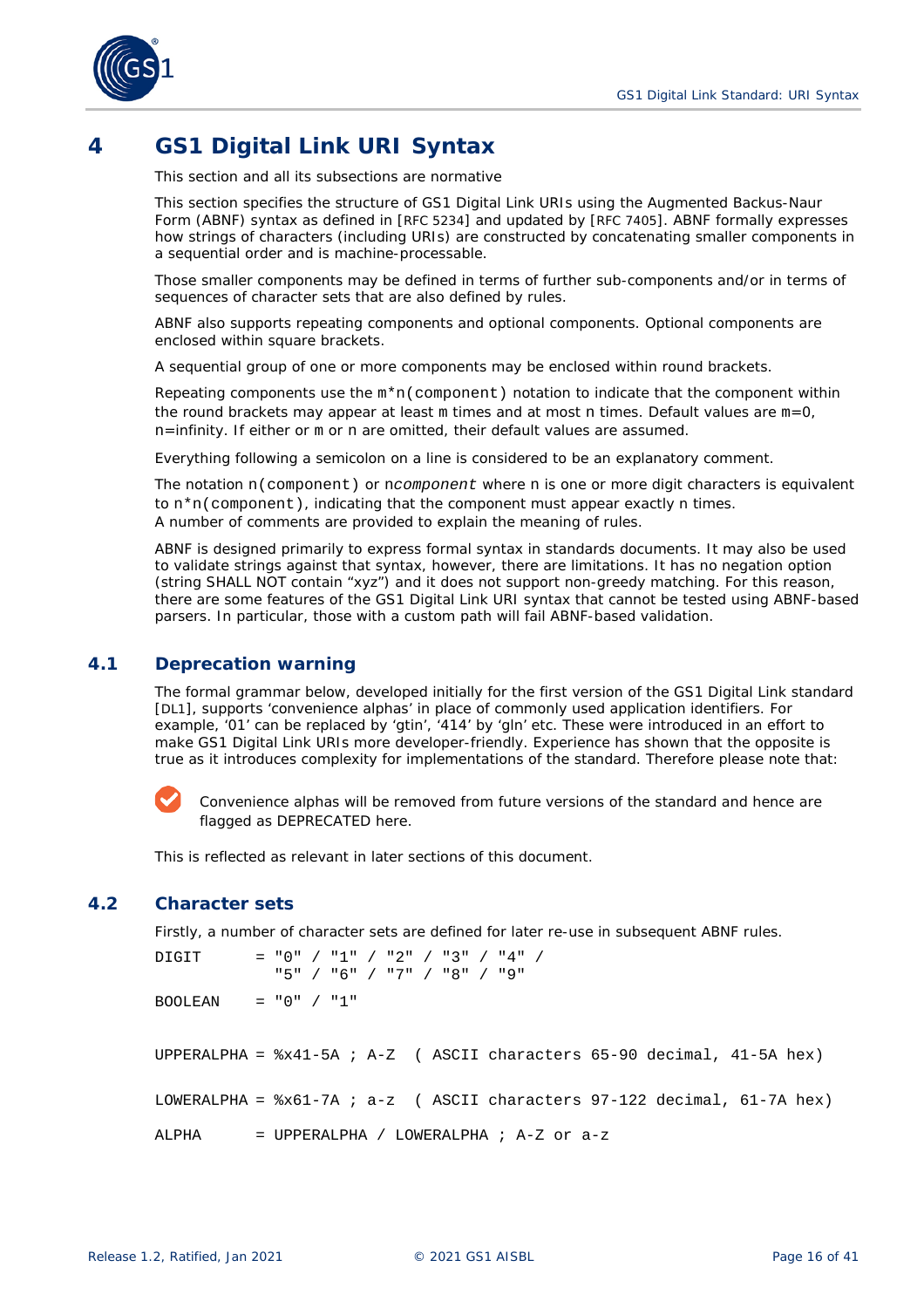

HEXDIG = DIGIT / "A" / "B" / "C" / "D" / "E" / "F"

DoubleQuote =  $'$ "' ; the double-quote character "

The following characters must be represented using percent-encoding (see section 2.1 of RFC 3986 [\[PercentEncoding\]](#page-39-12)) when used as literal characters within URIs, since many of these have special meanings within Web URIs:

| Octothorpe        |  | $=$ "%23" ; percent-encoding of the # character |  |  |
|-------------------|--|-------------------------------------------------|--|--|
| ForwardSlash      |  | = "%2F" ; percent-encoding of the / character   |  |  |
| Percent           |  | = "%25" ; percent-encoding of the % character   |  |  |
| Ampersand         |  | = "%26" ; percent-encoding of the & character   |  |  |
| Plus              |  | $=$ "%2B" ; percent-encoding of the + character |  |  |
| Comma             |  | = "%2C" ; percent-encoding of the , character   |  |  |
| Exclamation       |  | = "%21" ; percent-encoding of the ! character   |  |  |
| LeftBracket       |  | = "%28" ; percent-encoding of the (character    |  |  |
| RightBracket      |  | = "%29" ; percent-encoding of the ) character   |  |  |
| Asterisk          |  | = "%2A" ; percent-encoding of the * character   |  |  |
| Apostrophe        |  | = "%27" ; percent-encoding of the ' character   |  |  |
| Colon             |  | = "%3A" ; percent-encoding of the: character    |  |  |
| Semicolon         |  | $=$ "%3B" ; percent-encoding of the ; character |  |  |
| LeftAngleBracket  |  | = "%3C" ; percent-encoding of the < character   |  |  |
| Equals            |  | = "%3D" ; percent-encoding of the = character   |  |  |
| RightAngleBracket |  | = "%3E" ; percent-encoding of the > character   |  |  |
| OuestionMark      |  | = "%3F" ; percent-encoding of the ? character   |  |  |

The following group of symbol characters is permitted within the 82-character subset of ISO/IEC 646, indicated in Figure 7.11-1 of the GS1 General Specifications [\[GENSPECS\]](#page-39-2).

 $XSYMBOL$  = DoubleQuote / "-" / "." / "\_" / Exclamation / Percent / Ampersand / Plus / Comma / ForwardSlash / Asterisk / LeftBracket / RightBracket / Apostrophe / Semicolon / Colon / LeftAngleBracket / RightAngleBracket / Equals / QuestionMark

The following group of symbol characters is permitted within the 39-character subset of ISO/IEC 646, indicated in Figure 7.11-2 of the GS1 General Specifications [\[GENSPECS\]](#page-39-2).

YSYMBOL = "-" / Octothorpe / ForwardSlash

The following character set corresponds to all permitted characters within the 82-character subset of ISO/IEC 646, indicated in Figure 7.11-1 of the GS1 General Specifications [\[GENSPECS\]](#page-39-2).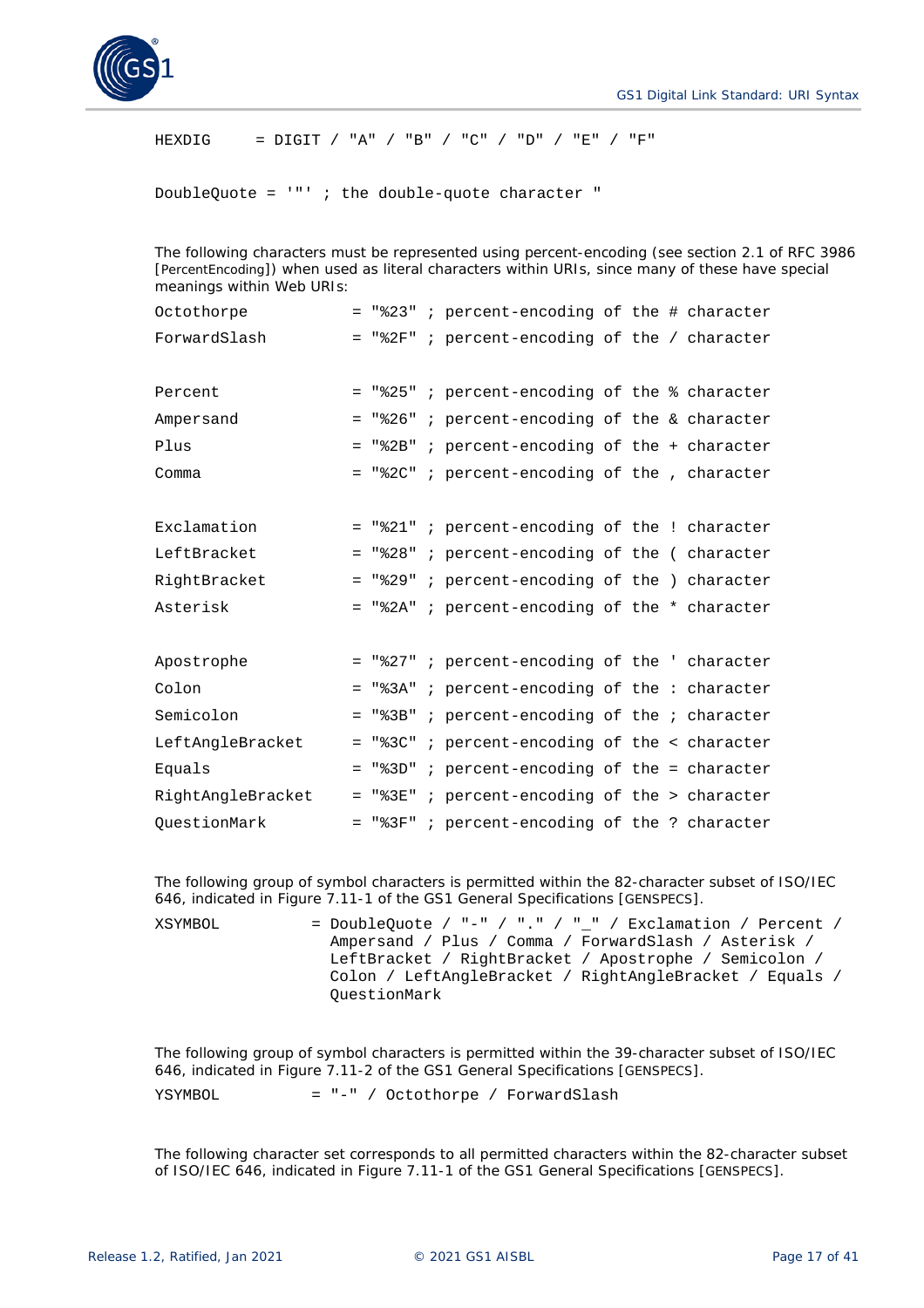

XCHAR = DIGIT / UPPERALPHA / LOWERALPHA / XSYMBOL

The following character set corresponds to all permitted characters within the 39-character subset of ISO/IEC 646, indicated in Figure 7.11-2 of the GS1 General Specifications [\[GENSPECS\]](#page-39-2). It is currently only used within the value of the Components and Parts Identifier (CPID).

YCHAR = DIGIT / UPPERALPHA / YSYMBOL

## <span id="page-17-0"></span>**4.3 Primary identification keys**

The following rules indicate which GS1 Application Identifiers (AI) are considered as primary identification keys for GS1 Digital Link URI. Note that for each of these (and the rules in section *[4.4](#page-17-1)*), the numeric AI value may be used or alternatively, a corresponding lower-case short name may be used if it is more friendly to software developers. The numeric AI value may be more suitable for use when encoding a GS1 Digital Link URI within a 2D barcode, since this can be encoded more efficiently, resulting in a lower total module count and improved readability.

The %s prefix notation was introduced in [\[RFC 7405\]](#page-40-2) and simply indicates that the following string value is case-sensitive. For example, in the rule below, gtin-code may be either "01" or "gtin" but not "GTIN" nor "Gtin". Note that the alphanumeric notation below will be deprecated and scheduled to be removed from future versions of the standard.

| gtin-code     | = "01" / %s"qtin"                    | ; GTIN                  |
|---------------|--------------------------------------|-------------------------|
| itip-code     | $=$ "8006" / $s$ s"itip"             | $;$ ITIP                |
| gmn-code      | = "8013" / %s"gmn"                   | ; Global Model Number   |
| cpid-code     | $=$ "8010" / %s"cpid"                | ; CPID                  |
| gln-code      | = "414" / %s"gln"                    | ; Physical Location GLN |
| partyGln-code | $=$ "417" / %s"party"                | ; Party GLN             |
| gsrnp-code    | $=$ "8017" / $\text{\$s"qsrnp"}$     | ; GSRN of the Provider  |
| gsrn-code     | $=$ "8018" / $\texttt{ss}$ "gsrn"    | ; GSRN of the Recipient |
| qcn-code      | $=$ "255" / $\text{\$s\text{"gcn"}}$ | ; GCN                   |
| sscc-code     | $= 200" / 8s"$ sscc"                 | ; SSCC                  |
| qdti-code     | $=$ "253" / %s"gdti"                 | ; GDTI                  |
| ginc-code     | $=$ "401" / %s"ginc"                 | ; GINC                  |
| gsin-code     | $=$ "402" / %s"gsin"                 | ; GSIN                  |
| qrai-code     | $=$ "8003" / %s"grai"                | ; GRAI                  |
| qiai-code     | $=$ "8004" / %s"giai"                | ; GIAI                  |

## <span id="page-17-1"></span>**4.4 Key qualifiers**

The following rules which GS1 Application Identifiers (AI) are considered as key qualifiers for a GS1 Digital Link URI.

| cpv-code   |                                              | = "22" / %s"cpv" ; Consumer Product Variant                      |
|------------|----------------------------------------------|------------------------------------------------------------------|
| lot-code   |                                              | $= "10"$ / $\text{\$s"lot"$ ; Batch/Lot identifier               |
| ser-code   |                                              | $= "21"$ / $s$ s"ser" ; GTIN Serial Number                       |
| cpsn-code  | = "8011"/ %s"cpsn" ; CPID Serial Number      |                                                                  |
|            | glnx-code = "254" / %s"glnx" ; GLN extension |                                                                  |
| refno-code |                                              | = "8020" / %s"refno" ; Payment Reference Number                  |
|            |                                              | srin-code = "8019" / %s"srin" ; Service Relation Instance Number |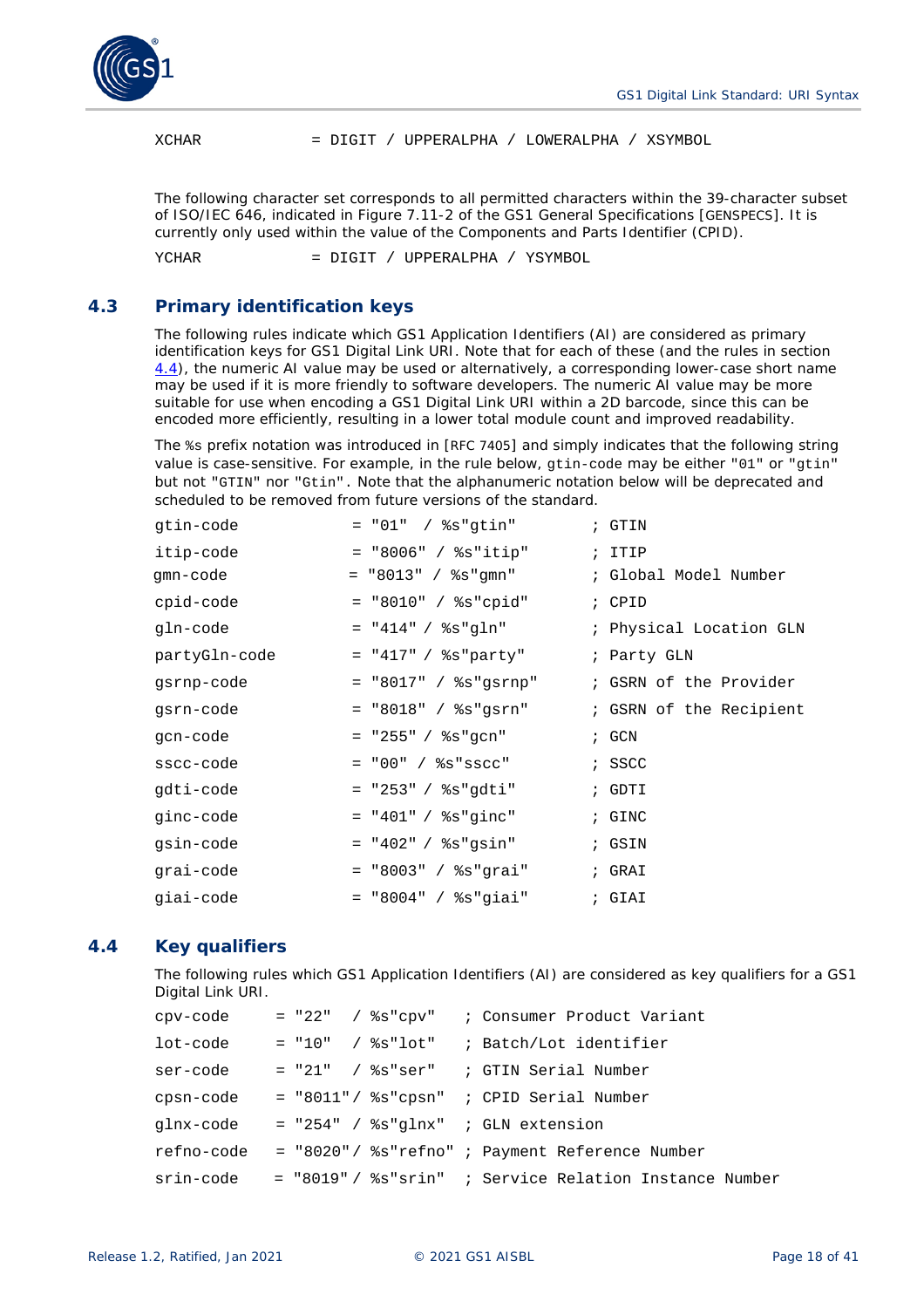

tpx-code = "235"; third-party controlled serialised extension to GTIN uic-ext-code = "7040" ; GS1 UIC with Extension 1 and Importer Index

# <span id="page-18-0"></span>**4.5 Primary key formats**

The following rules express the format of the values of the primary GS1 identification keys.

**Note**: the GS1 General Specifications [\[GENSPECS\]](#page-39-2) define further restrictions on some of these values, particularly for those which include a GS1 Check Digit, Indicator Digit or Extension Digit. Please refer to the GS1 General Specifications [\[GENSPECS\]](#page-39-2) for further details.

| qtin-value     | $=$ 8DIGIT / 12DIGIT / 13DIGIT / 14DIGIT            |
|----------------|-----------------------------------------------------|
| itip-value     | = 14DIGIT 2DIGIT 2DIGIT                             |
|                | ; 14 digits then 2 digits then 2 digits             |
| qmn-value      | $= 1*30XCHAR$ ; 1-30 characters from 82-chr subset  |
| cpid-value     | $= 1*30YCHAR$ ; 1-30 characters from 39-chr subset  |
| gln-value      | = 13DIGIT : exactly 13 digits                       |
| partyGln-value | = 13DIGIT : exactly 13 digits                       |
| qsrnp-value    | = 18DIGIT : exactly 18 digits                       |
| gsrn-value     | = 18DIGIT : exactly 18 digits                       |
| gcn-value      | $=$ 13DIGIT 1*12DIGIT ; 13 digits then 1-12 digits  |
| sscc-value     | = 18DIGIT : exactly 18 digits                       |
| gdti-value     | $= 13$ DIGIT $1*17$ XCHAR                           |
|                | ; 13 digits then 1-17 characters                    |
|                | ; from the 82-character subset                      |
| ginc-value     | $= 1*30XCHAR$                                       |
|                | ; 1-30 characters from the 82-character subset      |
| gsin-value     | = 17DIGIT : exactly 17 digits                       |
| qrai-value     | $= 14$ DIGIT $1*16$ XCHAR                           |
|                | ; 14 digits then 1-16 characters                    |
|                | ; from the 82-character subset of ISO/IEC 646       |
| giai-value     | $= 1*30$ XCHAR ; 1-30 characters from 82-chr subset |

## <span id="page-18-1"></span>**4.6 Key qualifier formats**

The following rules express the format of the values of the key qualifiers of primary GS1 identification keys:

| cpv-value   | $= 1*20XCHAR$ ; 1-20 characters from 82-chr subset  |  |  |  |
|-------------|-----------------------------------------------------|--|--|--|
| lot-value   | $= 1*20$ XCHAR ; 1-20 characters from 82-chr subset |  |  |  |
| ser-value   | $= 1*20$ XCHAR ; 1-20 characters from 82-chr subset |  |  |  |
| cpsn-value  | $= 1*12$ DIGIT ; 1-12 digits                        |  |  |  |
| qlnx-value  | $= 1*20$ XCHAR ; 1-20 characters from 82-chr subset |  |  |  |
| refno-value | $= 1*25XCHAR$ ; 1-25 characters from 82-chr subset  |  |  |  |
| srin-value  | $= 1*10$ DIGIT ; 1-10 digits                        |  |  |  |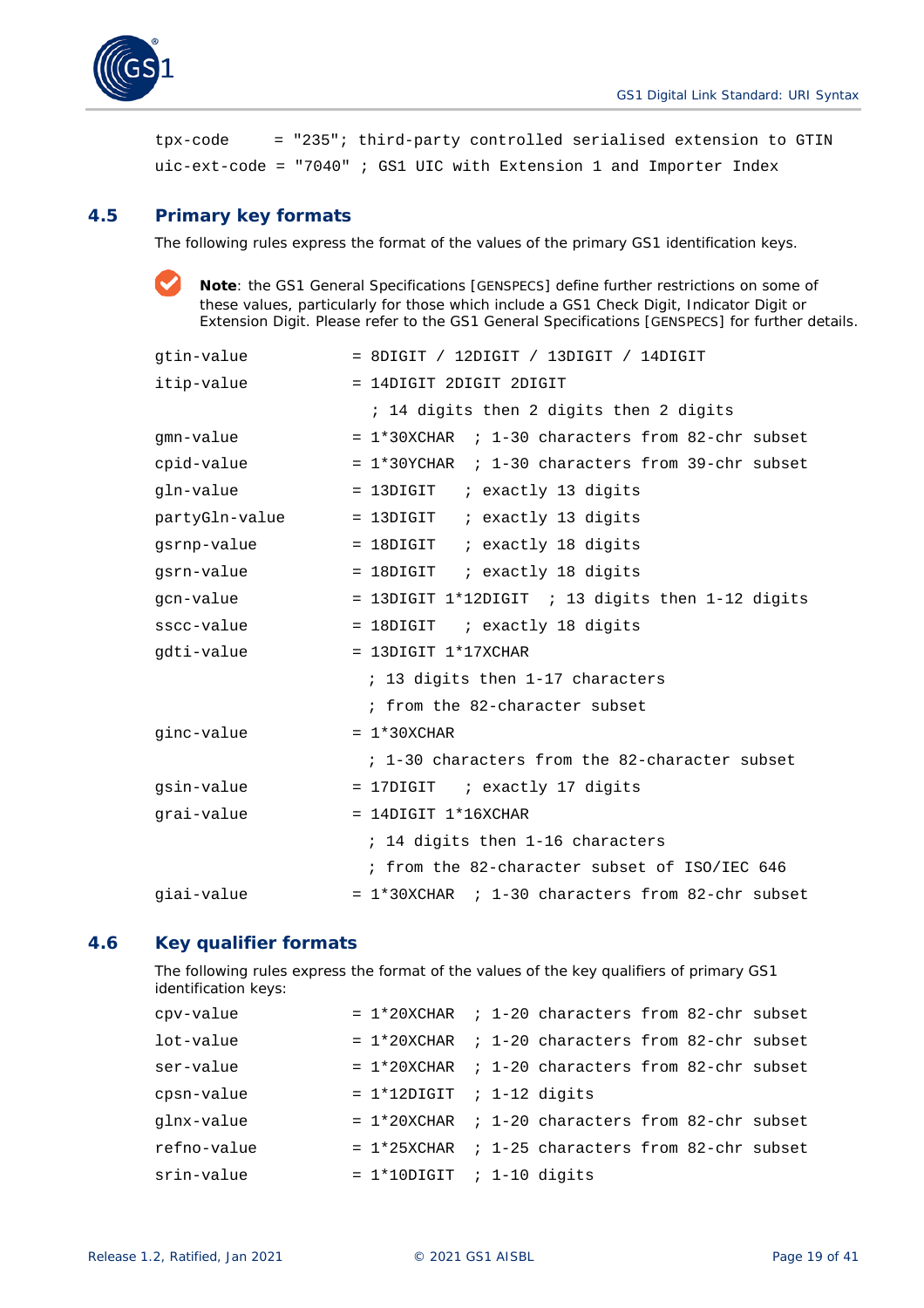



| tpx-value     | $= 1*28$ XCHAR ; 1-28 characters from 82-chr subset               |  |  |  |  |  |
|---------------|-------------------------------------------------------------------|--|--|--|--|--|
| uic-ext-value | = 1DIGIT 3XCHAR<br>; 1 digit then 3 characters from 82-chr subset |  |  |  |  |  |

# <span id="page-19-0"></span>**4.7 Primary identifier and value concatenation**

The following rules express how each primary identifier code and its value should be concatenated (for use within the URI path information) :

| gtin-comp     | = "/" gtin-code "/" gtin-value         |
|---------------|----------------------------------------|
| itip-comp     | = "/" itip-code "/" itip-value         |
| gmn-comp      | = "/" gmn-code "/" gmn-value           |
| cpid-comp     | = "/" cpid-code "/" cpid-value         |
| gln-comp      | = "/" gln-code "/" gln-value           |
| partyGln-comp | = "/" partyGln-code "/" partyGln-value |
| gsrnp-comp    | = "/" gsrnp-code "/" gsrnp-value       |
| gsrn-comp     | = "/" gsrn-code "/" gsrn-value         |
| gcn-comp      | $=$ "/" gcn-code "/" gcn-value         |
| sscc-comp     | $=$ "/" sscc-code "/" sscc-value       |
| gdti-comp     | = "/" gdti-code "/" gdti-value         |
| ginc-comp     | $=$ "/" ginc-code "/" ginc-value       |
| gsin-comp     | = "/" gsin-code "/" gsin-value         |
| grai-comp     | = "/" grai-code "/" grai-value         |
| qiai-comp     | = "/" giai-code "/" giai-value         |

## <span id="page-19-1"></span>**4.8 Key qualifier concatenation**

The following rules express how each key qualifier and its value should be concatenated (for use within the URI path information) :

| cpv-comp     | $=$ "/" cpv-code "/" cpv-value         |
|--------------|----------------------------------------|
| lot-comp     | $=$ "/" lot-code "/" lot-value         |
| ser-comp     | $=$ "/" ser-code "/" ser-value         |
| cpsn-comp    | $=$ "/" cpsn-code "/" cpsn-value       |
| qlnx-comp    | $=$ "/" qlnx-code "/" qlnx-value       |
| refno-comp   | $=$ "/" refno-code "/" refno-value     |
| srin-comp    | $=$ "/" srin-code "/" srin-value       |
| tpx-comp     | $=$ "/" tpx-code "/" tpx-value         |
| uic-ext-comp | $=$ "/" uic-ext-code "/" uic-ext-value |

## <span id="page-19-2"></span>**4.9 Path element order**

The following rules express how the URI path information should be structured for each primary GS1 identification key. Note that some primary identifiers such as SSCC do not have any associated key qualifier. Other primary identifiers such as GTIN may have multiple key qualifiers. The square bracket notation indicates that the enclosed key qualifier component may be omitted but the sequence in which they appear is important and must be preserved. For example, the rule for gtin-path would permit any of these: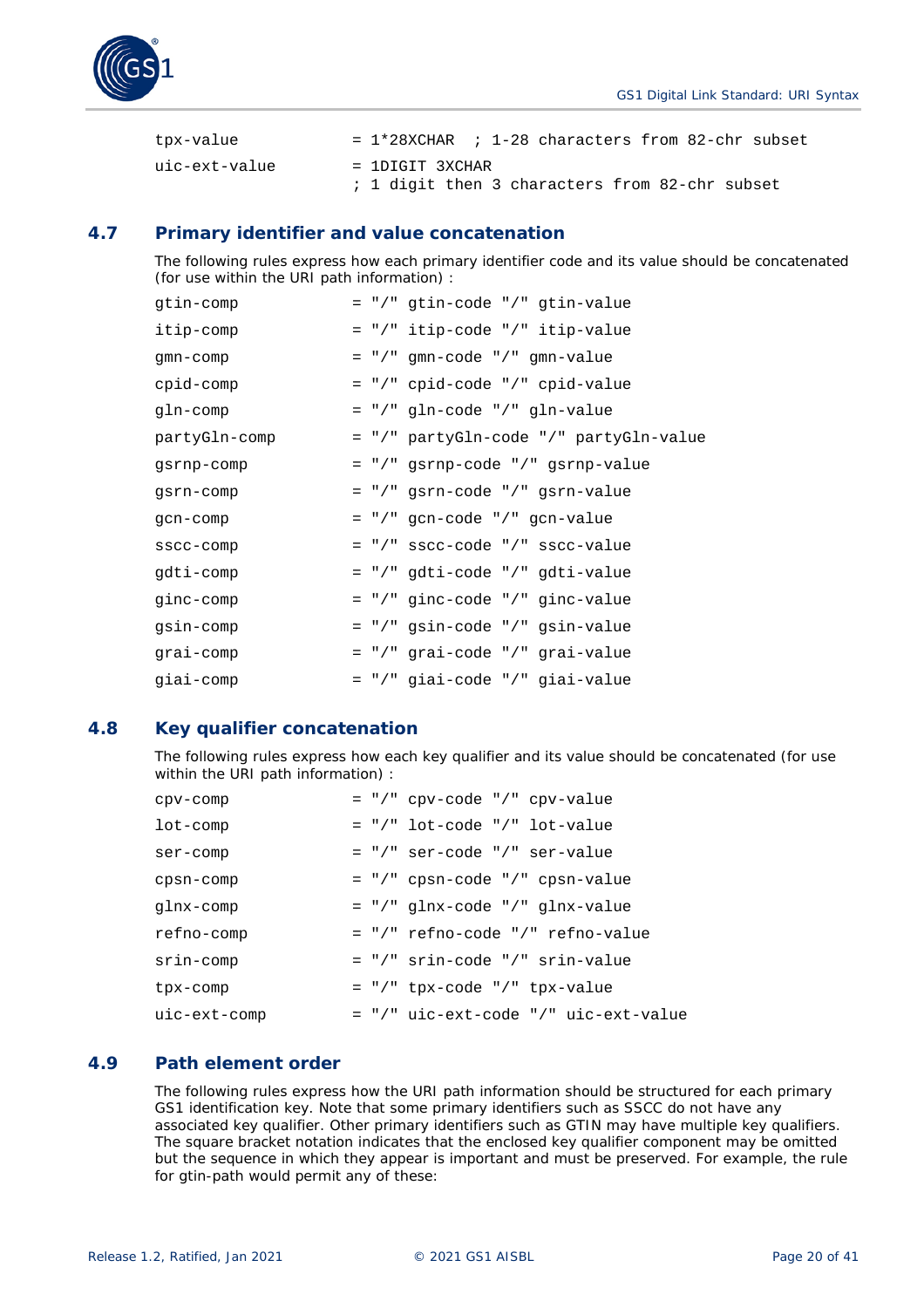

/01/9520123456788/22/2A/10/ABC123/21/12345XYZ

/01/9520123456788/10/ABC123/

/01/9520123456788/10/ABC123/21/12345XYZ

/01/9520123456788/21/12345XYZ

but does not permit strings such as:

/01/9520123456788/21/12345XYZ/10/ABC123

in which the sequential ordering of the key qualifier components is not preserved.

| gtin-path     | = gtin-comp                  | [cpv-comp] [lot-comp] [ser-comp] |                                  |  |
|---------------|------------------------------|----------------------------------|----------------------------------|--|
| itip-path     | = itip-comp                  |                                  | [cpv-comp] [lot-comp] [ser-comp] |  |
| gmn-path      | $=$ gmn-comp                 |                                  |                                  |  |
| cpid-path     | = cpid-comp                  | [cpsn-comp]                      |                                  |  |
| gln-path      | = gln-comp                   | [glnx-comp]                      |                                  |  |
| partyGln-path | = partyGln-comp              |                                  |                                  |  |
| gsrnp-path    | = gsrnp-comp [srin-comp]     |                                  |                                  |  |
| gsrn-path     | = gsrn-comp [srin-comp]      |                                  |                                  |  |
| gcn-path      | $=$ gcn-comp                 |                                  |                                  |  |
| sscc-path     | $=$ sscc-comp                |                                  |                                  |  |
| gdti-path     | = gdti-comp                  |                                  |                                  |  |
| ginc-path     | $=$ ginc-comp                |                                  |                                  |  |
| gsin-path     | $=$ gsin-comp                |                                  |                                  |  |
| grai-path     | = grai-comp                  |                                  |                                  |  |
| giai-path     | = giai-comp                  |                                  |                                  |  |
| upui-path     | = gtin-comp tpx-comp         |                                  |                                  |  |
| eoid-path     | = partyGln-comp uic-ext-comp |                                  |                                  |  |
| fid-path      | = gln-comp uic-ext-comp      |                                  |                                  |  |
| mid-path      | = giai-comp uic-ext-comp     |                                  |                                  |  |

The following rule simply states that any of the above is considered as a gs1path (which will be referenced in a later rule).

 $qslpath = qtin-path / itip-path / qmn-path / cpid-path / qln-path /$  partyGln-path / gsrnp-path / gsrn-path / gcn-path / sscc-path / gdti-path / ginc-path / gsin-path / grai-path / giai-path / upui-path / eoid-path / fid-path / mid-path

# <span id="page-20-0"></span>**4.10 Data attributes**

The following rules are concerned with GS1 Application Identifiers that are considered to be data attributes rather than primary identifier keys or key qualifiers. Data attributes and their values SHALL be expressed via the URI query string as key=value pairs. Where there is a choice, the numeric AI value is much preferred over the more human-friendly short name.

Note that 'data attributes' MAY include AIs that may also be used as primary keys. In any GS1 Digital Link URI there SHALL be exactly one primary key, as defined in section *[4.3](#page-17-0)*, followed by any key qualifiers relevant to that primary key as path elements. However, the GS1 General Specifications [\[GENSPECS\]](#page-39-2) allow combinations of primary keys in a single data carrier. For example, it is possible to encode both a GTIN and a GIAI in a single element string within a data carrier (see the example in section *[5.11](#page-34-0)*). Where it is necessary to encode more than one primary key in a single GS1 Digital Link URI, one SHALL be used in the path and the remaining key(s) encoded in the query string as data attributes.

```
netWeightVMTICode = "3100" / "3101" / "3102" / "3103" / "3104" / "3105" /
                       "3200" / "3201" / "3202" / "3203" / "3204" / "3205" /
                       "3560" / "3561" / "3562" / "3563" / "3564" / "3565" /
                       "3570" / "3571" / "3572" / "3573" / "3574" / "3575" 
netWeightVMTIValue
netWeightVMTIParameter = netWeightVMTICode "=" netWeightVMTIValue
```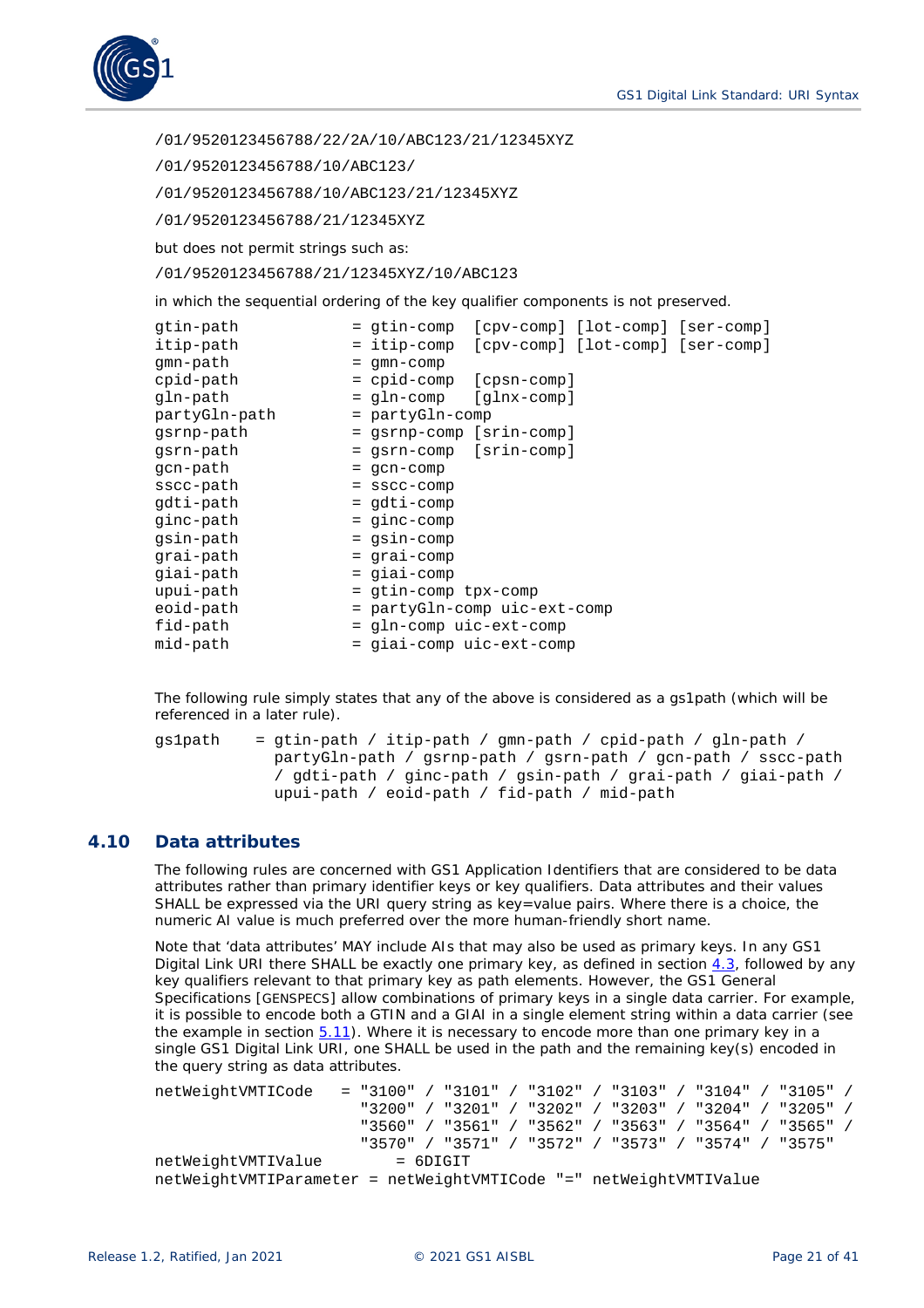

```
lengthVMTICode = "3110" / "3111" / "3112" / "3113" / "3114" / "3115" /
                  "3210" / "3211" / "3212" / "3213" / "3214" / "3215" /
                 "3220" / "3221" / "3222" / "3223" / "3224" / "3225" / 
                 "3230" / "3231" / "3232" / "3233" / "3234" / "3235"
lengthVMTIValue = 6DIGIT
lengthVMTIParameter = lengthVMTICode "=" lengthVMTIValue
widthVMTICode = "3120" / "3121" / "3122" / "3123" / "3124" / "3125" /
                 "3240" / "3241" / "3242" / "3243" / "3244" / "3245" / 
                 "3250" / "3251" / "3252" / "3253" / "3254" / "3255" / 
                 "3260" / "3261" / "3262" / "3263" / "3264" / "3265" 
widthVMTIValue
widthVMTIParameter = widthVMTICode "=" widthVMTIValue
depthVMTICode = "3130" / "3131" / "3132" / "3133" / "3134" / "3135" / 
                 "3270" / "3271" / "3272" / "3273" / "3274" / "3275" / 
                 "3280" / "3281" / "3282" / "3283" / "3284" / "3285" / 
                 "3290" / "3291" / "3292" / "3293" / "3294" / "3295" 
depthVMTIValue = 6DIGIT
depthVMTIParameter = depthVMTICode "=" depthVMTIValue
areaVMTICode = "3140" / "3141" / "3142" / "3143" / "3144" / "3145" /
                "3500" / "3501" / "3502" / "3503" / "3504" / "3505" / 
                "3510" / "3511" / "3512" / "3513" / "3514" / "3515" / 
                "3520" / "3521" / "3522" / "3523" / "3524" / "3525" 
areaVMTIValue = 6DIGIT
areaVMTIParameter = areaVMTICode "=" areaVMTIValue
netVolumeVMTICode = "3150" / "3151" / "3152" / "3153" / "3154" / "3155" /
                     "3160" / "3161" / "3162" / "3163" / "3164" / "3165" / 
                    "3600" / "3601" / "3602" / "3603" / "3604" / "3605" /
                    "3610" / "3611" / "3612" / "3613" / "3614" / "3615" /
                    "3640" / "3641" / "3642" / "3643" / "3644" / "3645" /
                    "3650" / "3651" / "3652" / "3653" / "3654" / "3655" /
                    "3660" / "3661" / "3662" / "3663" / "3664" / "3665" 
netVolumeVMTIValue
netVolumeVMTIParameter = netVolumeVMTICode "=" netVolumeVMTIValue
massPerUnitAreaVMTICode = "3370" / "3371" / "3372" / "3373" / "3374" / 
                                "3375" 
massPerUnitAreaVMTIValue = 6DIGIT
massPerUnitAreaVMTIParameter = massPerUnitAreaVMTICode "="
                                                massPerUnitAreaVMTIValue
grossWeightCode = "3300" / "3301" / "3302" / "3303" / "3304" / "3305" / 
                    "3400" / "3401" / "3402" / "3403" / "3404" / "3405"
grossWeightValue
grossWeightParameter = grossWeightCode "=" grossWeightValue
logisticLengthCode = "3310" / "3311" / "3312" / "3313" / "3314" / "3315" /
                      "3410" / "3411" / "3412" / "3413" / "3414" / "3415" /
                     "3420" / "3421" / "3422" / "3423" / "3424" / "3425" /
                     "3430" / "3431" / "3432" / "3433" / "3434" / "3435"
logisticLengthValue
logisticLengthParameter = logisticLengthCode "=" logisticLengthValue
```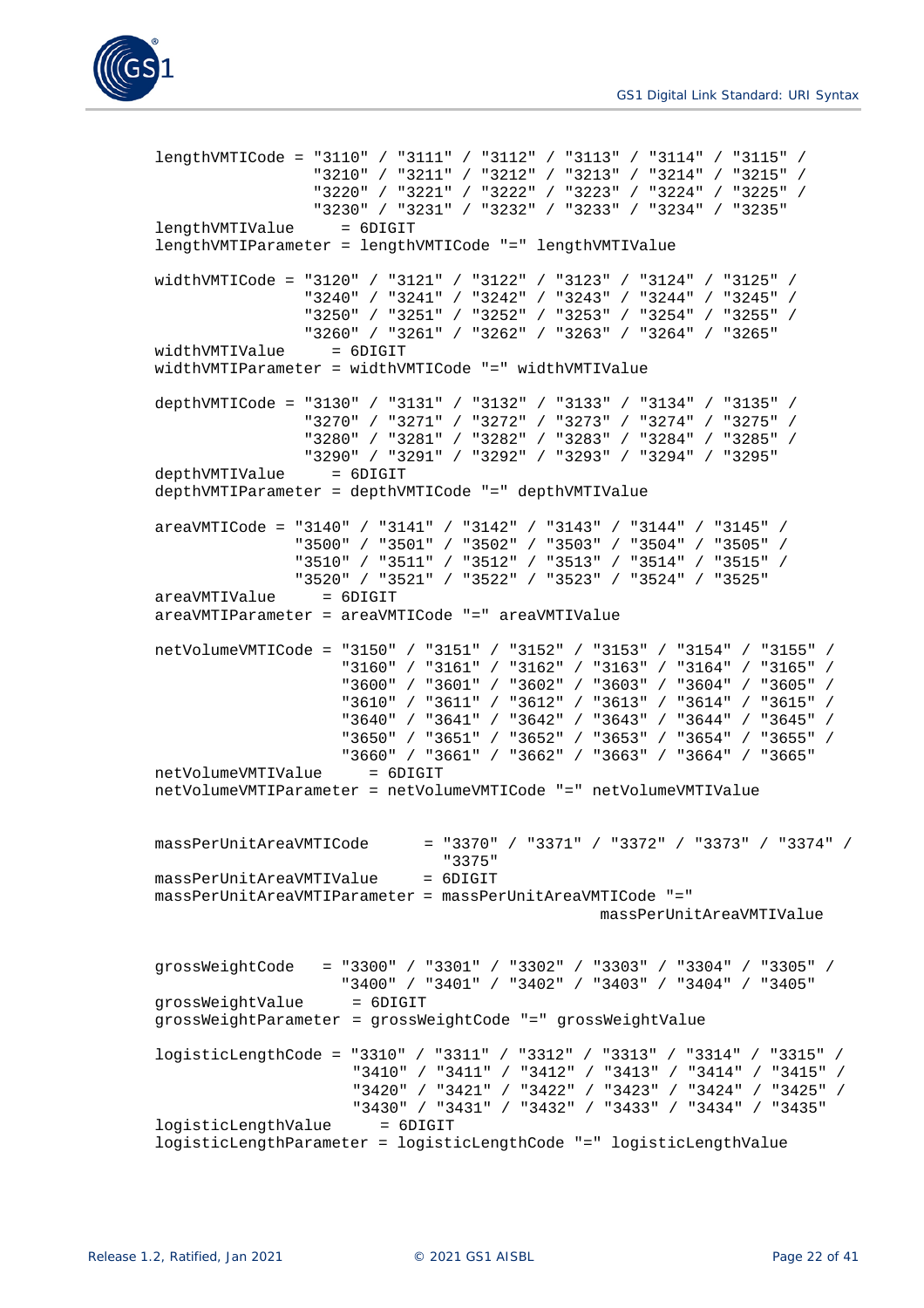

```
logisticWidthCode = "3320" / "3321" / "3322" / "3323" / "3324" / "3325" /
 "3440" / "3441" / "3442" / "3443" / "3444" / "3445" / 
                   "3450" / "3451" / "3452" / "3453" / "3454" / "3455" / 
                   "3460" / "3461" / "3462" / "3463" / "3464" / "3465"
logisticWidthValue
logisticWidthParameter = logisticWidthCode "=" logisticWidthValue
logisticDepthCode = "3330" / "3331" / "3332" / "3333" / "3334" / "3335" /
                    "3470" / "3471" / "3472" / "3473" / "3474" / "3475" /
                   "3480" / "3481" / "3482" / "3483" / "3484" / "3485" / 
                   "3490" / "3491" / "3492" / "3493" / "3494" / "3495" 
logisticDepthValue
logisticDepthParameter = logisticDepthCode "=" logisticDepthValue
logisticAreaCode = "3340" / "3341" / "3342" / "3343" / "3344" / "3345" /
                   "3530" / "3531" / "3532" / "3533" / "3534" / "3535" /
                  "3540" / "3541" / "3542" / "3543" / "3544" / "3545" /
                  "3550" / "3551" / "3552" / "3553" / "3554" / "3555" 
logisticAreaValue = 6DIGIT
logisticAreaParameter = logisticAreaCode "=" logisticAreaValue
logisticVolumeCode = "3350" / "3351" / "3352" / "3353" / "3354" / "3355" /
                    "3360" / "3361" / "3362" / "3363" / "3364" / "3365" /
                    "3620" / "3621" / "3622" / "3623" / "3624" / "3625" /
                    "3630" / "3631" / "3632" / "3633" / "3634" / "3635" /
                    "3670" / "3671" / "3672" / "3673" / "3674" / "3675" /
                    "3680" / "3681" / "3682" / "3683" / "3684" / "3685" /
                    "3690" / "3691" / "3692" / "3693" / "3694" / "3695" 
logisticVolumeValue
logisticVolumeParameter = logisticVolumeCode "=" logisticVolumeValue
processorCode = "7030" / "7031" / "7032" / "7033" / "7034" / "7035" /
                "7036" / "7037" / "7038" / "7039" 
processorValue = 3DIGIT 1*27XCHAR
processorParameter = processorCode "=" processorValue
contentParameter = "02=" 14DIGIT
prodDateParameter = "11=" 6DIGIT
dueDateParameter = "12=" 6DIGIT
packDateParameter = "13=" 6DIGIT
bestBeforeDateParameter = "15=" 6DIGIT
sellByDateParameter = "16=" 6DIGIT
firstFreezeDateParameter = "7006=" 6DIGIT
harvestDateParameter = "7007=" 6*12DIGIT
pricePerUnitParameter = "8005=" 6DIGIT
variantParameter = "20=" 2DIGIT
varCountParameter = "30=" 1*8DIGIT
countParameter = "37=" 1*8DIGIT
```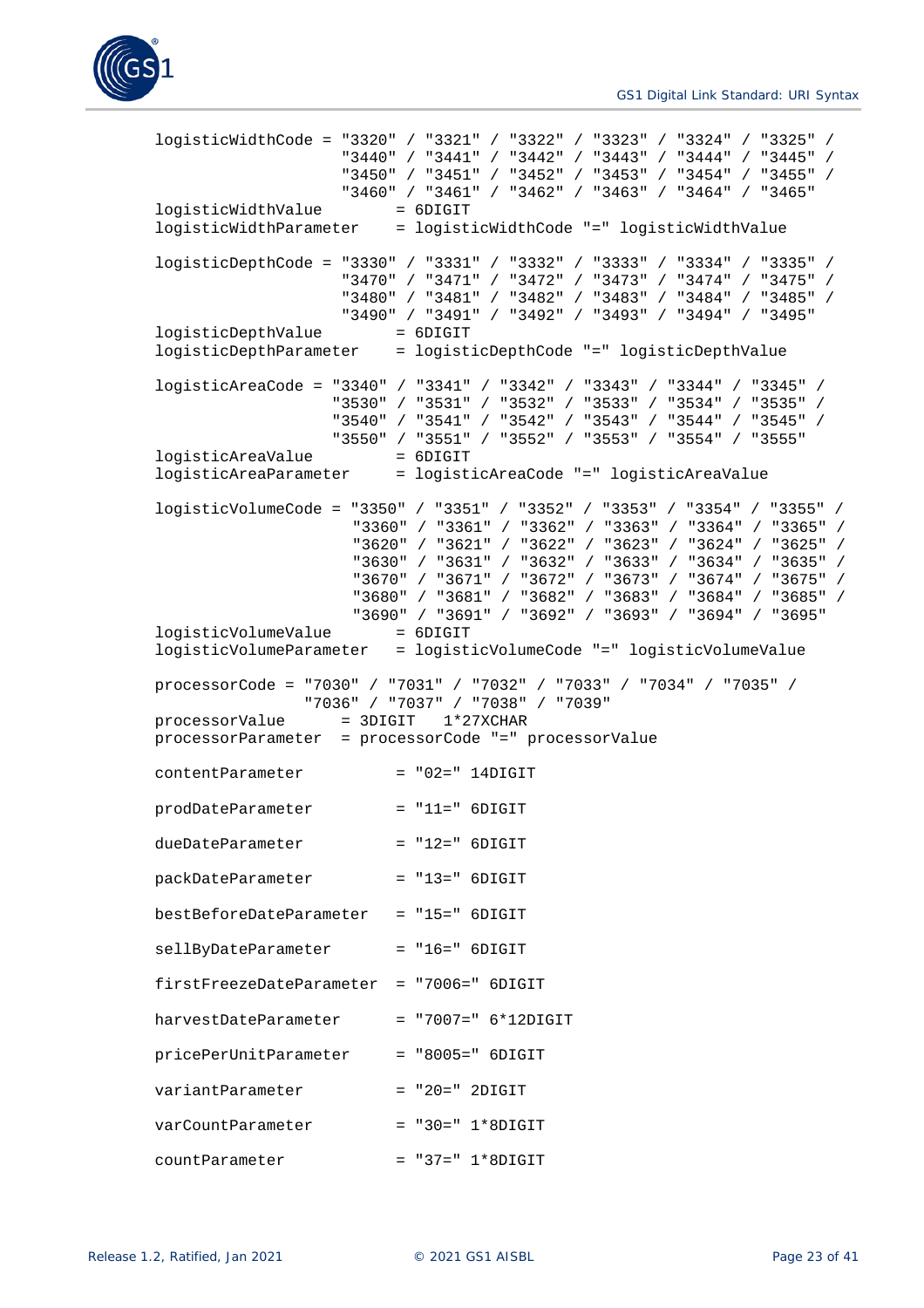

| mutualParameter                             | $= "90 = " 1*30DIGIT$                                      |
|---------------------------------------------|------------------------------------------------------------|
| additionalIdParameter                       | $= "240 = " 1*30DIGIT$                                     |
| custPartNoParameter                         | $= "241 = " 1*30DIGIT$                                     |
| mtoVariantParameter                         | $= "242 = " 6DIGIT$                                        |
| pcnParameter                                | $= "243 = " 1*20DIGIT$                                     |
| secondarySerialParameter = "250=" 1*30DIGIT |                                                            |
| refToSourceParameter                        | $=$ "251=" 1*30DIGIT                                       |
| amountCode                                  | $=$ "3900" / "3901" / "3902" / "3903" / "3904" /<br>"3905" |
| amountValue                                 | $= 1*15DIGIT$                                              |
| amountParameter                             | = amountCode "=" amountValue                               |
| amountISOCode                               | $=$ "3910" / "3911" / "3912" / "3913" / "3914" /<br>"3915" |
| amountISOValue                              | = 3DIGIT 1*15DIGIT                                         |
| amountISOParameter                          | = amountISOCode "=" amountISOValue                         |
| priceCode                                   | $=$ "3920" / "3921" / "3922" / "3923" / "3924" /<br>"3925" |
| priceValue                                  | $= 1*15DIGIT$                                              |
| priceParameter                              | = priceCode "=" priceValue                                 |
| priceISOCode                                | $=$ "3930" / "3931" / "3932" / "3933" / "3934" /<br>"3935" |
| priceISOValue                               | $= 3$ DIGIT $1*15$ DIGIT                                   |
| priceISOParameter                           | = priceISOCode "=" priceISOValue                           |
| percentOffCode                              | $=$ "3940" / "3941" / "3942" / "3943" / "3944" /<br>"3945" |
| percentOffValue                             | $=$ 4DIGIT                                                 |
|                                             | percentOffParameter = percentOffCode "=" percentOffValue   |
| orderNumberParameter                        | $= "400 = " 1*30DIGIT$                                     |
| routeParameter                              | $= "403 = " 1*30DIGIT$                                     |
| shipToLocParameter                          | $= "410 = " 13DIGIT$                                       |
| billToParameter                             | $= "411 = " 13DIGIT$                                       |
| purchaseFromParameter = "412=" 13DIGIT      |                                                            |
| shipForLocParameter                         | $= "413 = " 13DIGIT$                                       |
| locNoParameter                              | $= "414 = " 13DIGIT$                                       |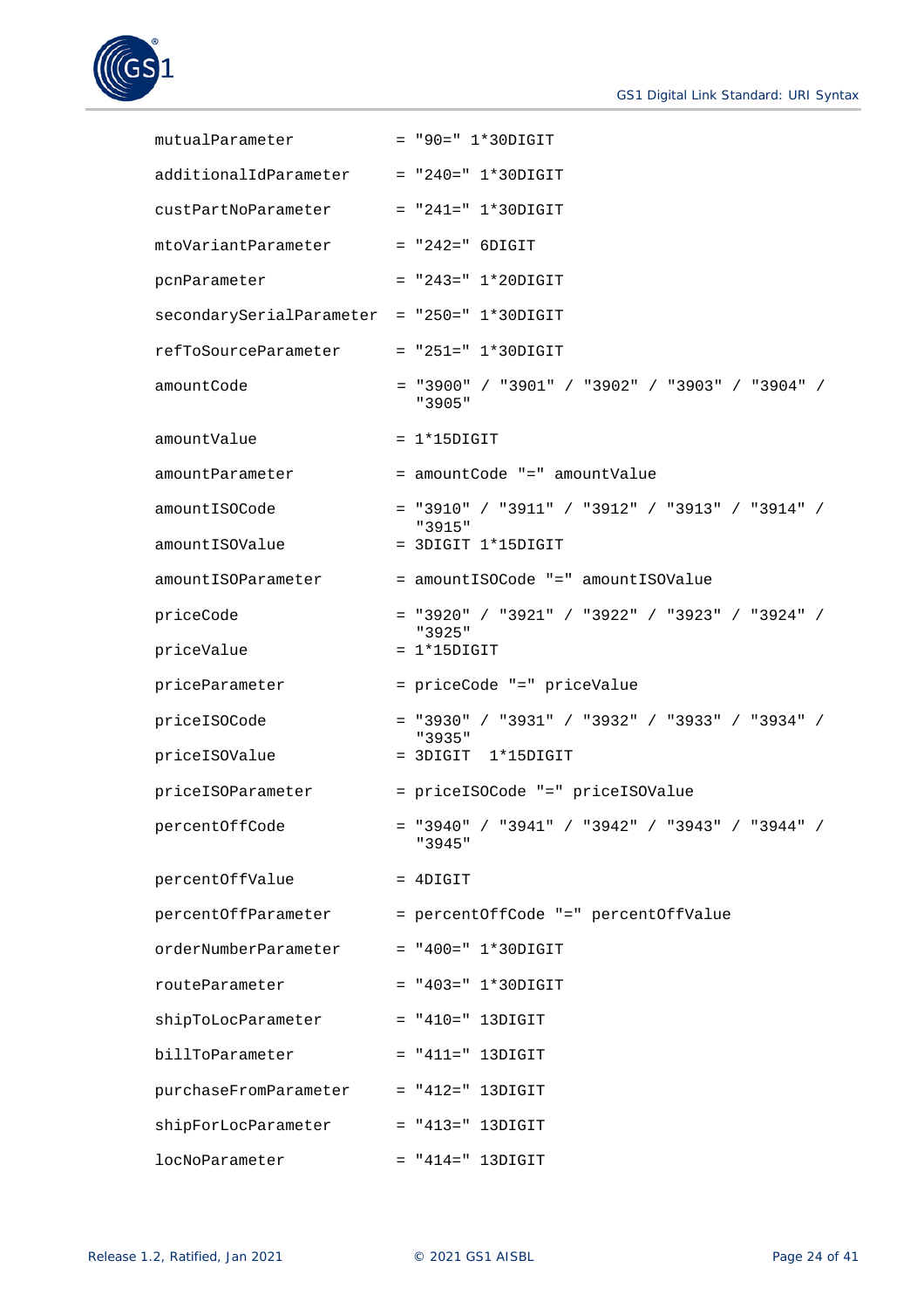

| payToParameter = "415=" 13DIGIT                 |                                                                                                |
|-------------------------------------------------|------------------------------------------------------------------------------------------------|
| prodServLocParameter = "416=" 13DIGIT           |                                                                                                |
| shipToPostParameter = "420=" 1*20XCHAR          |                                                                                                |
| shipToPostISOParameter = "421=" 3DIGIT 1*9XCHAR |                                                                                                |
| originParameter                                 | $= "422=" " 3DIGIT"$                                                                           |
| countryProcessParameter = "424=" 3DIGIT         |                                                                                                |
| countryFullProcessParameter = "426=" 3DIGIT     |                                                                                                |
|                                                 | countryInitialProcessParameter = "423=" 3DIGIT 1*12DIGIT                                       |
|                                                 | countryDisassemblyParameter = "425=" 3DIGIT 1*12DIGIT                                          |
| originSubdivisionParameter = "427=" 1*3XCHAR    |                                                                                                |
| nhrnPZNParameter                                | $= "710 = " 1*20XCHAR$                                                                         |
| $nhrnCIPParameter$ = "711=" 1*20XCHAR           |                                                                                                |
| $nhrnCNParameter$ = "712=" 1*20XCHAR            |                                                                                                |
| $nhrnDRNParameter$ = "713=" 1*20XCHAR           |                                                                                                |
| nhrnAIMParameter                                | $= "714 = " 1*20XCHAR$                                                                         |
| nsnParameter                                    | $= "7001 = " 13DIGIT$                                                                          |
| meatCutParameter = "7002=" 1*30XCHAR            |                                                                                                |
| activePotencyParameter = "7004=" 1*4DIGIT       |                                                                                                |
| catchAreaParameter = "7005=" 1*12XCHAR          |                                                                                                |
| aquaticSpeciesParameter = "7008=" 1*3XCHAR      |                                                                                                |
| fishingGearTypeParameter = "7009=" 1*10XCHAR    |                                                                                                |
| prodMethodParameter                             | $= "7010 = " 1*2XCHAR$                                                                         |
| refurbLotParameter                              | $= "7020 = " 1*20XCHAR$                                                                        |
| funcStatParameter                               | $= "7021 = " 1*20XCHAR$                                                                        |
| revStatParameter                                | $= "7022 = " 1*20XCHAR$                                                                        |
| giaiAssemblyParameter                           | $= "7023 = " 1*30XCHAR$                                                                        |
| certificationRefCode                            | $=$ "7230" / "7231" / "7232" / "7233" / "7234" /<br>"7235" / "7236" / "7237" / "7238" / "7239" |
| certificationRefValue                           | $= 2*30XCHAR$                                                                                  |
|                                                 | certificationRefParameter = certificationRefCode "=" certificationRefValue                     |
| dimensionsParameter                             | $= "8001 = "14DIGIT$                                                                           |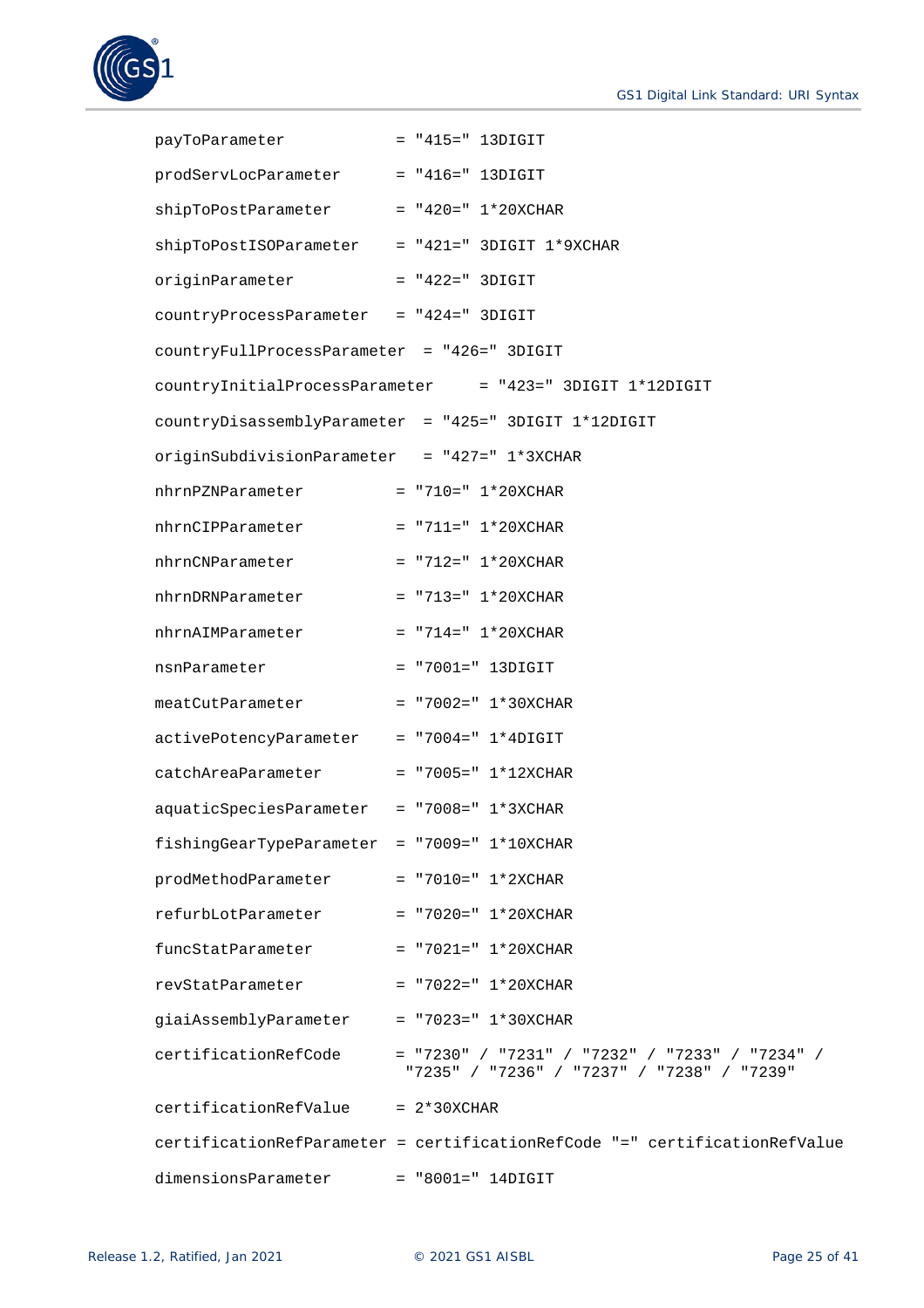

| cmtNoParameter                                   |                     | $=$ "8002=" $1*20XCHAR$           |
|--------------------------------------------------|---------------------|-----------------------------------|
| ibanParameter                                    |                     | $= "8007 = " 1*34XCHAR$           |
| prodTimeParameter                                |                     | $=$ "8008=" 8DIGIT $1*4$ DIGIT    |
| opticalSensorParameter                           |                     | $= "8009 = " 1*50XCHAR$           |
| versionParameter                                 |                     | $= "8012 = " 4DIGIT$<br>1*20XCHAR |
| refNoParameter                                   |                     | $= "8020 = " 1*25XCHAR$           |
| itipContentParameter                             |                     | = "8026=" 14DIGIT 2DIGIT 2DIGIT   |
| couponIDNAParameter                              |                     | $=$ "8110=" 1*70XCHAR             |
| pointsParameter                                  | $=$ "8111=" 4DIGIT  |                                   |
| paperlessCouponIDNAParameter = "8112=" 1*70XCHAR |                     |                                   |
| shipToCompParameter                              |                     | $= "4300 = " 1*35XCHAR$           |
| shipToNameParameter                              |                     | $=$ "4301=" 1*35XCHAR             |
| shipToAdd1Parameter                              |                     | $=$ "4302=" $1*70XCHAR$           |
| shipToAdd2Parameter                              |                     | $=$ "4303=" 1*70XCHAR             |
| shipToSubParameter                               |                     | $=$ "4304=" 1*70XCHAR             |
| shipToLocalityParameter                          |                     | $=$ "4305=" $1*70XCHAR$           |
| shipToRegParameter                               |                     | $=$ "4306=" $1*70XCHAR$           |
| shipToCountryParameter                           | $= "4307 = "2XCHAR$ |                                   |
| shipToPhoneParameter                             |                     | $=$ "4308=" $1*30XCHAR$           |
| rtnToCompParameter                               |                     | $=$ "4310=" $1*35XCHAR$           |
| rtnToNameParameter                               |                     | $=$ "4311=" 1*35XCHAR             |
| rtnToAdd1Parameter                               |                     | $=$ "4312=" $1*70XCHAR$           |
| rtnToAdd2Parameter                               |                     | $=$ "4313=" 1*70XCHAR             |
| rtnToSubParameter                                |                     | $=$ "4314=" 1*70XCHAR             |
| rtnToLocParameter                                |                     | $= "4315 = " 1*70XCHAR$           |
| rtnToRegParameter                                |                     | $= "4316 = " 1*70XCHAR$           |
| rtnToCountryParameter                            | $= "4317 = "2XCHAR$ |                                   |
| rtnToPostParameter                               |                     | $=$ "4318=" $1*20XCHAR$           |
| rtnToPhoneParameter                              |                     | $= "4319 = " 1*30XCHAR$           |
| srvDescriptionParameter                          |                     | $= "4320 = " 1*35XCHAR$           |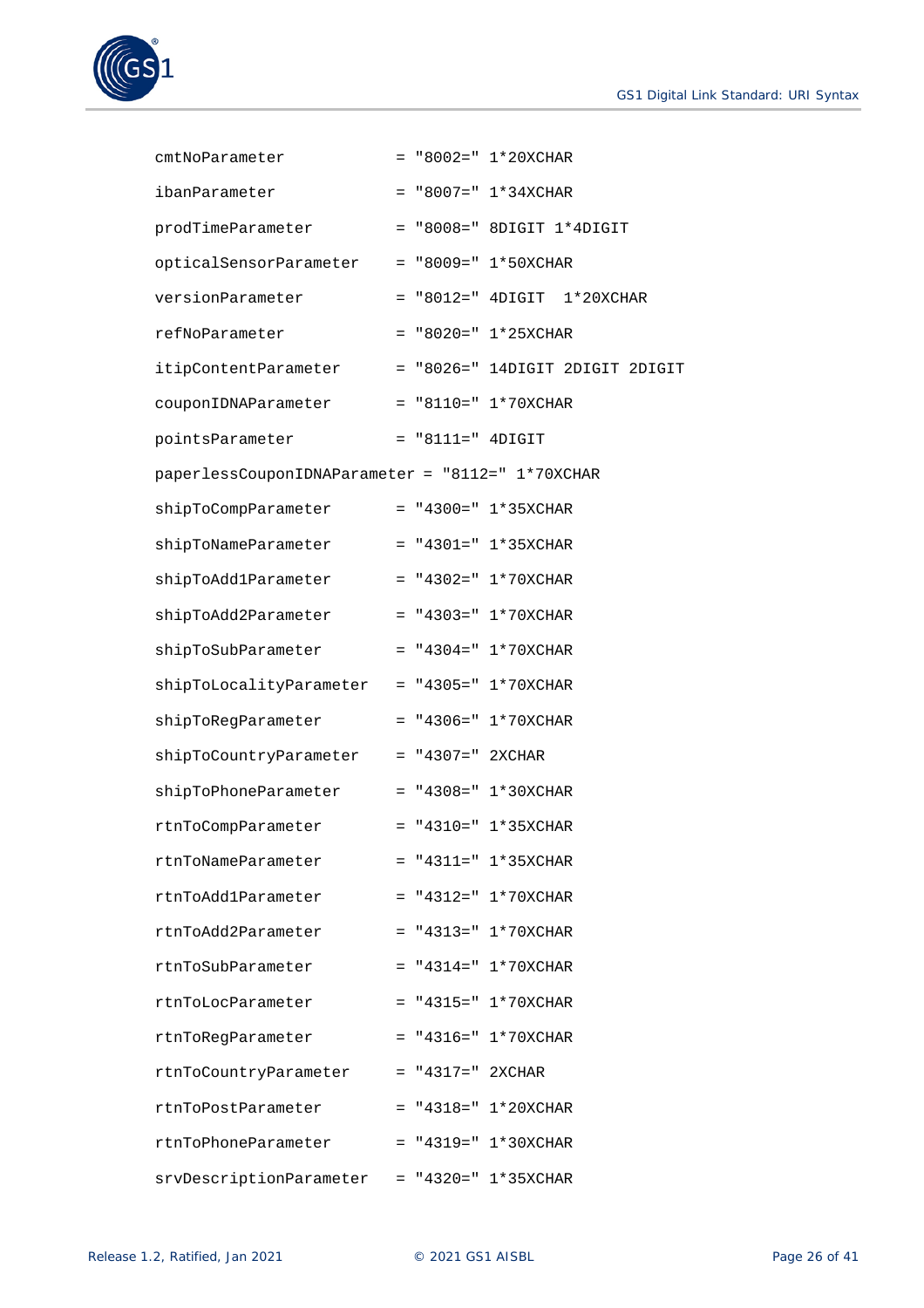



| dangerousGoodsParameter = "4321=" BOOLEAN   |                                                                                                                                                       |
|---------------------------------------------|-------------------------------------------------------------------------------------------------------------------------------------------------------|
| authToLeaveParameter                        | $= "4322 = " BOOLEAN$                                                                                                                                 |
| sigRequiredParameter                        | $= "4323 = " BOOLEAN$                                                                                                                                 |
| notBeforeDelDateParameter = "4324=" 10DIGIT |                                                                                                                                                       |
| notAfterDelDateParameter = "4325=" 10DIGIT  |                                                                                                                                                       |
| releaseDateParameter                        | $= "4326 = " 6DIGIT$                                                                                                                                  |
| amountPayPerUnitValue                       | amountPayPerUnitCode = "3950" / "3951" / "3952" / "3953"<br>$= 6$ DIGIT<br>amountPayPerUnitParameter = amountPayPerUnitCode "=" amountPayPerUnitValue |
| gtinParameter                               | $=$ "01=" gtin-value                                                                                                                                  |
| itipParameter                               | = "8006=" itip-value                                                                                                                                  |
| gmnParameter                                | $=$ "8013=" gmn-value                                                                                                                                 |
| cpidParameter                               | $=$ "8010=" cpid-value                                                                                                                                |
| glnParameter                                | $=$ "414=" gln-value                                                                                                                                  |
| partyGlnParameter                           | = "417=" partyGln-value                                                                                                                               |
| gsrnpParameter                              | = "8017=" gsrnp-value                                                                                                                                 |
| gsrnParameter                               | $=$ "8018=" gsrn-value                                                                                                                                |
| gcnParameter                                | $=$ "255=" gcn-value                                                                                                                                  |
| ssccParameter                               | $=$ "00=" sscc-value                                                                                                                                  |
| gdtiParameter                               | $=$ "253=" gdti-value                                                                                                                                 |
| gincParameter                               | $=$ "401=" ginc-value                                                                                                                                 |
| gsinParameter                               | $=$ "402=" gsin-value                                                                                                                                 |
| graiParameter                               | = "8003=" grai-value                                                                                                                                  |
| giaiParameter                               | $=$ "8004=" giai-value                                                                                                                                |
| internalCode                                | $= "91" / "92" / "93" / "94" / "95" /$<br>"96" / "97" / "98" / "99"                                                                                   |
| internalValue<br>internalParameter          | $= 1*90XCHAR$<br>= internalCode "=" internalValue                                                                                                     |

Batch/Lot may also be used as a data attribute in conjunction with an SSCC [AI (00)] and a CONTENT [ AI (02) ] in order to indicate that the SSCC contains GTINs of a specific batch/lot. For this reason, LotParameter is defined for use within the URI query string.

 $LotParameter = lot-code "=" lot-value"$ 

Expiry Date [ AI (17) ] and Expiry Date/Time [ AI (7003) ] are data attributes. However, because of their importance in managing stock rotation and checking for expired products, the following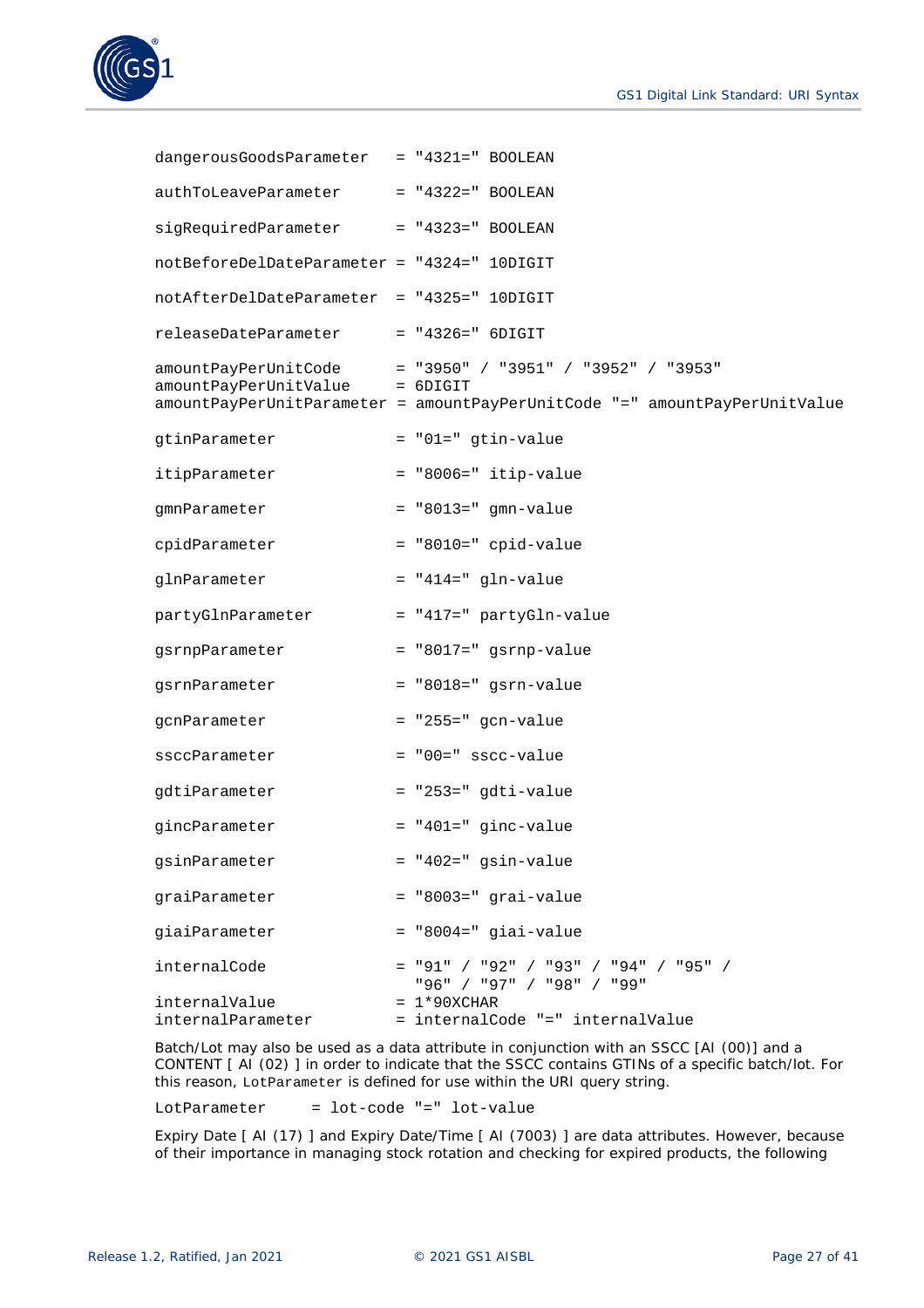

rules also define a lower-case short name, exp and expdt that may be used in place of numeric AIs "17" and "7003" respectively.

```
expiryDateCode = "17" / %s"exp"
expiryDateValue = 6DIGIT
expiryDateParameter = expiryDateCode "=" expiryDateValue
\begin{array}{rcl}\n\text{expryTimeCode} & = "7003" / %s" \text{expdt"} \\
\text{expryTimeValue} & = 10 \text{Diff} \end{array}expiryTimeValue
expiryTimeParameter = expiryTimeCode "=" expiryTimeValue
```
## <span id="page-27-0"></span>**4.10.1 Extension mechanism and reserved keywords**

The URI query string is a natural extension point within the syntax that can accommodate additional key=value pairs to express data attribute parameters that cannot be expressed using GS1 Application Identifiers. Examples of such usage may be to express a specific role, action, activity or type of service to be accessed. The following extensionParameter is based on the ABNF rule for query appearing in [\[RFC 3986\]](#page-39-13) and serves as the main extension point for the GS1 Digital Link URI syntax. It permits multiple arbitrary key=value pairs to be included within the query string of a GS1 Digital Link URI. Any key=value pairs used for extension data SHALL NOT be allnumeric to avoid conflict with existing and future keys used for GS1 Application Identifiers either in terms of semantics or syntax; and SHALL NOT use the values lot, exp, expdt; nor should they be used to express a value (such as a value for net weight) if that value can be expressed using GS1 Application Identifiers as data attributes. As detailed in GS1 Digital Link Standard: Resolution [DL-Resolution], the keywords linkType and context are also reserved and SHALL NOT be used except as defined in those sections.

```
extensionKey = *( DIGIT ) everythingExceptDigitsAndEquals 
                 *( DIGIT / everythingExceptDigitsAndEquals) 
extensionValue = *( DIGIT / everythingExceptDigitsAndEquals / "=")
extensionParameter = extensionKey "=" extensionValue
                ; any other query string parameter permitted by RFC 3986
```
; including additional arbitrary key=value pairs except as

; restricted in the above paragraph

#### <span id="page-27-1"></span>**4.10.2 Constructing the query string**

The following rule states that any of the above parameters for data attributes may appear as a query string parameter ( queryStringParam ), referenced later.

| queryStringParam | $=$ netWeightVMTIParameter / lengthVMTIParameter /                |
|------------------|-------------------------------------------------------------------|
|                  | widthVMTIParameter / depthVMTIParameter / areaVMTIParameter /     |
|                  | netVolumeVMTIParameter / massPerUnitAreaVMTIParameter /           |
|                  | qrossWeightParameter / logisticLengthParameter /                  |
|                  | logisticWidthParameter / logisticDepthParameter /                 |
|                  | logisticAreaParameter / logisticVolumeParameter /                 |
|                  | processorParameter / LotParameter / expiryDateParameter /         |
|                  | expiryTimeParameter / contentParameter / prodDateParameter /      |
|                  | dueDateParameter / packDateParameter / bestBeforeDateParameter /  |
|                  | sellByDateParameter / firstFreezeDateParameter /                  |
|                  | harvestDateParameter / pricePerUnitParameter / variantParameter / |
|                  | varCountParameter / countParameter / amountPayPerUnitParameter /  |
|                  | additionalIdParameter / custPartNoParameter /                     |
|                  | mtoVariantParameter / pcnParameter / secondarySerialParameter /   |
|                  | refToSourceParameter / amountParameter / amountISOParameter /     |
|                  | priceParameter / priceISOParameter / percentOffParameter /        |
|                  | orderNumberParameter / routeParameter / shipToLocParameter /      |
|                  | billToParameter / purchaseFromParameter / shipForLocParameter /   |
|                  | locNoParameter / prodServLocParameter / shipToPostParameter /     |
|                  | shipToPostISOParameter / originParameter /                        |
|                  | countryProcessParameter / countryFullProcessParameter /           |
|                  | countryInitialProcessParameter / countryDisassemblyParameter /    |
|                  |                                                                   |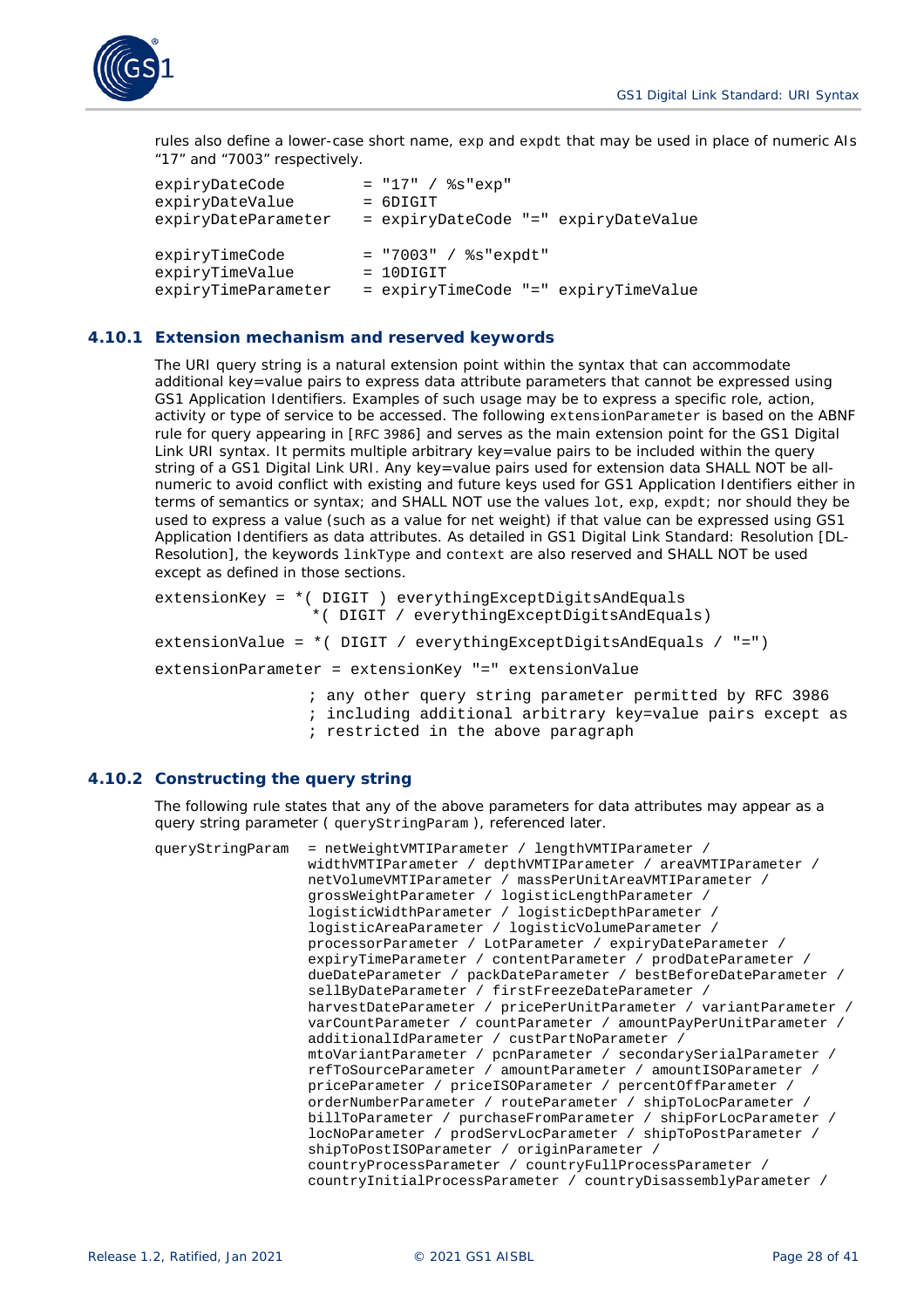originSubdivisionParameter / nhrnPZNParameter /nhrnCIPParameter / nhrnCNParameter / nhrnDRNParameter / nsnParameter / meatCutParameter / activePotencyParameter / catchAreaParameter / fishingGearTypeParameter / prodMethodParameter / refurbLotParameter / funcStatParameter / revStatParameter / giaiAssemblyParameter / dimensionsParameter / cmtNoParameter / ibanParameter / prodTimeParameter / versionParameter / refNoParameter / couponIDNAParameter / pointsParameter / itipContentParameter / certificationRefParameter / aquaticSpeciesParameter / opticalSensorParameter / paperlessCouponIDNAParameter / internalParameter / mutualParameter / extensionParameter /

```
shipToCompParameter / shipToNameParameter / 
shipToaAdd1Parameter / shipToaAdd2Parameter /
shipToSubParameter / shipToLocalityParameter /
shipToRegParameter / shipToCountryParameter /
shipToPhoneParameter / rtnToCompParameter /
rtnToNameParameter / rtnToAdd1Parameter /
rtnToAdd2Parameter / rtnToSubParameter /
rtnToLocParameter / rtnToRegParameter /
rtnToCountryParameter / rtnToPostParameter /
rtnToPhoneParameter / srvDescriptionParameter /
dangerousGoodsParameter / authToLeaveParameter /
sigRequiredParameter / notBeforeDelDateParameter /
notAfterDelDateParameter / releaseDateParameter /
```

```
gtinParameter / itipParameter / gmnParameter / cpidParameter /
glnParameter / partyGlnParameter / gsrnpParameter / 
gsrnParameter / gcnParameter / ssccParameter / gdtiParameter /
gincParameter / gsinParameter / graiParameter / giaiParameter
```
# <span id="page-28-0"></span>**4.11 Constructing the GS1 Digital Link URI**

The following rules are derived from rules appearing in [\[RFC 3986\]](#page-39-13) and are used for defining the general structure of a Web URI. These are particularly relevant for GS1 Digital Link URIs that are not under the id.gs1.org domain.

| scheme      | $=$ "http" / "https"                                                                                                                                                                                                                                                                                                                                                                    |
|-------------|-----------------------------------------------------------------------------------------------------------------------------------------------------------------------------------------------------------------------------------------------------------------------------------------------------------------------------------------------------------------------------------------|
| unreserved  | = ALPHA / DIGIT / "-" / "." / "_" / "~"                                                                                                                                                                                                                                                                                                                                                 |
| reserved    | = gen-delims / sub-delims                                                                                                                                                                                                                                                                                                                                                               |
| pct-encoded | = "%" HEXDIG HEXDIG                                                                                                                                                                                                                                                                                                                                                                     |
| qen-delims  | $=$ ":" / "/" / "?" / "#" / "[" / "]" / "@"                                                                                                                                                                                                                                                                                                                                             |
| sub-delims  | $=$ "!" / " $\zeta$ " / " $\&$ " / "'" / "(" / ")" / "*" /<br>$"$ +" / ", " / "; " / "="                                                                                                                                                                                                                                                                                                |
|             | sub-delims-without-equals = "!" / "\$" / "&" / "'" / "(" / ")" /<br>$\frac{1}{2}$ $\frac{1}{2}$ $\frac{1}{2}$ $\frac{1}{2}$ $\frac{1}{2}$ $\frac{1}{2}$ $\frac{1}{2}$ $\frac{1}{2}$ $\frac{1}{2}$ $\frac{1}{2}$ $\frac{1}{2}$ $\frac{1}{2}$ $\frac{1}{2}$ $\frac{1}{2}$ $\frac{1}{2}$ $\frac{1}{2}$ $\frac{1}{2}$ $\frac{1}{2}$ $\frac{1}{2}$ $\frac{1}{2}$ $\frac{1}{2}$ $\frac{1}{2}$ |
|             | everythingExceptDigitsAndEquals = unreserved / pct-encoded /<br>sub-delims-without-equals /<br>$"$ :" / "@" / "/" / "?"                                                                                                                                                                                                                                                                 |
| pchar       | = unreserved / pct-encoded / sub-delims / ":" / "@"                                                                                                                                                                                                                                                                                                                                     |
| segment     | $=$ *pchar                                                                                                                                                                                                                                                                                                                                                                              |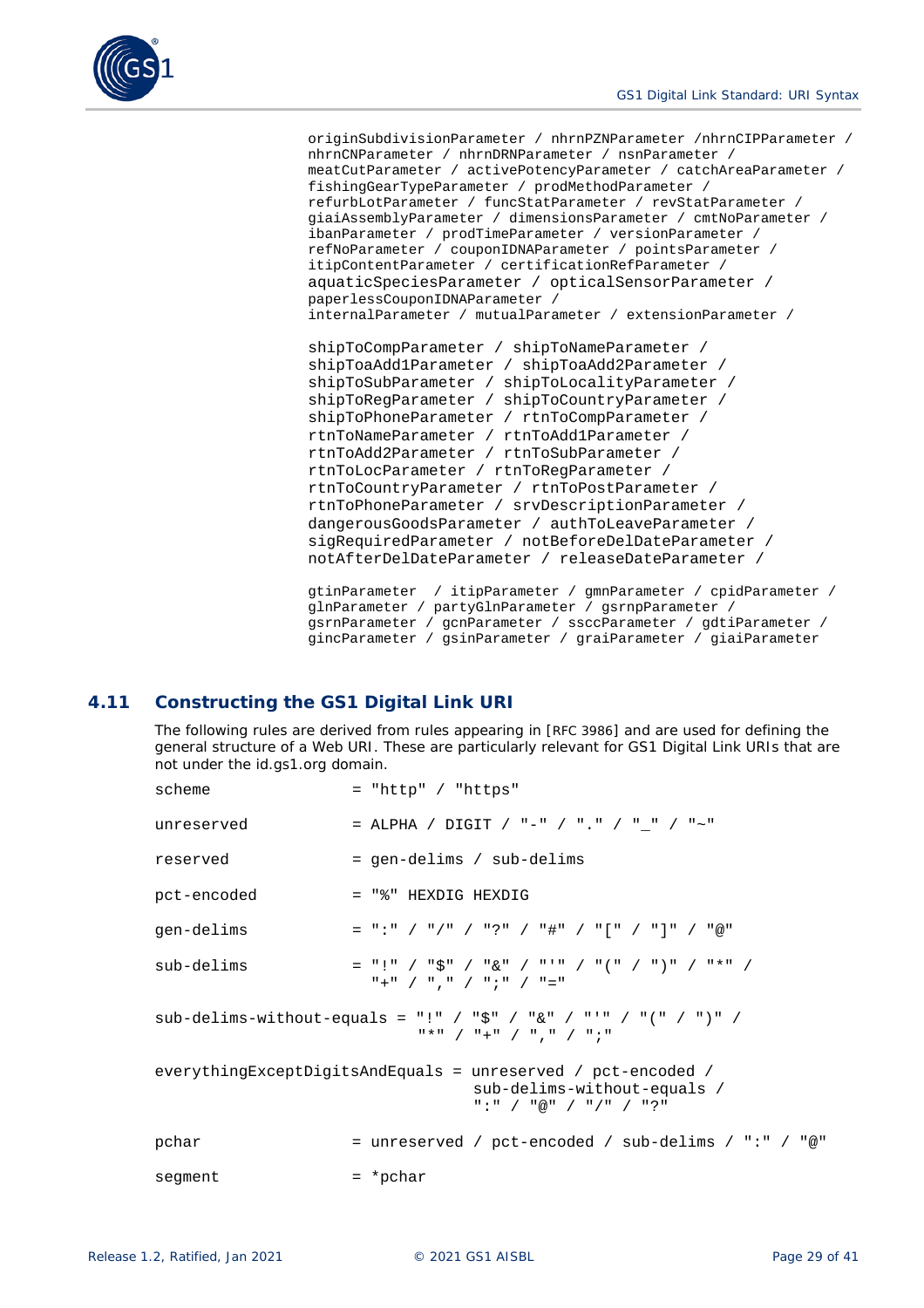

| reg-name    | = *( unreserved / pct-encoded / sub-delims )                                                                                                                                                                                                                                                                                                                                      |
|-------------|-----------------------------------------------------------------------------------------------------------------------------------------------------------------------------------------------------------------------------------------------------------------------------------------------------------------------------------------------------------------------------------|
| dec-octet   | $, 0-9$<br>$=$ $DiffIT$<br>/ "2" %x30-34 DIGIT ; 200-249                                                                                                                                                                                                                                                                                                                          |
| IPv4address | = dec-octet "." dec-octet "." dec-octet "." dec-octet                                                                                                                                                                                                                                                                                                                             |
| IPv6address | $= 6( h16 ":" ) ls32$<br>$/$ "::" 5( h16 ":" ) ls32<br>/ [ h16 ] "::" 4( h16 ":" ) $\text{ls32}$<br>/ [ *1( h16 ":" ) h16 ] "::" 3( h16 ":" ) ls32<br>/ [ *2( h16 ":" ) h16 ] "::" 2( h16 ":" ) ls32<br>/ $[ *3( h16 "::") h16 ] "::" h16 "::" ls32$<br>/ [ $*4$ ( h16 ":" ) h16 ] "::"<br>$\frac{1}{3}$<br>/ [ *5( h16 ":" ) h16 ] "::"<br>h16<br>/ $[ *6( h16 ":" ) h16 ] "::"$ |
| 1s32        | $=$ ( h16 ":" h16 ) / IPv4address<br>; least-significant 32 bits of address                                                                                                                                                                                                                                                                                                       |
| h16         | $= 1*4$ HEXDIG<br>; 16 bits of address represented in hexadecimal                                                                                                                                                                                                                                                                                                                 |
| IP-literal  | = "[" ( IPv6address / IPvFuture ) "]"                                                                                                                                                                                                                                                                                                                                             |
| IPvFuture   | = "v" $1$ *HEXDIG "." $1$ *( unreserved / sub-delims / ":" )                                                                                                                                                                                                                                                                                                                      |
| host        | = IP-literal / IPv4address / reg-name                                                                                                                                                                                                                                                                                                                                             |
| port        | $= *$ DIGIT                                                                                                                                                                                                                                                                                                                                                                       |
| hostname    | $=$ host $[$ ":" port $]$                                                                                                                                                                                                                                                                                                                                                         |

Finally, the following four rules define the syntax of a reference GS1 Digital Link URI from the concatenation of previously defined components:

| queryStringDelim             | $=$ "&" / ";"                                                    |
|------------------------------|------------------------------------------------------------------|
| queryStringComp              | =<br>"?" queryStringParam * ( queryStringDelim queryStringParam) |
| uncompressedGS1webURIPattern | = qs1path [queryStringComp]                                      |
| referenceGS1webURI           | = "https://id.gs1.org" uncompressedGS1webURIPattern              |

The following rules define the syntax of a non-reference GS1 Digital Link URI from the concatenation of previously defined components. An example of usage of a non-reference GS1 Digital Link URI is when a company chooses to use their own registered Internet domain name to construct the Web URI but aligns with this specification for the format of the final part of the URI path information and query string. Note that zero or more path segments are permitted to appear after the hostname or domain name and before the start of the gs1uriPattern defined in this specification.

optionalPathSegment = "/" segment customURIstem = scheme "://" hostname \*optionalPathSegment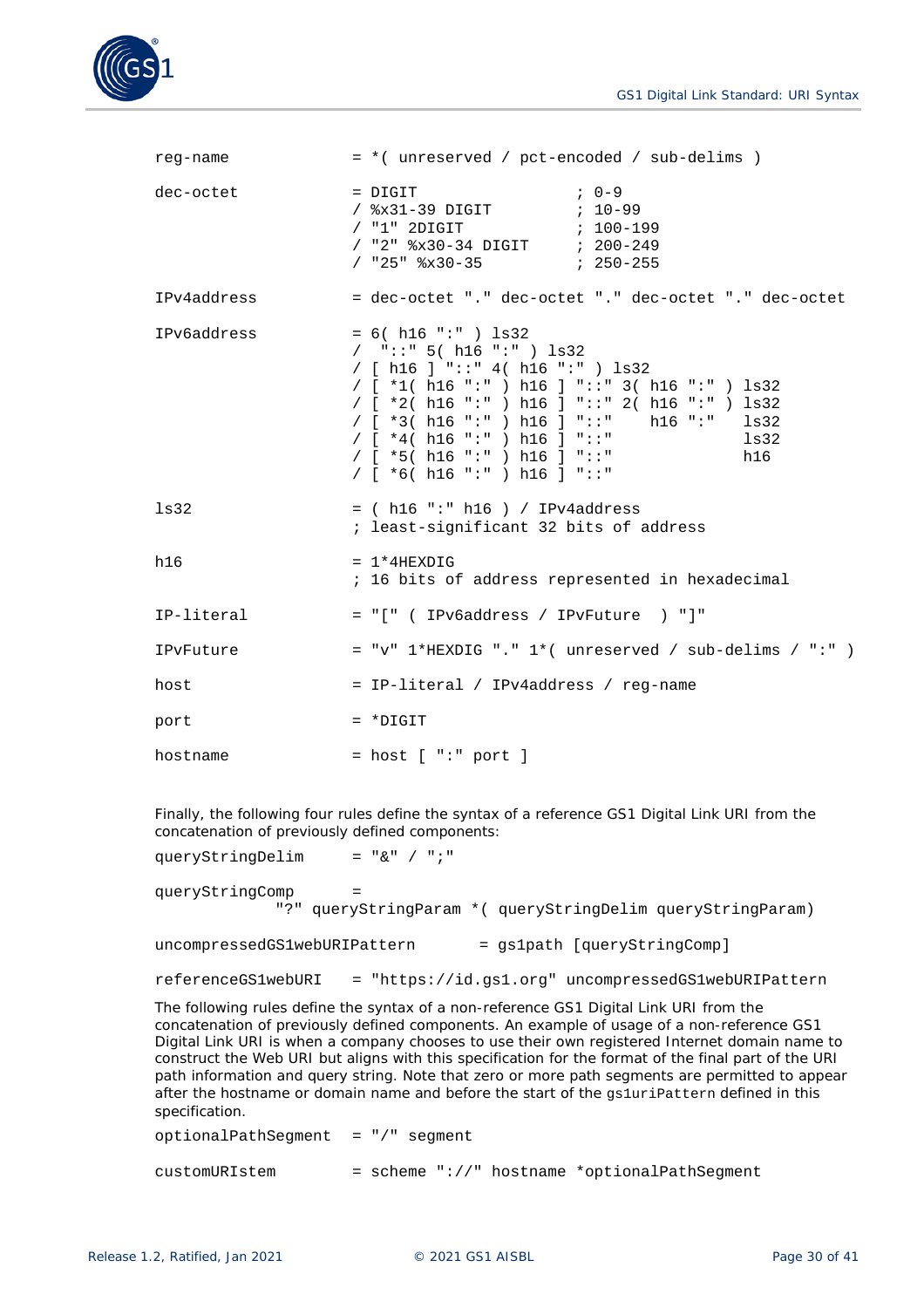

uncompressedCustomGS1webURI = customURIstem uncompressedGS1webURIPattern

The formal ABNF syntax for the URI should be read in combination with the GS1 General Specifications [\[GENSPECS\]](#page-39-2) to ensure appropriate usage of Application Identifiers that represent data attributes of identified things. In particular, section 4.14 of the GS1 General Specifications [\[GENSPECS\]](#page-39-2) provides guidance about data relationships, including invalid pairs of element strings (see section 4.14.1) and mandatory associations of element strings (see section 4.14.2). In the GS1 General Specifications [\[GENSPECS\]](#page-39-2), section 2 specifies which identifiers are used for an application, section 3 provides definitions for each Application Identifier, while section 4 explains the management rules for each GS1 identification key.

As previously mentioned, some GS1 primary identifier keys include GS1 check digits and some also include indicator digits or extension digits that are to be used for specific purposes. Section 7 of the GS1 General Specifications [\[GENSPECS\]](#page-39-2) provides details of AIDC validation rules and section 7.2.7 explains the GS1 check digit calculation. Nothing in this GS1 specification changes the existing validation rules that apply to the values of GS1 Application Identifiers; this document only specifies how valid GS1 AI values shall be expressed in the GS1 Digital Link structure.

Any URI that conforms to the formal syntax as defined above and that respects the relevant rules specified in the GS1 General Specifications as cited is:

- 1. a valid Web URI that can be dereferenced on the Web without further processing;
- 2. a valid expression of one or more GS1 application identifiers and their values, informationally equivalent to the same data expressed in GS1 AI syntax.

## <span id="page-30-0"></span>**4.12 Canonical GS1 Digital Link URIs**

A GS1 Digital Link URI can be constructed in any domain name, may contain additional key=value pairs in the query string and so on. This flexibility is a deliberate feature of the standard to support its use in as many scenarios as possible and to ensure brands can remain in control of the domains they use.

However, in some contexts (e.g., to support carriers that cannot embed a Web URI) it is necessary to identify a *single* well-known or default version of the GS1 Digital Link URI. This is defined in [\[RFC](#page-40-3)  [6596\]](#page-40-3) as the *canonical URI*. We define the canonical URI as follows:

- the scheme SHALL be HTTPS;
- the domain name SHALL be id.gs1.org;
- deprecated convenience string equivalents for AIs SHALL NOT be used;
- GTIN-8, GTIN-12 and GTIN-13 SHALL be padded to 14 digits
- the URI query string (if present) SHALL NOT contain any other key=value pairs except for keys that are GS1 application identifiers;
- key=value pairs, if present, should be sorted in lexical, not numeric, order of the key;
- for clarity, this means that the parameters defined in GS1 Digital Link Standard: Resolution [\[DL-Resolution\]](#page-39-6), namely linkType and context, and their values, are not included in the canonical GS1 Digital Link.
- It follows that the canonical version of

http://example.com/01/9520123456788/22/2A?linkType=gs1:traceability&foo=bar is

https://id.gs1.org/01/09520123456788/22/2A

Some further points of clarification:

- A *canonical* GS1 Digital Link URI, as defined in this section, is distinct from a *reference* GS1 Digital Link URI, which is defined as *any* valid GS1 Digital Link URI on the id.gs1.org domain. The other rules above do not apply to reference GS1 Digital Link URIs.
- Elsewhere in the GS1 Digital Link standards it is stated that a trailing slash, while notconformant, should be tolerated by resolvers. That is, a resolver should tolerate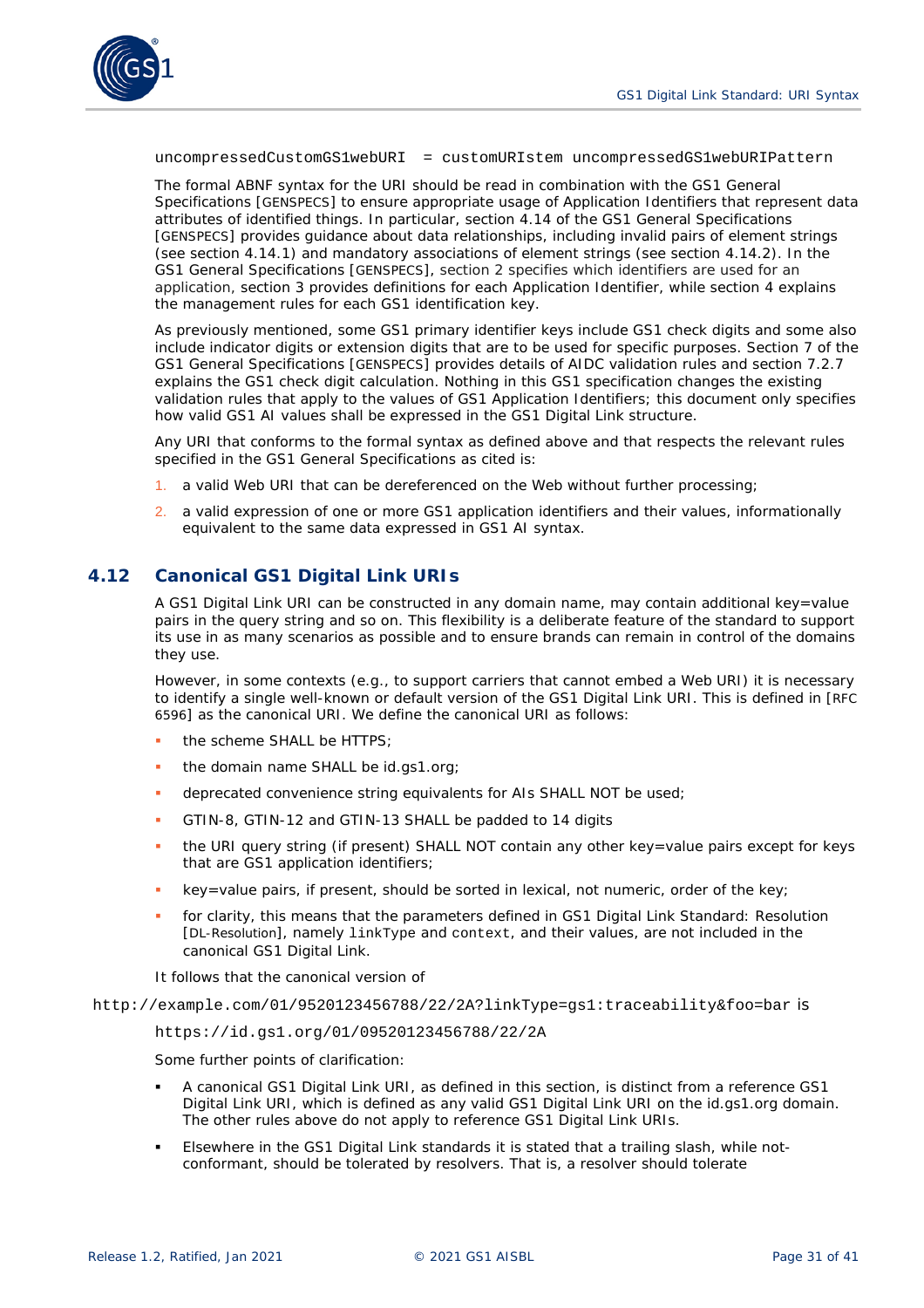

https://example.com/8003/{grai}/ even though that final / character is not allowed by the formal ABNF. A canonical GS1 Digital Link URI SHALL NOT include a trailing slash.

#### <span id="page-31-0"></span>**4.13 Preferred representation**

The syntax defined for GS1 Digital Link URIs in general allows commonly used numeric AIs to be substituted for short strings that ease human comprehension. Note that this is not allowed for the canonical GS1 Digital Link URI structure defined immediately above in section *[4.12](#page-30-0)*. For example, /01/ and /gtin/ are synonymous, as are /21/ and /ser/ etc. These can be very useful when explaining the standard to a new audience. However, as noted in section *[4.1](#page-15-1)*, these 'convenience alphas' will be deprecated in the next iteration of this standard. Therefore, in any production setting or new implementation, only the numeric versions SHALL be used. There are three primary reasons for this:

- 1. In some data carriers, fewer bits or modules are needed to encode numbers than letters;
- 2. In all cases, the 'convenience alpha' short name is longer than the numeric version;
- 3. GS1 Digital Link is based on GS1 AI-based element strings which are all based on numeric AIs. Convenience alphas confuse this and add an extra burden to implementations.

# <span id="page-31-1"></span>**5 Examples of GS1 Digital Link URIs**

*This section is informative*

# <span id="page-31-2"></span>**5.1 GTIN**

https://id.gs1.org/01/09520123456788

is the canonical Digital Link URI for GTIN 9520123456788 equivalent to the following element string:

(01)09520123456788

The following are further valid GS1 non canonical Digital Link URIs for GTIN 9520123456788 using a custom domain name e.g. example.com instead of id.gs1.org

https://brand.example.com/01/9520123456788

https://brand.example.com/some-extra/pathinfo/01/9520123456788

If redirection information has been specified to GS1 by the corresponding licensee of that GTIN or the GS1 Company Prefix (for GTINs constructed from GS1 Company Prefixes), a GS1 Resolver that supports GS1 Digital Link URIs will be able to effectively redirect any requests for that GS1 Digital Link URI to a corresponding URL specified by the licensee.

# <span id="page-31-3"></span>**5.2 GTIN + CPV**

https://id.gs1.org/01/09520123456788/22/2A

Is the canonical GS1 Digital Link URIs for GTIN 9520123456788 combined with Consumer Product Variant '2A' and to the following element string:

(01)09520123456788(22)2A

The following are further valid non canonical GS1 Digital Link URIs for GTIN 9520123456788 combined with Consumer Product Variant '2A'.

https://brand.example.com/01/9520123456788/22/2A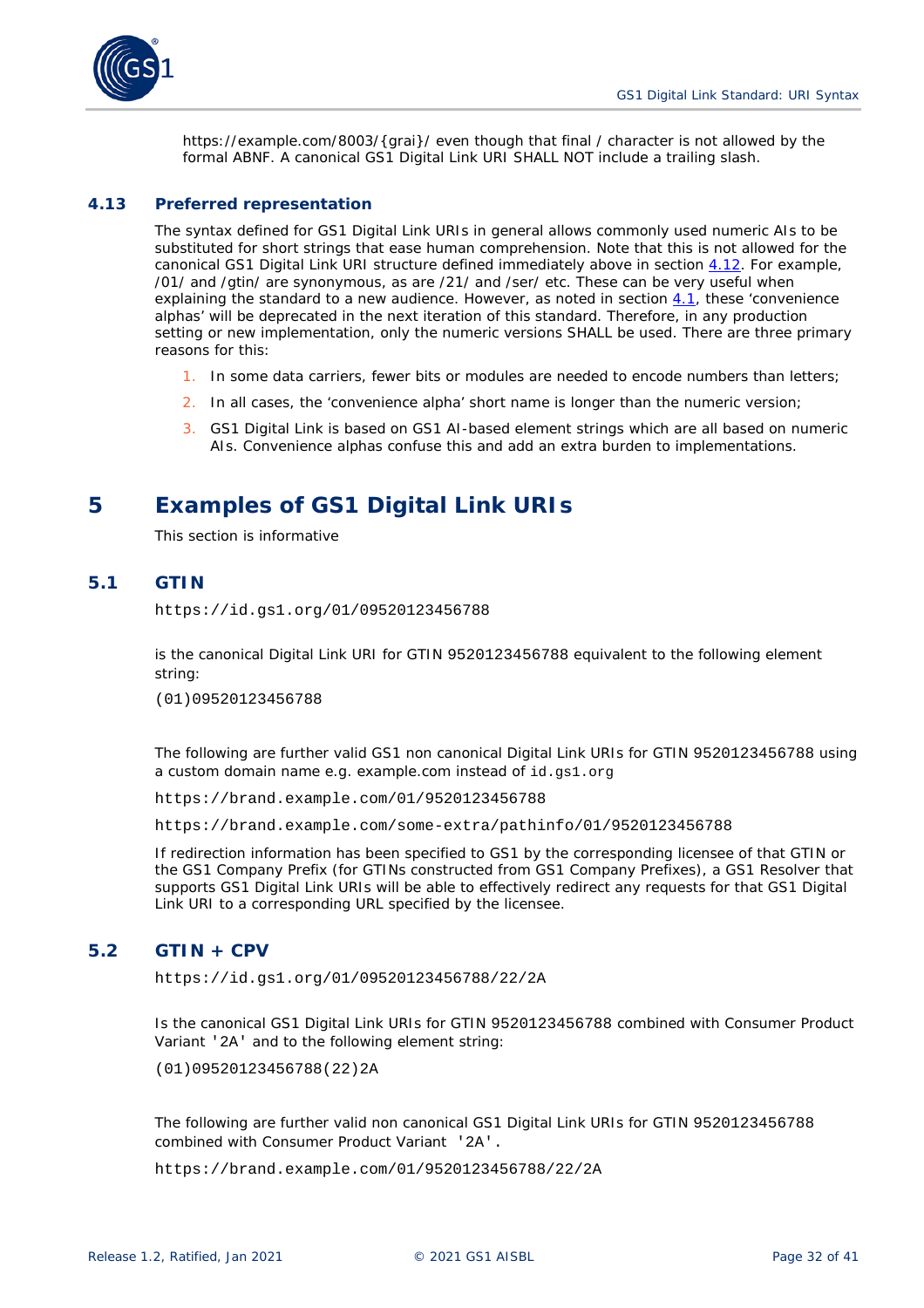

https://retailer.example.com/01/9520123456788/22/2A

## <span id="page-32-0"></span>**5.3 GTIN + Batch/Lot**

https://id.gs1.org/01/09520123456788/10/ABC123

is the canonical GS1 Digital Link URIs for GTIN 9520123456788 combined with Batch/Lot 'ABC123'and equivalent to the following element string:

(01)09520123456788(10)ABC123

The following are further non canonical valid GS1 Digital Link URIs for GTIN 9520123456788 combined with Batch/Lot 'ABC123'

https://brand.example.com/01/9520123456788/10/ABC123

https://retailer.example.com/01/9520123456788/10/ABC123

## <span id="page-32-1"></span>**5.4 GTIN + Serial Number (also known as SGTIN)**

https://id.gs1.org/01/09520123456788/21/12345

is the canonical GS1 Digital Link URIs for GTIN 9520123456788 combined with Serial Number '12345' and equivalent to the following element string:

(01)09520123456788(21)12345

The following are further valid GS1 Digital Link URIs for GTIN 9520123456788 combined with Serial Number '12345'

https://brand.example.com/01/9520123456788/21/12345

https://retailer.example.com/01/9520123456788/21/12345

## <span id="page-32-2"></span>**5.5 GTIN + Batch/Lot + Serial Number + Expiry Date**

https://id.gs1.org/01/09520123456788/10/ABC1/21/12345?17=180426

is the canonical GS1 Digital Link URIs for GTIN 9520123456788 combined with Batch/Lot 'ABC1' and Serial Number '12345' and with an expiry date of 26th April 2018 equivalent to the following element strings:

(01)09520123456788(17)180426(10)ABC1(21)12345

The following is also a valid non canonical GS1 Digital Link URIs for GTIN 9520123456788 combined with Batch/Lot 'ABC1' and Serial Number '12345' and with an expiry date of 26th April 2018.

https://example.com/01/9520123456788/10/ABC1/21/12345?17=180426

## <span id="page-32-3"></span>**5.6 GTIN + Net Weight**

https://id.gs1.org/01/09520123456788?3103=000195

is the canonical GS1 Digital Link URIs for GTIN 9520123456788 combined with a net weight of 0.195 kg equivalent to the following element strings:

(01)09520123456788(3103)000195

The following is a further valid non canonical GS1 Digital Link URIs for GTIN 9520123456788 combined with a net weight of 0.195 kg :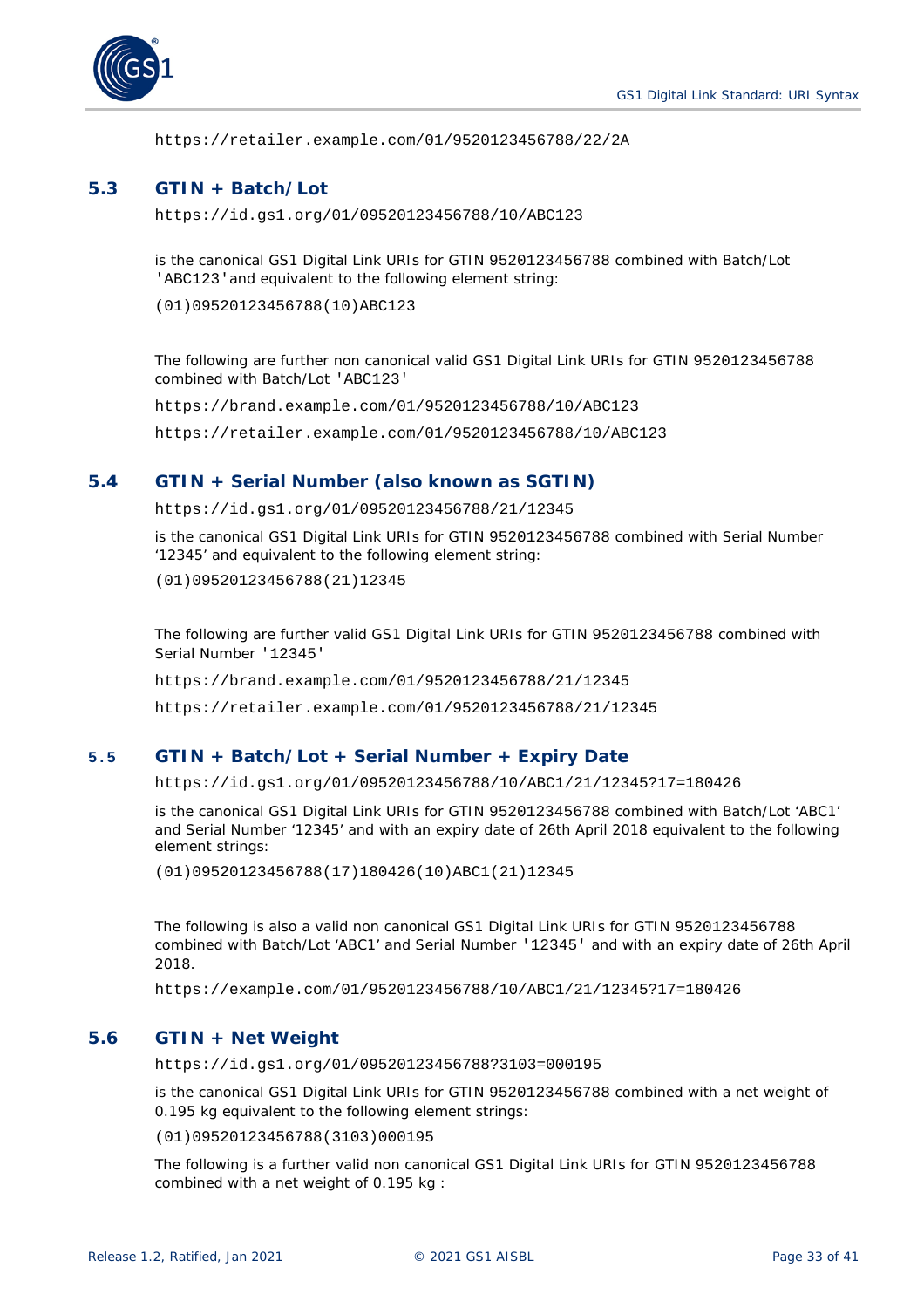

https://example.com/01/9520123456788?3103=000195

## <span id="page-33-0"></span>**5.7 GTIN + Net weight + Amount payable + Best before date**

https://example.com/01/9520123456788?3103=000195&3922=0299&17=201225

This GS1 Digital Link URI includes three data attributes for the given GTIN, which can be in any order in the query string. The equivalent element string is

(01)09520123456788(3103)000195(3922)0299(17)201225

The following GS1 Digital Link URIs are also equivalent, but only the second is canonical as the data attributes have been arranged in the lexical order of the AIs.

https://id.gs1.org/01/9520123456788?3103=000195&3922=0299&17=201225

https://id.gs1.org/01/9520123456788?17=201225&3103=000195&3922=0299

#### <span id="page-33-1"></span>**5.8 SSCC**

https://id.gs1.org/00/952012345678912345

is the canonical GS1 Digital Link URI for SSCC 952012345678912345 equivalent to the following element string:

(00)952012345678912345

The following is a further valid non canonical GS1 Digital Link URIs for SSCC 952012345678912345 :

https://example.com/00/952012345678912345

## <span id="page-33-2"></span>**5.9 SSCC with specified Content, Count and Batch/Lot**

https://id.gs1.org/00/952012345678912345?02=09520123456788&37=25&10=ABC12

is the canonical GS1 Digital Link URIs for SSCC 952012345678912345 containing a count [ AI (37) ] of 25 instances of Content [ AI (02) ] 09520123456788 having Batch/Lot identifier [ AI (10) ] 'ABC123' equivalent to the following element strings:

(00)952012345678912345(02)09520123456788(37)25(10)ABC123

The following is a further non canonical valid GS1 Digital Link URI for SSCC 106141412345678908 containing a count [ AI (37) ] of 25 instances of Content [ AI (02) ] 09520123456788 having Batch/Lot identifier [ AI (10) ] 'ABC123':

https://example.com/00/952012345678912345?02=09520123456788&37=25&10=ABC123

## <span id="page-33-3"></span>**5.10 Physical location represented by a GLN or GLN + GLN Extension**

https://id.gs1.org/414/9520123456788

is the canonical GS1 Digital Link URI for GLN 9520123456788 equivalent to the following element string:

(414)9520123456788

https://id.gs1.org/414/9520123456788/254/32a%2Fb

Is the canonical GS1 Digital Link URIs for GLN 9520123456788 combined with a GLN extension '32a/b'. Note that because the forward slash character has a special meaning within Web URIs,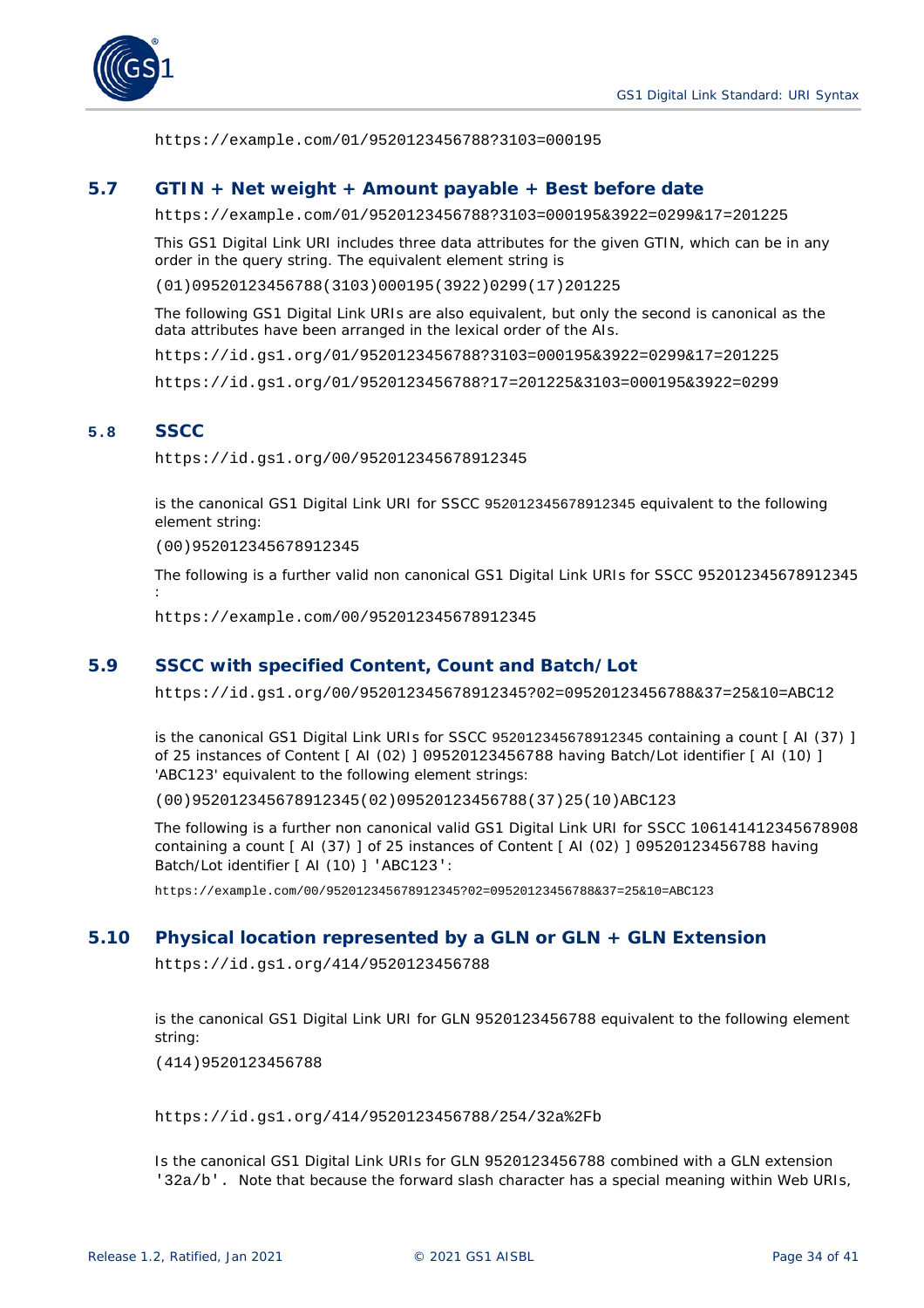

it is replaced with %2F, its percent encoding, when it is being used as a literal value, rather than as a URI path separator.

It is equivalent to the following element strings:

(414)9520123456788(254)32a/b

The following is also a valid but non canonical GS1 Digital Link URIs for GLN 9520123456788 :

https://example.com/414/9520123456788

The following is a further valid non canonical GS1 Digital Link URIs for GLN 9520123456788 combined with a GLN extension '32a/b' :

https://example.com/gln/9520123456788/254/32a%2Fb

# <span id="page-34-0"></span>**5.11 GIAI + GTIN**

https://example.com/8004/9520614141234567?01=9520123456788

https://example.com/01/9520123456788?8004=9520614141234567

Both of these GS1 Digital Link URIs express the same combination of GS1 Application Identifiers. However, they are not equivalent. For the first example, in which the GIAI appears in the URI path information, the issuer of that GIAI asset identifier is the authority, whereas for the second example in which the GTIN is in the URI path information, the licensee of the GTIN (typically the brand owner or manufacturer) is the authority for that GS1 Digital Link URI. Although both identify an item with GIAI 9520614141234567 that is an instance of GTIN 9520123456788, the choice of which identifier to place in the URI path information does matter for

resolvers that have a policy of only permitting referral records specified by the respective licensee of the GS1 identification key appearing in the URI path information. It also makes a difference from a semantic perspective. The first example expresses that "this thing is an asset identified by this GIAI – and it is/was also a product identified by this GTIN." The second example expresses that this is a product and that it also carries this asset identifier. The second example is unlikely to be encoded by the manufacturer or brand owner in a data carrier except when an instance of a product is manufactured for a specific known customer/asset owner. Most mass-produced products are made to stock rather than made to order/bespoke. This is an example where there are two primary identifiers in a single GS1 Digital Link URI. The equivalent element string is

(01)09520123456788(8004)9520614141234567

Although there are no specific rules about which of the 'two primary keys' should go in the path and which in the query string, the order is likely to be determined by the context. In this example, the GIAI will be assigned by the owner of the item who purchased it from the manufacturer who assigned the GTIN. In this scenario, it is the owner who would create the GS1 Digital Link URI and therefore it is very likely to be the GIAI that goes in the path – the owner's primary – rather than the manufacturer. The presence of multiple primary keys has an effect on the semantics that can be inferred from the URI. See GS1 Digital Link Standard: Semantics for more on this topic [DL-Semantics].

# <span id="page-34-1"></span>**6 AIDC Issues**

#### *This section is normative*

The use of GS1 Digital Link URIs in data carriers is governed by the GS1 General Specifications [\[GENSPECS\]](#page-39-2). That document defines the full GS1 system from the semantics of individual Application Identifiers and their permitted values, through to data carrier positioning and humanreadable information and much more besides.

The following subsections supplement the General Specifications as they pertain specifically to GS1 Digital Link.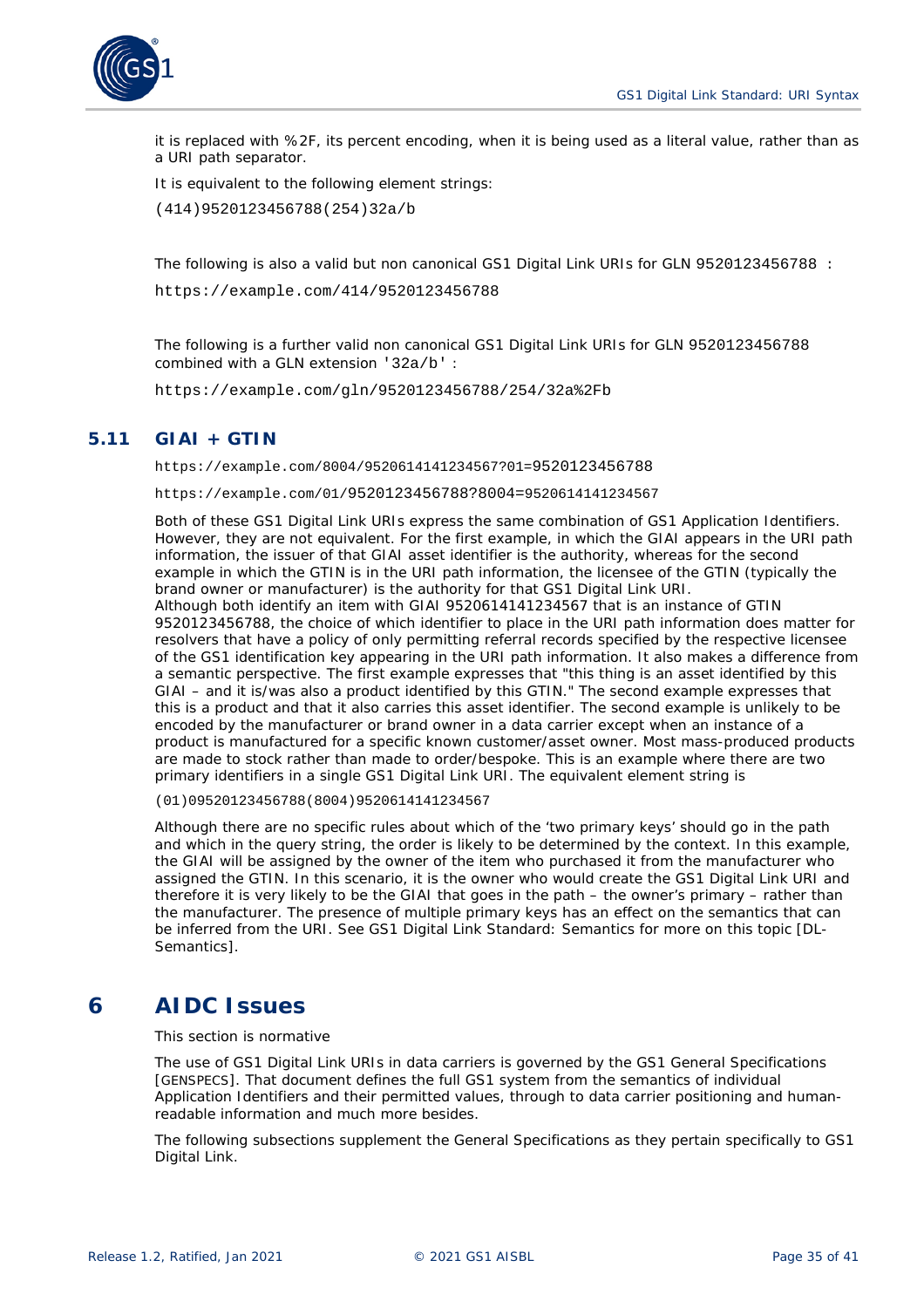

# <span id="page-35-0"></span>**6.1 Recognising a GS1 Digital Link URI**

There is no special character that can be included in a data carrier to indicate that what follows is a GS1 Digital Link URI. This is because there is no special character in any data carrier to indicate that what follows is a URL – and GS1 Digital Link URIs are URLs. This is a deliberate and important design feature: a general purpose scanning application, such as a consumer's mobile device, can scan a GS1 Digital Link URI and treat it like any other URL.

Applications might, however, want to recognise a GS1 Digital Link URI and, for example, make use of the GS1 identifiers or execute specific queries against a resolver. Therefore, some processing is necessary by the scanner to determine whether the string of characters is or is not conformant to this and other GS1 standards.

A scanner working within the GS1 system that recognises GS1 Digital Link SHALL only pass on the scanned string if it has determined that it is *plausibly* a conformant GS1 Digital Link URI. It is not required to carry out a full validation, which is left to the receiving application.

We offer a method based on regular expression matches for making this determination but any method is acceptable. It does not give an absolute assurance that the string *is* a conformant GS1 Digital Link URI, rather it detects strings that are definitely not and plausibly are GS1 Digital Link URIs. This is in line with many scanning applications that will recognise the presence of indicator characters at the start of a barcode and act accordingly but will not process the scanned string further before passing it to a receiving application.

## <span id="page-35-1"></span>**6.1.1 Matching an uncompressed GS1 Digital Link URI**

The following regular expression will match a valid uncompressed GS1 Digital Link URI as defined in this specification. It is unlikely, although, not impossible, that it will match a URL that is not also a conformant GS1 Digital Link URI. Failure to match means it definitely is not an uncompressed GS1 Digital Link URI.

In addition to the GS1 Digital Link syntax, all regular expressions provided below support the inclusion of a user name and port number in the URL. These are rarely used in practice but are part of the formal URL syntax.

#### **RE1:**

 $\hat{\Lambda}$ ttps?:(\/\/((([^\/?#]\*)@)?([^\/?#:]\*)(:([^\/?#]\*))?))?([^?#]\*)(((\/(01|gt in|8006|itip|8013|gmn|8010|cpid|414|gln|417|party|8017|gsrnp|8018|gsrn|255| qcn|00|sscc|253|qdti|401|qinc|402|qsin|8003|qrai|8004|qiai)\/)(\d{4}[^\/]+)  $(\sqrt{(2/1+1+1+1)^2}]/(2)(2+2\pi)*))$ ?(#( $2\pi$ )\*))?))

Regular expression RE1 provided above recognises the convenience alphas ('gtin' as an alias for '01' etc.). As noted in section *[4.1](#page-15-1)*, these are deprecated and will be removed in the next version of this standard. Therefore we provide a modified version of the above regular expression, RE2, that does not recognise the convenience alphas.

#### **RE2:**

 $\hat{\pi}$ https?:(\/\/((([^\/?#]\*)@)?([^\/?#:]\*)(:([^\/?#]\*))?))?([^?#]\*)(((\/(01|80 06|8013|8010|414|417|8017|8018|255|00|253|401|402|8003|8004)\/)(\d{4}[^\/]+  $(\sqrt{[\^}/]+\1/[\^*/]$  +  $)$ ?[/]?(\?([^?\n]\*))?(#([^\n]\*))?))

#### <span id="page-35-2"></span>**6.1.2 Matching a compressed GS1 Digital Link URI**

The following regular expression, RE3, will match a compressed or partially compressed GS1 Digital Link URI, with the same caveats as for RE1.

#### **RE3:**

 $\hat{\Lambda}$ https?:(\/\/((([^\/?#]\*)@)?([^\/?#:]\*)(:([^\/?#]\*))?))?([^?#]\*)((\/[0-9A- $Za-z$  -] $\{10, \}$ \$))

As a further warning, recall that a GS1 Digital Link URI may contain arbitrary path segments between the domain name and the primary key. It is unlikely but possible that those path segments will all be numeric. An even less likely scenario, but still possible, is that the compression algorithm may create an all-numeric output. RE3 must allow for this but the downside is that a URL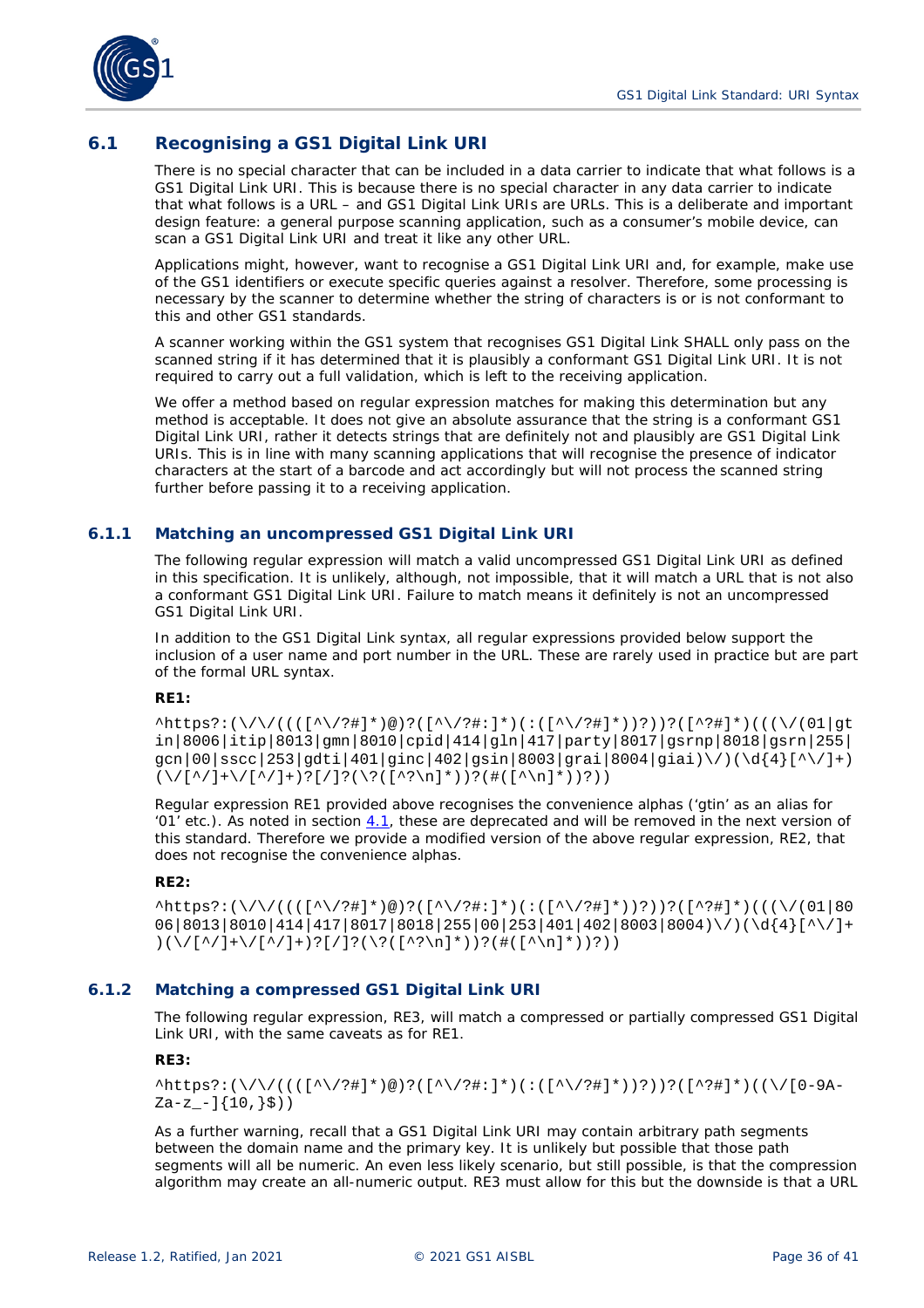

like https://example.com/0123/456789012340123, which is **not** a valid uncompressed GS1 Digital Link URI and will fail to match RE1 or RE2, will match RE3.

#### <span id="page-36-0"></span>**6.1.3 Recommended procedure**

Noting the limitations of regular expressions in the previous sections, we do not recommend combining RE3 with RE1 or RE2. Rather, the recommended procedure is that for a given input string:

- 1. If a given string matches RE2 or RE1 (in that order), it plausibly is an uncompressed GS1 Digital Link URI.
- 2. If it doesn't match that, but does match RE3, then it plausibly is a compressed GS1 Digital Link URI.
- 3. If it matches none of the regular expressions here, it definitely is not a conformant GS1 Digital Link URI, compressed or otherwise.

# <span id="page-36-1"></span>**6.2 Human Readable Interpretation (HRI)**

This standard defers entirely to the GS1 General Specifications for rules concerning humanreadable interpretation.

# <span id="page-36-2"></span>**7 Glossary**

The glossary lists the terms and definitions that are applied in this document. Please refer to the *[www.gs1.org/glossary](http://www.gs1.org/glossary)* for the online version.

| Term                                     | <b>Definition</b>                                                                                                                                                                                                                                                                                                                                                                                    |
|------------------------------------------|------------------------------------------------------------------------------------------------------------------------------------------------------------------------------------------------------------------------------------------------------------------------------------------------------------------------------------------------------------------------------------------------------|
| Attribute                                | An element string that provides additional information about an entity identified with a<br>GS1 identification key, such as batch number associated with a Global Trade Item<br>Number (GTIN).                                                                                                                                                                                                       |
| <b>Brand Owner</b>                       | The organisation that owns the specifications of a trade item, regardless of where and by<br>whom it is manufactured. The brand owner is normally responsible for the management<br>of the Global Trade Item Number (GTIN).                                                                                                                                                                          |
| Canonical GS1 Digital Link<br><b>URI</b> | The definitive GS1 Digital Link URI for a given resource. See section Canonical GS1<br><b>Digital Link URIs</b>                                                                                                                                                                                                                                                                                      |
| Consumer                                 | Often considered as the "recipient" of the supply chain in the past, today's consumer is<br>an active part of the supply chain and expects more data, with higher accuracy, and<br>greater ease.                                                                                                                                                                                                     |
| <b>Consumer Product Variant</b><br>(CPV) | An alphanumeric attribute of a GTIN assigned to a retail consumer trade item variant for<br>its lifetime.                                                                                                                                                                                                                                                                                            |
| Data Field                               | A field that contains a GS1 identification key, an RCN, or attribute information                                                                                                                                                                                                                                                                                                                     |
| Data titles                              | Data titles are the abbreviated descriptions of element strings which are used to support<br>manual interpretation of barcodes.                                                                                                                                                                                                                                                                      |
| Dereferencing a URI                      | The use of an appropriate access mechanism (e.g. Web request) to perform an action on<br>the URI's resource (e.g. to retrieve an information representation via HTTP GET or to<br>send data to a resource via an HTTP POST operation). Dereferencing a URI is often<br>considered synonymous with making a Web request or 'looking up' a URI on the Web.                                             |
| Domain name                              | A domain name is an identification string that defines a realm of administrative<br>autonomy, authority or control within the Internet. Domain names are formed by the<br>rules and procedures of the Domain Name System (DNS). Any name registered in the<br>DNS is a domain name. Domain names are used in various networking contexts and<br>application-specific naming and addressing purposes. |
|                                          | Domain names provide an abstraction layer that separates a registered name for an<br>organisation or activity from the actual internet addresses (IP addresses) that provide its<br>associated information services such as its Website, its e-mail server etc. The system<br>that connects the domain names with the corresponding IP addresses is the Domain<br>Name System (DNS).                 |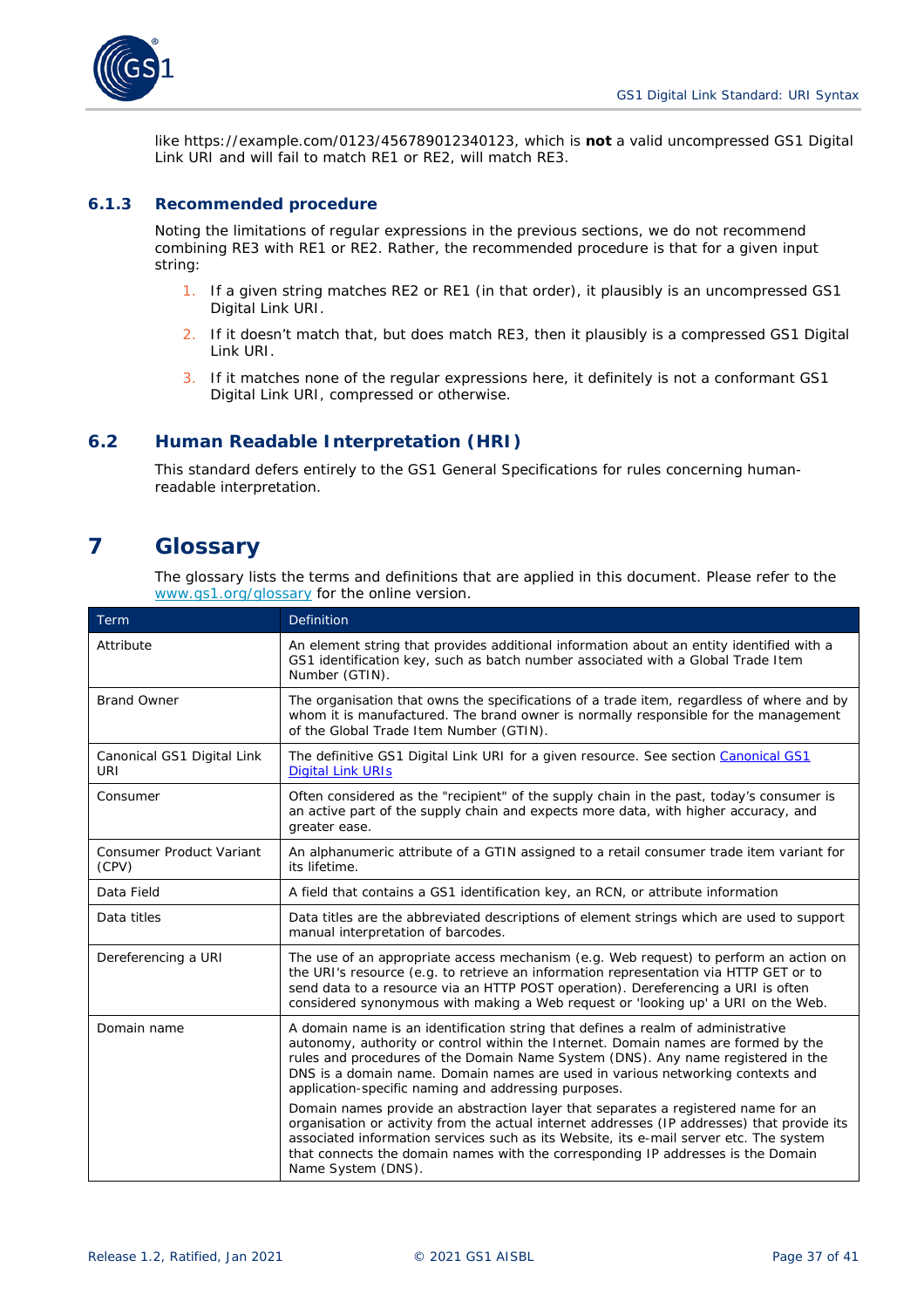

| Term                                                    | Definition                                                                                                                                                                                                                                                                                                                                                                                                                                                                                                                                                                                                                                                                  |
|---------------------------------------------------------|-----------------------------------------------------------------------------------------------------------------------------------------------------------------------------------------------------------------------------------------------------------------------------------------------------------------------------------------------------------------------------------------------------------------------------------------------------------------------------------------------------------------------------------------------------------------------------------------------------------------------------------------------------------------------------|
| Element string                                          | The combination of a GS1 Application Identifier and GS1 Application Identifier data field.                                                                                                                                                                                                                                                                                                                                                                                                                                                                                                                                                                                  |
| GS1 Application identifier                              | The field of two or more digits at the beginning of an element string that uniquely<br>defines its format and meaning.                                                                                                                                                                                                                                                                                                                                                                                                                                                                                                                                                      |
| GS1 Application identifier<br>data field                | The data used in a business application defined by one GS1 Application Identifier.                                                                                                                                                                                                                                                                                                                                                                                                                                                                                                                                                                                          |
| GS1 Barcode                                             | A data carrier which encodes GS1 Application Identifier element strings.                                                                                                                                                                                                                                                                                                                                                                                                                                                                                                                                                                                                    |
| GS1 Barcode using GS1<br><b>Application Identifiers</b> | All GS1 endorsed barcode symbologies that can encode more than a GTIN namely GS1-<br>128, GS1 DataMatrix, GS1 DataBar and Composite and GS1 QR Code.                                                                                                                                                                                                                                                                                                                                                                                                                                                                                                                        |
| GS1 Identification key                                  | A unique identifier for a class of objects (e.g. a trade item) or an instance of an object<br>(e.g. a logistic unit).                                                                                                                                                                                                                                                                                                                                                                                                                                                                                                                                                       |
| GS1 key qualifier                                       | A key qualifier is an additional attribute that is designated for use as part of a compound<br>key (e.g., GTIN + serial number is a compound key, with the serial number being a key<br>qualifier for the GTIN)                                                                                                                                                                                                                                                                                                                                                                                                                                                             |
| GS1 Digital Link URI                                    | A Web URI conforming to the GS1 Digital Link URI syntax.                                                                                                                                                                                                                                                                                                                                                                                                                                                                                                                                                                                                                    |
| key=value pair                                          | The query string of a URL $-$ the portion after the ? symbol - may contain one or more<br>keys, also known as parameters, and their values. For example, an expiry date (17) can<br>be given a value of 221225 as 17=221225. Multiple key=vale pairs can be included in<br>the query string, separated by the & character.                                                                                                                                                                                                                                                                                                                                                  |
| LGTIN (GTIN + Lot/Batch)                                | A compound key formed from the combination of GTIN [ AI (01) ] and Batch/Lot<br>identifier [AI (10)]. LGTIN is defined as an EPC Class URN in the current GS1 Tag Data<br>Standard (v1.11), sections 6.4.1 and 7.14, which describes the mapping between the<br>EPC Class URN format for LGTIN and the corresponding element string.                                                                                                                                                                                                                                                                                                                                        |
| Parsing                                                 | The process of analysing the structure of a sentence or URI structure in order to extract<br>relevant information from it. Note that within the context of EPC URN structures, parsing<br>refers to the ability to extract structural components within the EPC structure, e.g. for<br>the purpose of matching against EPC URN patterns.                                                                                                                                                                                                                                                                                                                                    |
| QR Code®                                                | A two-dimensional matrix symbology consisting of square modules arranged in a square<br>pattern. The symbology is characterised by a unique finder pattern located at three<br>corners of the symbol. QR Code® symbols are read by two-dimensional imaging scanners<br>or vision systems                                                                                                                                                                                                                                                                                                                                                                                    |
| Reference GS1 Digital Link<br>URI                       | A GS1 Digital Link URI that uses the id.gs1.org domain                                                                                                                                                                                                                                                                                                                                                                                                                                                                                                                                                                                                                      |
| Resolver                                                | The term 'resolver' is not unique to GS1. It is the name for any service that accepts an<br>identifier as input and passes the request about the identified item to information about<br>it. In the GS1 context, a resolver connects a GS1-identified item to one or more online<br>resources that are directly related to it. The item may be identified at any level of<br>granularity, and the resources may be either human or machine readable. Examples<br>include product information pages, instruction manuals, patient leaflets and clinical data,<br>product data, service APIs, marketing experiences and more. GS1 resolvers are defined<br>in [DL-Resolution] |
| Retailer                                                | An organisation engaged in the sale and distribution of products to consumers. Also<br>includes online retailers/e-tailers                                                                                                                                                                                                                                                                                                                                                                                                                                                                                                                                                  |
| SGTIN (Serialised GTIN)                                 | A compound key formed from the combination of a GTIN [AI (01) ] with Serial Number [<br>AI (21) ] which provides globally unique identification for every instance of a product.<br>The term SGTIN appears in section 6.3.1 and 7.1 of the current GS1 Tag Data Standard,<br>V1.11                                                                                                                                                                                                                                                                                                                                                                                          |
| Subdomain                                               | A subdomain is a domain that is part of a main domain. Although example.com is a<br>subdomain of the top-level domain (.com), we most often think of a subdomain as the<br>part of the hostname that precedes the registered domain name. For example, the<br>registered domain name gs1.org has one subdomain ('www') [ as in www.gs1.org ] that<br>is used for its Website. It also has a subdomain ('id') [as in id.gs1.org] that is used for<br>Web-based data services for GS1.                                                                                                                                                                                        |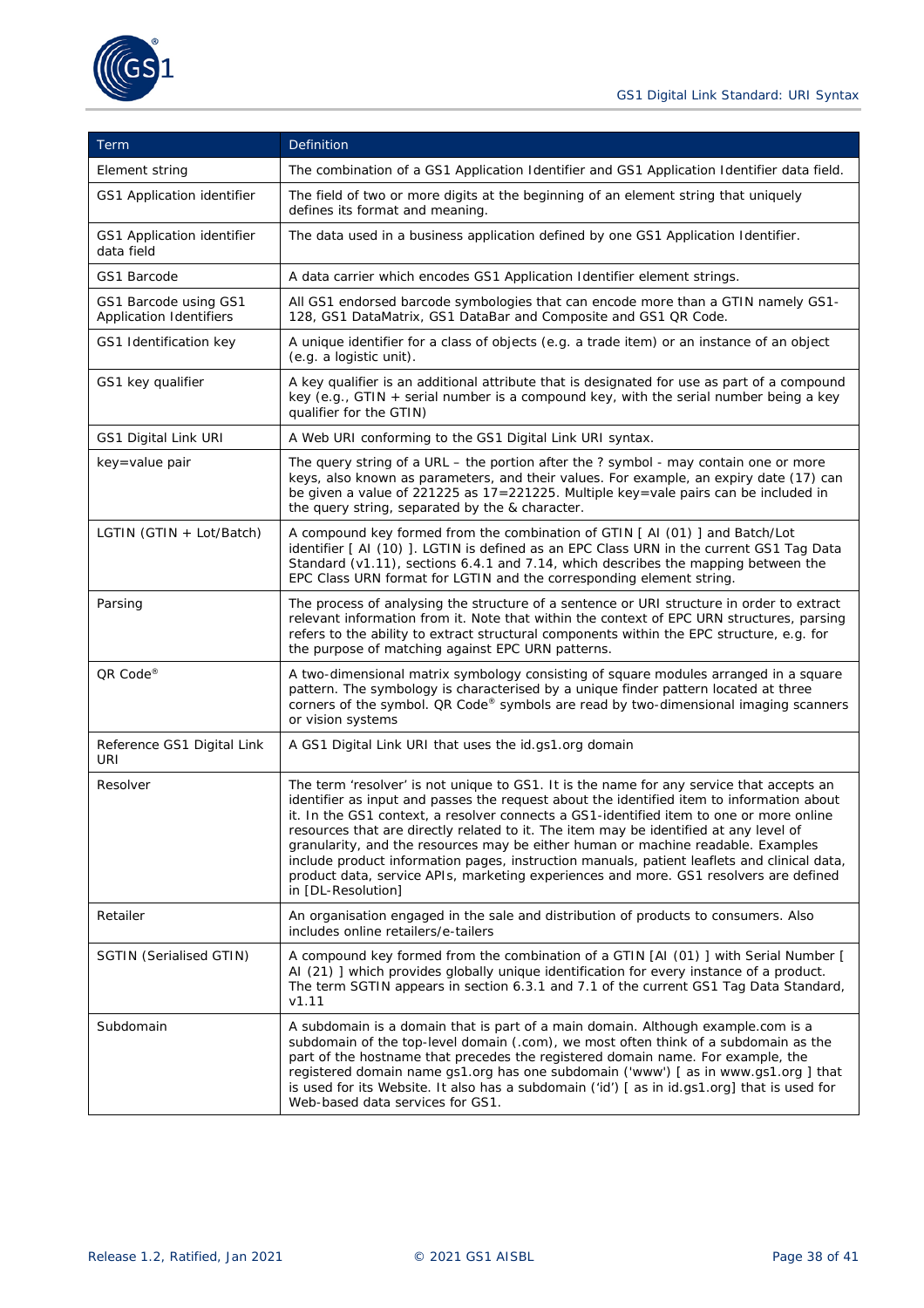

| Term                    | <b>Definition</b>                                                                                                                                                                                                                                                                                                                                                                                                                                                                                                                                                        |
|-------------------------|--------------------------------------------------------------------------------------------------------------------------------------------------------------------------------------------------------------------------------------------------------------------------------------------------------------------------------------------------------------------------------------------------------------------------------------------------------------------------------------------------------------------------------------------------------------------------|
| <b>URI</b>              | Uniform Resource Identifier. A string of characters used to identify a resource. The<br>resource may be an information resource such as a Web page or a thing in the real<br>world, such as a physical object, person or location. URIs refer to the superset of<br>Uniform Resource Names (URNs), Uniform Resource Locators (URLs) and Web URIs<br>(which can function both as globally unambiguous names, while also behaving like URLs<br>by enabling intuitive retrieval of related information via the Web).                                                        |
| URI fragment identifier | The fragment identifier component of a URI allows indirect identification of a secondary<br>resource by reference to a primary resource and additional identifying information. The<br>identified secondary resource may be some portion or subset of the primary resource,<br>some view on representations of the primary resource, or some other resource defined<br>or described by those representations. A fragment identifier component is indicated by<br>the presence of an octothorpe/hash/number sign ("#") character and terminated by the<br>end of the URI. |
|                         | A typical use of a URI fragment identifier is to provide a direct link to a specific section<br>within a very long Web document such as<br>https://www.w3.org/TR/dwbp/#DataIdentifiers                                                                                                                                                                                                                                                                                                                                                                                   |
| URI path information    | A path consists of a sequence of path segments separated by a slash ("/") character.<br>A path is always defined for a URI, though the defined path may be empty (zero length).<br>The path component contains data, usually organized in hierarchical form, that, along<br>with data in the non-hierarchical query component, serves to identify a resource within<br>the scope of the URI's scheme and naming authority (if any). The path is terminated by<br>the first question mark ("?") or number sign ("#") character, or by the end of the URI.                 |
| URI query string        | The query component contains non-hierarchical data that, along with data in the path<br>component, serves to identify a resource within the scope of the URI's scheme and<br>naming authority (if any). The query component is indicated by the first question mark<br>("?") character and terminated by a number sign ("#") character or by the end of the<br>URI.                                                                                                                                                                                                      |
| <b>URL</b>              | Uniform Resource Locator (URL), a specific type of URI colloquially known as Web<br>address.<br>A URL is a URI starting with http or https.                                                                                                                                                                                                                                                                                                                                                                                                                              |

# <span id="page-38-0"></span>**8 Changes since version 1.1**

The single GS1 Digital Link standard version 1.1 has been split into four separate documents:

- GS1 Digital Link Standard: URI syntax (this document)
- GS1 Digital Link Standard: Resolution
- GS1 Digital Link Standard: Compression and decompression
- GS1 Digital Link Standard: Semantics

The canonical version of a GS1 Digital Link URI, section *[4.12](#page-30-0)*, is now defined as using HTTPS and the key=value pairs in the query string are now sorted in lexical order of the AIs.

AIs in the 410-416 range, except 414 and 417, have been removed from the list of primary keys (section *[4.3](#page-17-0)*).

The ABNF grammar has been updated to support new AIs in the range 4300-4326 introduced in the GS1 General Specifications as a result of GS1 Scan4Transport.

AIs 3950 – 3953 added

ABNF for extension parameters made more precise to match normative text

All primary keys can be included in the query string to accommodate situations where a single URI needs to carry more than one primary key (section *[4.10](#page-20-0)*).

Convenience alphas deprecation notice (*[4.1](#page-15-1)*, *[4.13](#page-31-0)*)

New paragraph emphasising that GS1 DL URIs do not have to, and SHALL NOT be assumed to, point to a resolver (section *[2](#page-11-1)*).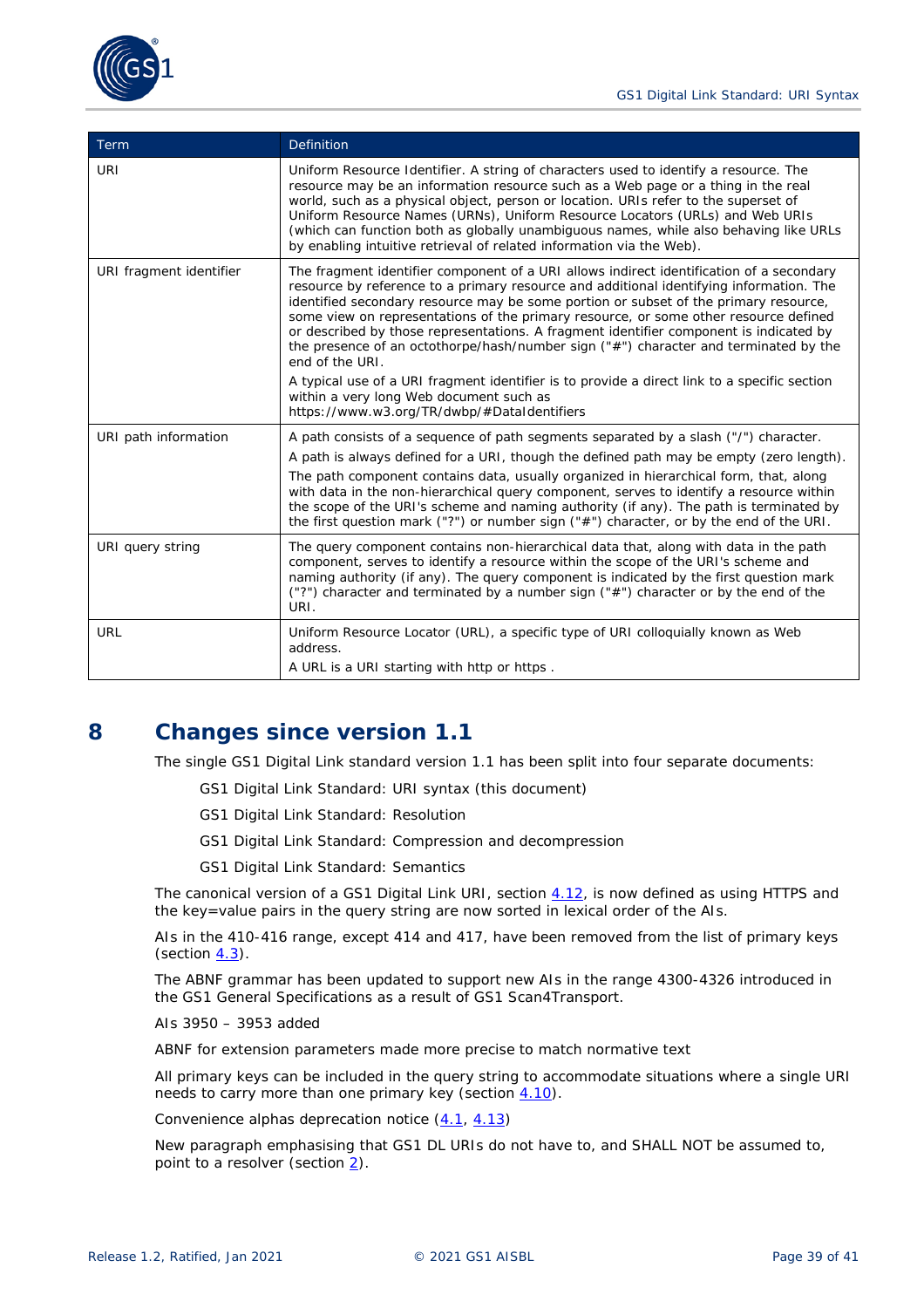

Updated introduction.

Example GS1 identifiers changed to use the 952 prefix.

AIDC Considerations section added, including regular expressions for determining strings that definitely are not, or plausibly are, GS1 Digital Link URIs.

# <span id="page-39-0"></span>**9 References**

<span id="page-39-11"></span>[DL1]

GS1 Digital link version 1.0 Originally titled GS1 Web URI Structure. Mark Harrison, Phil Archer, Dominique Guinard et al. GS1 Ratified Standard, August 2018 *<https://www.gs1.org/standards/Digital-Link/1-0>*

#### [DL 1.1]

GS1 Digital Link version 1.1 Mark Harrison, Phil Archer, Dominique Guinard et al. GS1 Ratified Standard, February 2020 *[https://www.gs1.org/docs/Digital-Link/GS1\\_Digital\\_link\\_Standard\\_i1.1.pdf](https://www.gs1.org/docs/Digital-Link/GS1_Digital_link_Standard_i1.1.pdf)*

#### [DL-Compression]

GS1 Digital Link: Compression and decompression. Mark Harrison, GS1 ratified standard, see *<https://www.gs1.org/standards/gs1-digital-link>*

#### <span id="page-39-6"></span>[DL-Resolution]

GS1 Digital Link: Resolution. Phil Archer, Mark Harrison, Dominique Guinard et al. GS1 ratified standard, see *<https://www.gs1.org/standards/gs1-digital-link>*

#### <span id="page-39-10"></span>[DL-Semantics]

GS1 Digital Link: Semantics, Mark Harrison, Phil Archer et al.GS1 ratified standard, see *<https://www.gs1.org/standards/gs1-digital-link>*

#### <span id="page-39-2"></span>[GENSPECS]

GS1 General Specifications V20.0. GS1 Ratified Standard January 2020

*[https://www.gs1.org/sites/default/files/docs/barcodes/GS1\\_General\\_Specifications.pdf](https://www.gs1.org/sites/default/files/docs/barcodes/GS1_General_Specifications.pdf)*

- <span id="page-39-1"></span>[GS1 Identification Keys]
	- *<https://www.gs1.org/standards/id-keys>*

#### [GS1Voc]

The GS1 Web vocabulary *<https://www.gs1.org/voc/>*

#### <span id="page-39-7"></span>[IRIs]

Internationalized Resource Identifiers (IRIs) M Duerst, M. Suignard. IETF January 2005 <https://tools.ietf.org/html/rfc3987>

#### <span id="page-39-8"></span>[Linked Data]

Tim Berners-Lee 2006 *<https://www.w3.org/DesignIssues/LinkedData>*

#### [LMS]

GS1 Lightweight Messaging Standard for Verification of Product Identifiers, Release 1.1. GS1 ratified standard July 2019

*[https://www.gs1.org/sites/default/files/docs/standards/gs1\\_lightweight\\_verification\\_messaging\\_standard\\_v1-](https://www.gs1.org/sites/default/files/docs/standards/gs1_lightweight_verification_messaging_standard_v1-1.pdf) [1.pdf](https://www.gs1.org/sites/default/files/docs/standards/gs1_lightweight_verification_messaging_standard_v1-1.pdf)*

#### <span id="page-39-12"></span>[PercentEncoding]

Uniform Resource Identifier (URI): Generic Syntax, section 2.1: Percent-Encoding T Berners-Lee, R Fielding, L Masinter. IETF January 2005 *<https://tools.ietf.org/html/rfc3986#section-2.1>*

#### <span id="page-39-9"></span>[REST]

See [https://en.wikipedia.org/wiki/Representational\\_state\\_transfer](https://en.wikipedia.org/wiki/Representational_state_transfer)

#### <span id="page-39-4"></span>[RFC 2606]

Reserved Top Level Domain Names D Eastlake, A Panitz. IETF June 1999 *<https://tools.ietf.org/html/rfc2606>*

#### <span id="page-39-13"></span>[RFC 3986]

Uniform Resource Identifier (URI): Generic Syntax. T Berners-Lee, R Fielding, L Masinter. IETF January 2005 *<https://tools.ietf.org/html/rfc3986>*

#### <span id="page-39-5"></span>[RFC 5234]

Augmented BNF for Syntax Specifications: ABNF. D Crocker (ed), P Overell. IETF January 2008 *<https://tools.ietf.org/html/rfc5234>*

<span id="page-39-3"></span>[RFC 6570]